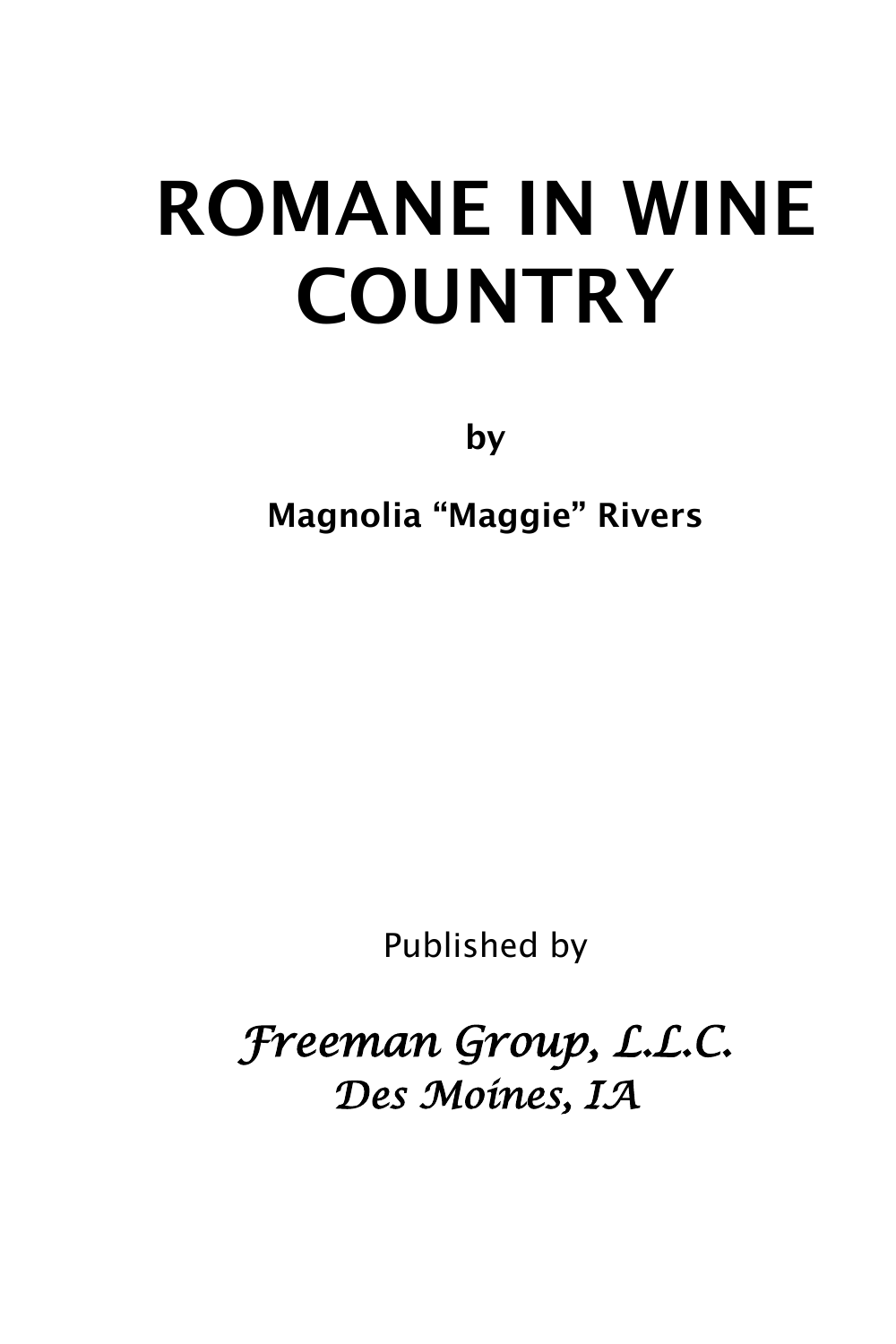#### *Romance in Wine Country*

by Magnolia "Maggie" Rivers

Published by Freeman Group, L.L.C. Des Moines, IA

Copyright © May 1, 2014 by Freeman Group, L.L.C.

This book is a work of fiction. Names, places, characters, and incidents are either the product of the author's imagination, or, if real, used fictitiously. Any resemblance to actual events, locales or persons living or dead is entirely coincidental.

All Rights Reserved. Except for use in any review, the reproduction or utilization of this book in whole or in part in any form, electronic, mechanical or other means, now known or hereafter invented, including photocopying and recording, or in any information storage or retrieval system, is forbidden without the written permission of the author.

First Printing: May, 2014

Printed in the United States of America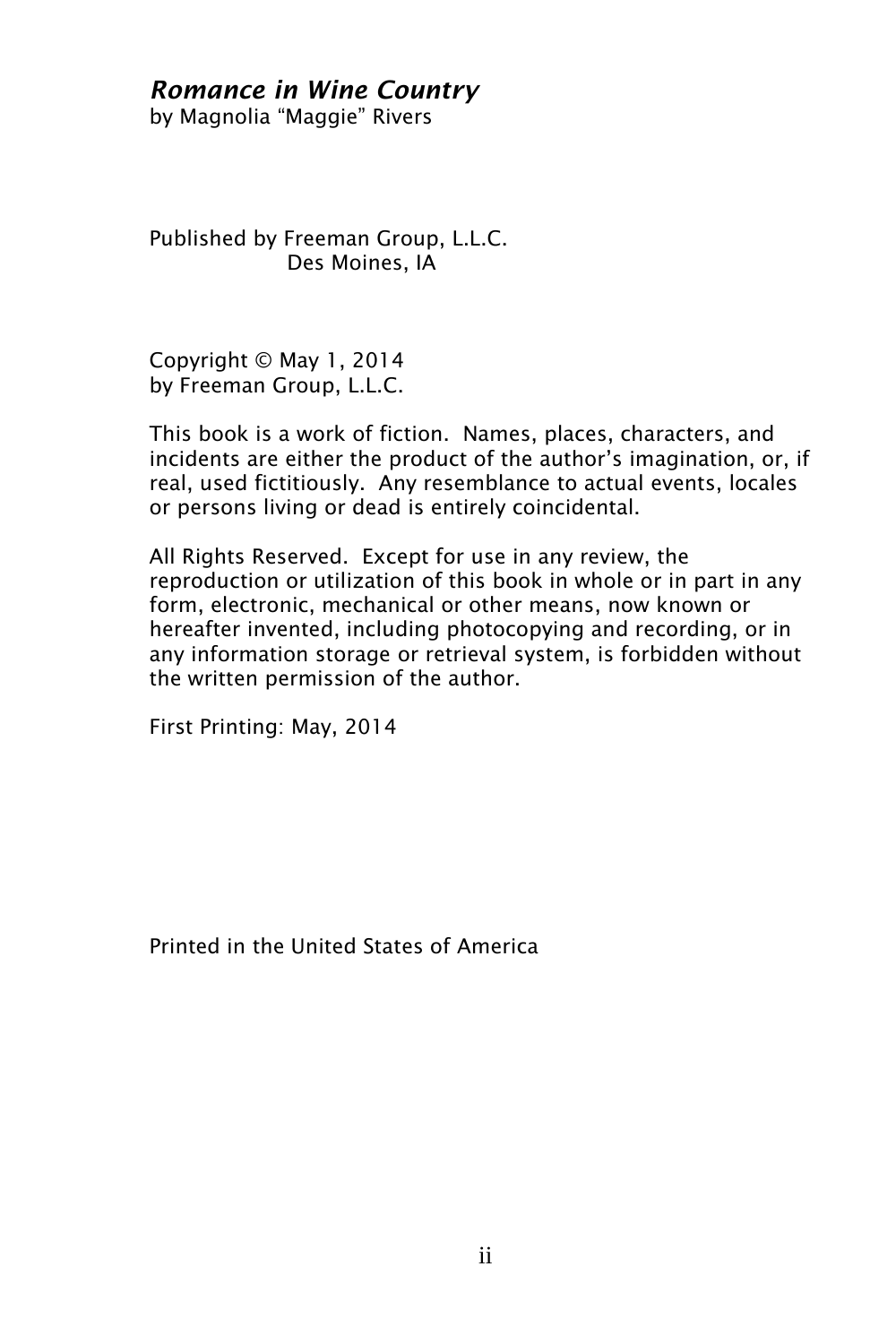# Dedication

To: You.

Yes, you. You picked up my book and hopefully are right now sitting in your favorite place about to begin reading a story I created for your reading pleasure. So, yes, this book is dedicated to you.

It is my hope, once you start reading this story, you absolutely cannot put it down until you reach "The End." You can hate me for that while you head off to work with no sleep (as I do when I write).

But really, I just appreciate the fact you're reading one of my books. I appreciate you, my reader, whether this is the first book of mine or your fourth or fifth.

I hope you enjoy it!

*Love,*

*Maggie*

#### P.S. I hope to meet you all in person someday!



To my son, J.D.

As always, you are the "wind beneath my wings".

From the first moment I saw you, you became the air I breathe. Without you, my world would cease to exist.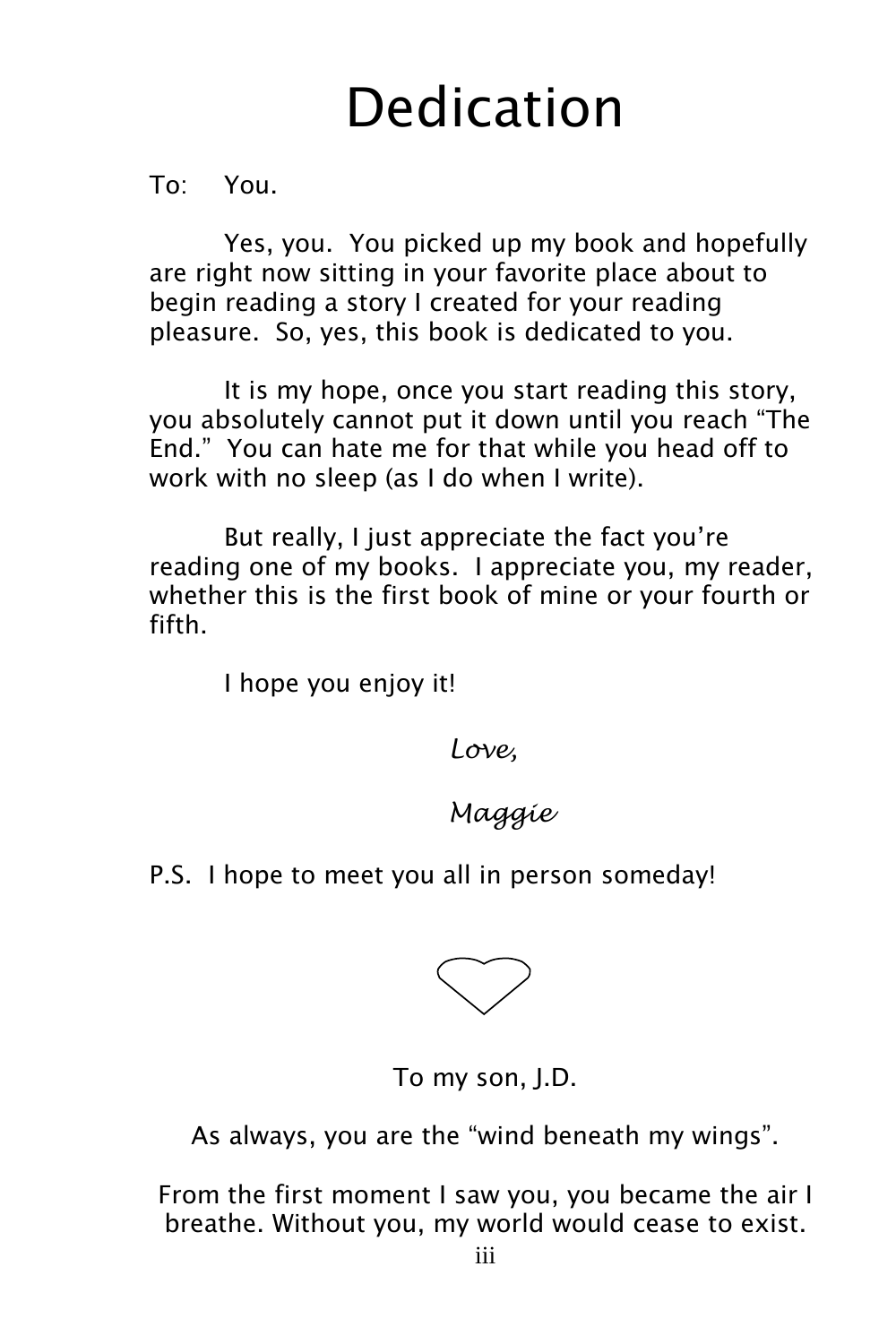I love ya, babe! You are my hero.

I am so very, very proud of you!



To my daughter-in-law, Sheila

Thanks for making him happy.



In loving memory of my mother, Vaudeen Freeman (July 14, 1924 – November 5, 2009) "Mama, I miss you daily."

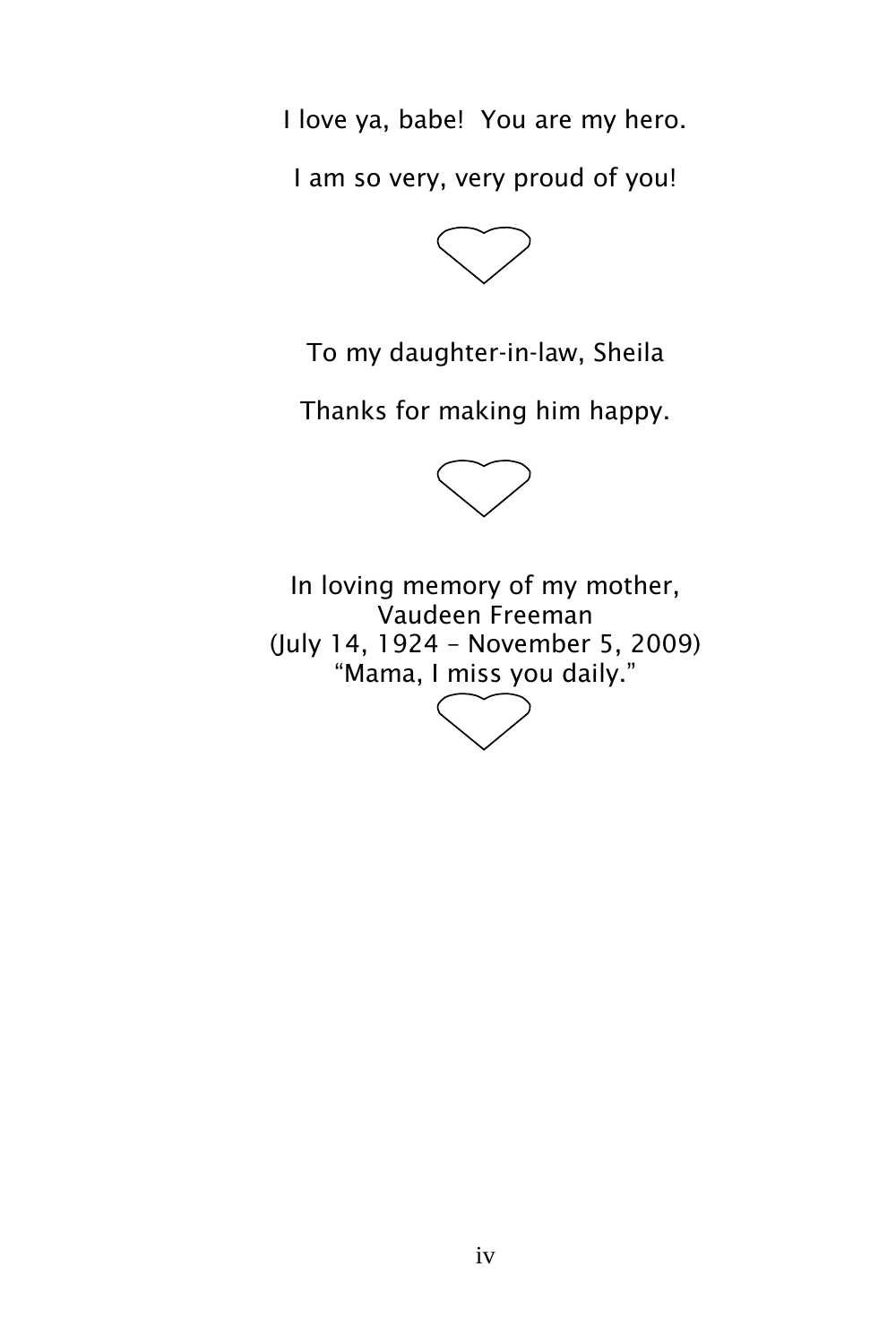# CHAPTER ONE

Lizzie Malone sat alone at the quaint little sidewalk café engrossed in her latest novel. She glanced up as the waitress sat a glass of wine down on the table in front of her.

"Compliments of the gentleman in the blue shirt over there," said April, her waitress, as she nodded in the man's direction.

Lizzie glanced in the direction April indicated. The man held up a paperback in her direction.

Her breath caught momentarily.

"I know," said the waitress. "He is gorgeous, isn't he?"

"Yes, he is. However, he's reading the same romance book I have here."

"He reads a lot of those romance books. Must be gay or something."

A smile spread across Lizzie's lips.

"Well, that's nice. Does he come here often?"

"Uh, he's been here the last few days but can't say I remember him before then, but then I'm new myself."

"I thought you were. I hadn't seen you here before yesterday myself."

April picked up the empty plate from the table and headed back into the café.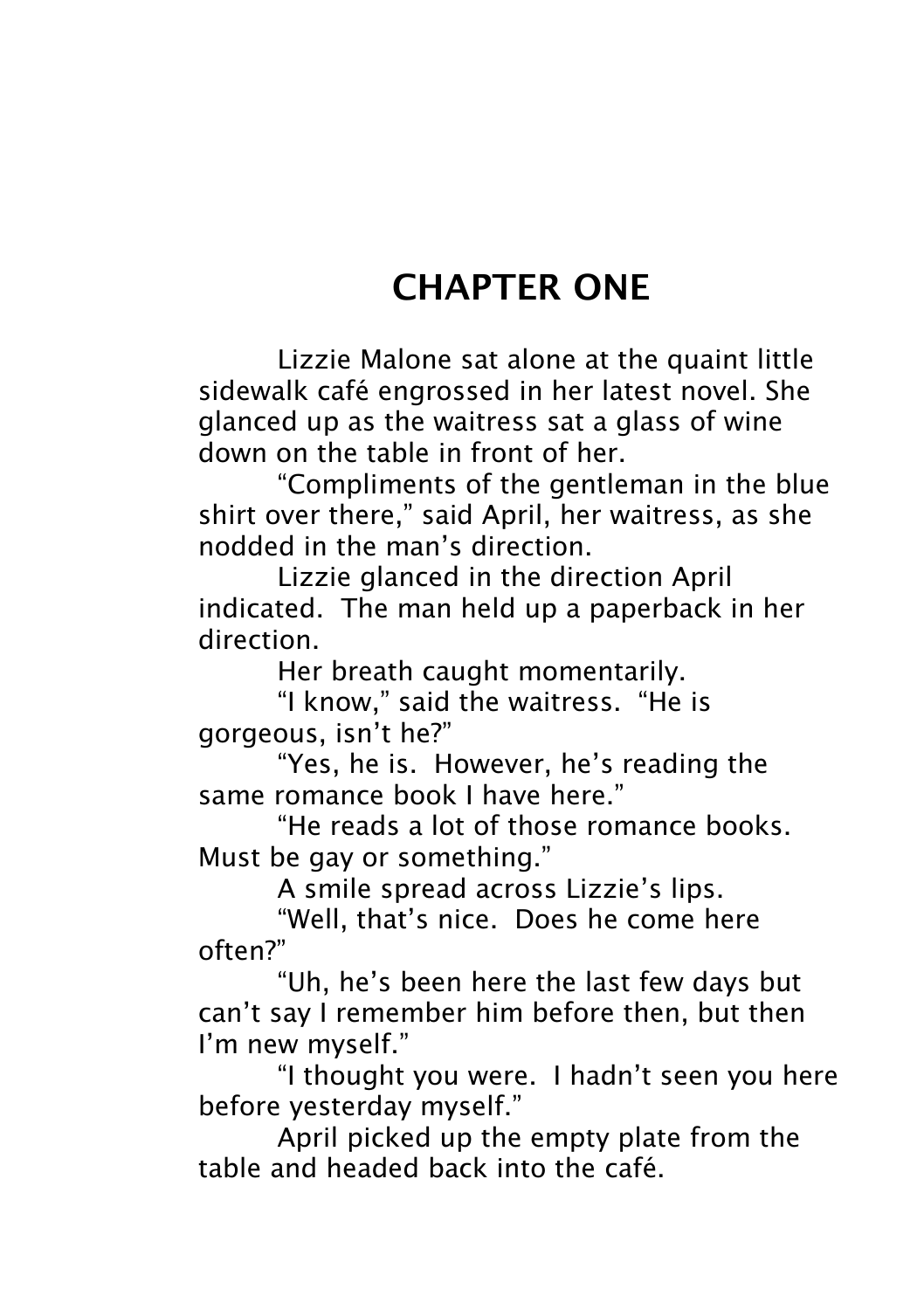"Interesting," said Lizzie as she again glanced in the man's direction. She noticed he had returned to reading her latest book.

Trying to return to her own reading, her mind kept wondering back to the man in blue. He was definitely gorgeous with dark hair and green eyes. However, reading a romance book was not something she saw men ordinarily doing. That fact alone intrigued her but added to it the fact he was reading a book she had written was even more intriguing.

Maybe she would just go over and introduce herself and thank the man for the drink.

Lizzie again looked in his direction. Not seeing him, she glanced around the area. He was gone.

Her thoughts were interrupted as Jennifer Clark pulled out a chair and sat down at her table.

"Hey girl, you aren't going to believe the beautiful stilettos I found. Just take a look at these babies," said Jennifer as she pulled a pair of candy apple red stilettos from her shopping bag.

"Oh my gosh, those are hot!"

"I know and they'll look just sexy as all get out on my feet."

"I wouldn't be able to stand up in those things."

"Honey, you don't have to stand up. Just put them on your feet, sit there and look good." Jennifer laughed.

"Jenn, you are too much." Lizzie laughed. "So what kind of trouble did you get me into?"

"Well, before you do Phelps' book signing, I have you doing an interview with two radio stations. One for this afternoon and one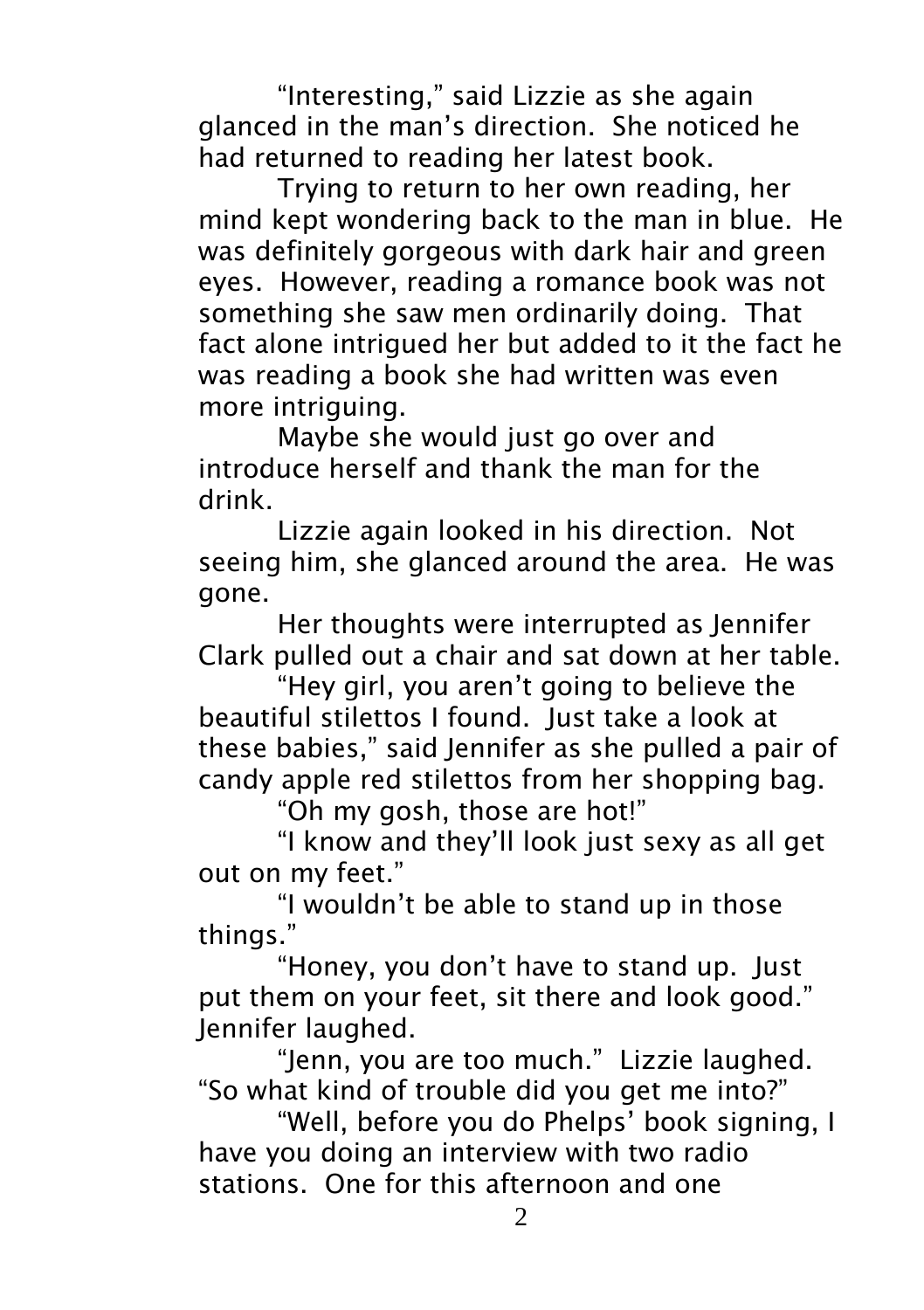tomorrow morning. Both of those we can do from the book store. Then later in the week, I have a newspaper reporter joining us for dinner. She's going to do a feature article on you for the Sunday paper."

"You are absolutely incredible. Have I told you that before?" Lizzie chuckled.

"Yes, you have but you can tell me again."

"Well, I mean it. The day I hired you was my lucky day."

"What else are friends for? Besides you can't get all famous without me. We've been friends for so long you'd be lost without me."

"You got that right. Hey, by the way, what do you think of a man who reads romance books?"

"You mean other than he's gay?"

"He's not necessarily gay just because he reads a romance book."

"Well, I can't see Mr. Macho Guy reading one."

"He wasn't obviously gay if he was."

"You mean you saw a man reading a romance book?"

"Yes. He was sitting over there reading my book. He sent a glass of wine over to me. Then the next time I looked, he was gone."

"Interesting. Do you think he knew you were the author?"

"I suppose he could have but it's highly unlikely. I mean, my picture isn't in any of my books. It's not on my website or anything. I've been on radio but not TV and as far as I know my picture hasn't been in any newspaper either. I was sitting here reading the same book though. So maybe he was just acknowledging that."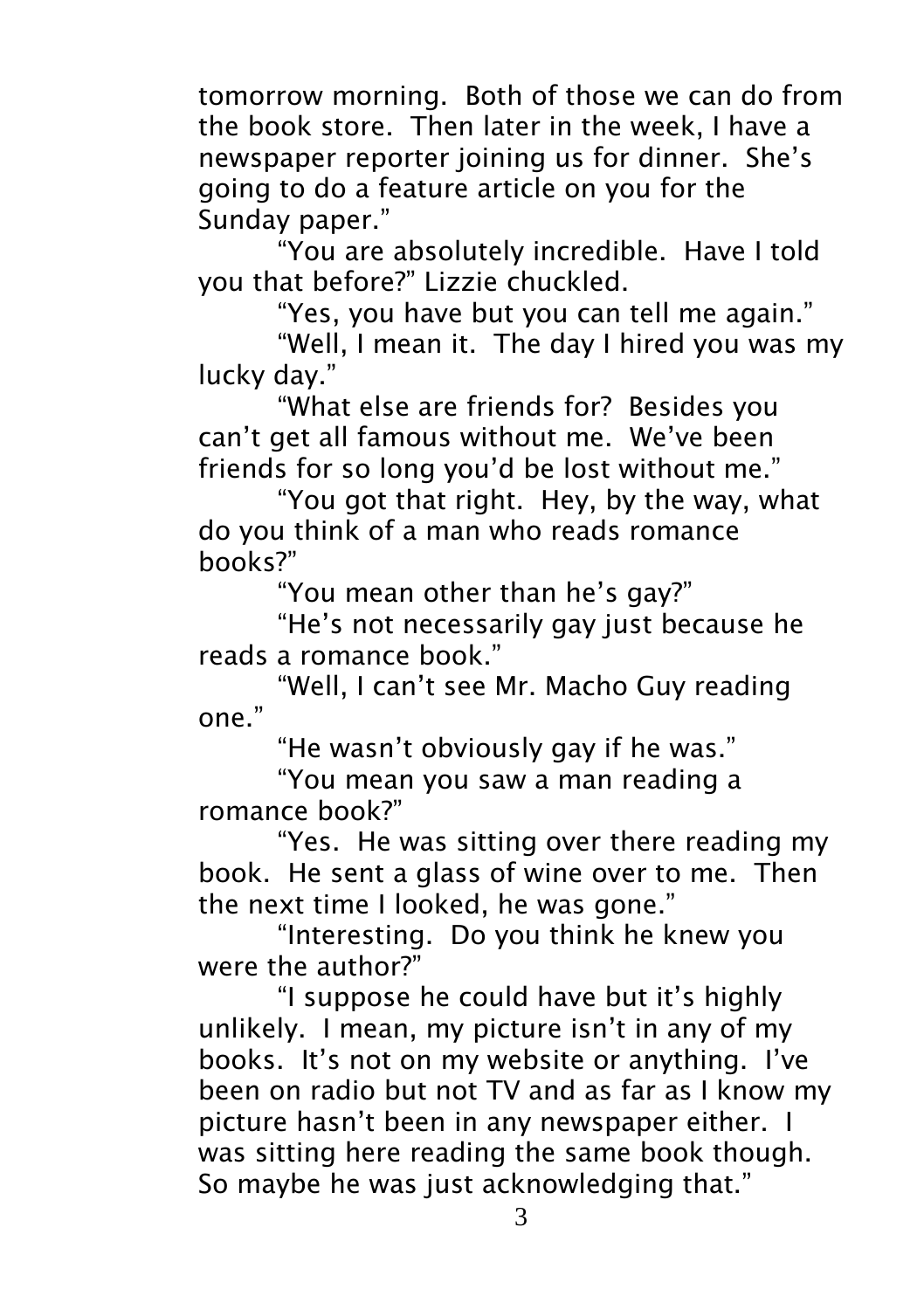"Well, you are cute, but I don't think you have to worry about a gay guy hitting on you. He was just being one of the girls and letting you know he liked your choice of books."

"I suppose so. So what time is the first interview?"

"In just about thirty minutes so we need to scoot back over to the shop."

"Well, what are we waiting for?"

Leaving money on the table for her tip, Lizzie picked up her book, iPad and purse and followed Jennifer.

\*\*\*

Lizzie finished the radio interview and hung up the phone.

"Did you make arrangements to get us a copy of that?" she asked.

"Of course. I can pick it up tomorrow. They'll have it at the front desk," said Jennifer.

"Alrighty then. You want to relax and grab a bite to eat or a drink or something."

"Nope. Actually, I have you scheduled for a massage the rest of the afternoon. I want your creative juices flowing for that next book and a massage ought to do the trick."

"That's what I like about you. You think of everything."

"Well, I'll think of everything. I'll keep on managing your bookstore and being your marketing and promotions agent and you just keep on writing. That's what you do best."

\*\*\*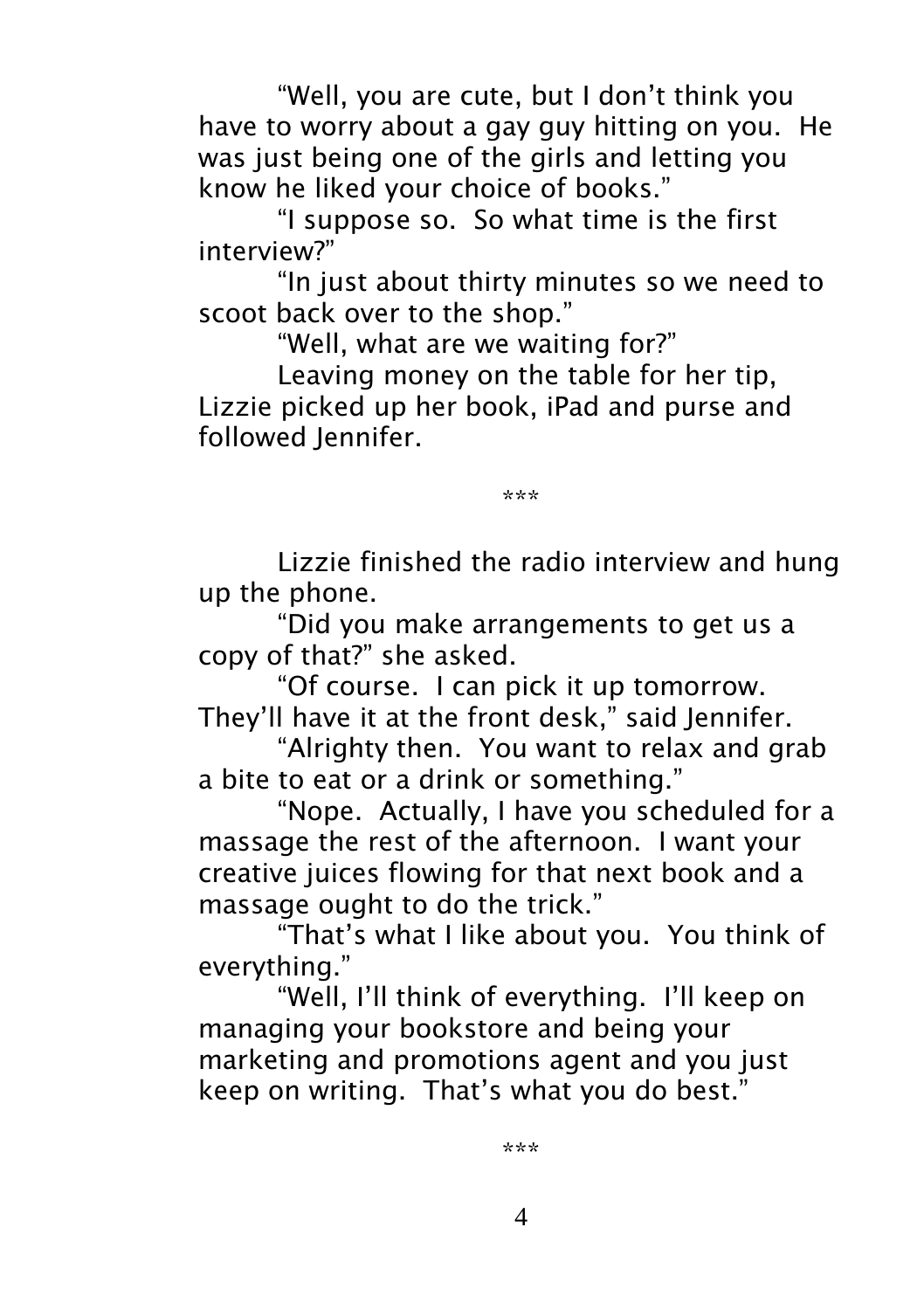Lizzie maneuvered her way through the tables at the café and chose an out-of-the-way one to plop down her purse and carry bag. Adjusting the chair into the right position, she sat down and glanced around at the variety of people already there. She loved to be outdoors when she worked, and she had found this little sidewalk café after she moved out of her parent's home in San Francisco. Moving to Napa Valley had been her dream. That was Jenn's fault, too, ever since Jenn had talked her into cutting school their senior year for a shopping trip in Napa. After her book signing tomorrow morning, she might just do some shopping.

She was so glad she had talked her childhood friend into being her manager. Although the pay wasn't much at the moment, it was growing, and they had put it all in writing to protect each other. Now they were working hard to get Lizzie's books to the number one position on the New York Times' Best Seller List.

"Hey again," said April as she approached Lizze's table.

"Well, hey yourself. You working again today?"

"Yep, I do six days a week here. Gotta pay for college somehow." She laughed. "What can I get you today?"

"Just a White Zinfandel. Thank you."

"Coming right up," said April as she turned and headed back inside.

Opening her laptop, Lizzie pulled up her latest manuscript and began her work.

Minutes later, Lizzie looked up as April sat a beautiful plate of a fruit and nut salad, complete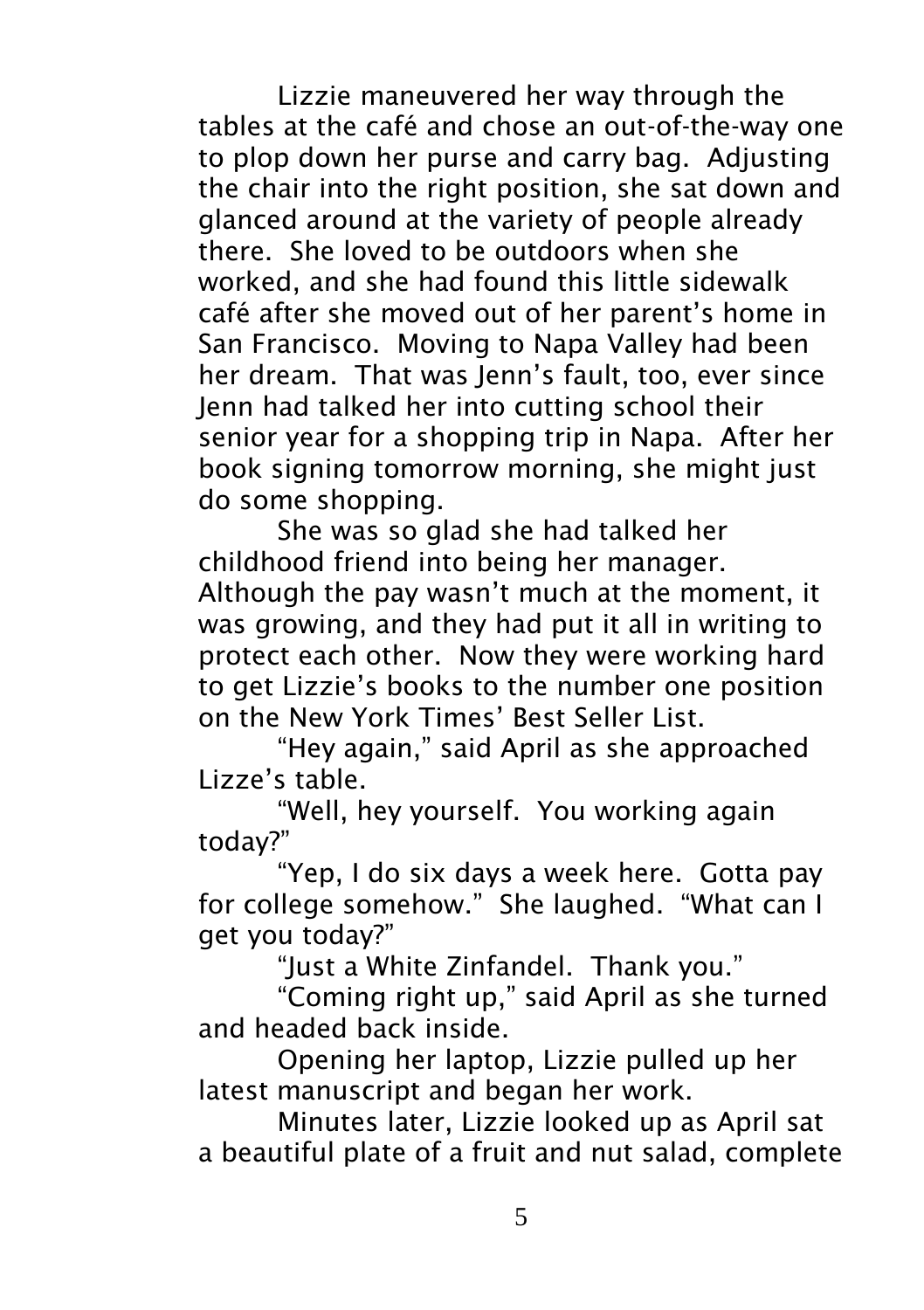with blue cheese and pomegranate dressing in front of her.

"Oh goodness is it lunch time already?" Lizzie asked as she quickly looked at her watch.

"It's well past lunch time. You've been working too hard says the gentleman over there in the mint green shirt. Said he didn't see you eat lunch so he ordered this for you and hopes you like it. Personally, I think you have an admirer!"

Lizzie's gaze followed to the gentleman April had indicated. She nodded her head in his direction. She noticed he was still reading her book, too.

"Thanks, April. Would you take him a glass of whatever he's drinking along with a salad and tell him I said there's an empty chair at my table if he'd like to join me for lunch?"

"Well, it's about time." April laughed. "He's been watching you for hours."

"I'm really not that interesting. Just sitting here working."

"I'll go get this order right in," said April as she turned and headed back into the café.

Minutes later, April walked over to the gentleman and sat a glass of sparkling water down in front of him.

"The lady thanks you and has ordered a salad for you, too, in case you'd like to join her for lunch," she said as she smiled a Cheshire cat smile.

"I think I'll do just that." He smiled up at April as he picked up his bookmark from the table, placed it in his book, picked up the glass and stood up.

He walked over to Lizzie's table.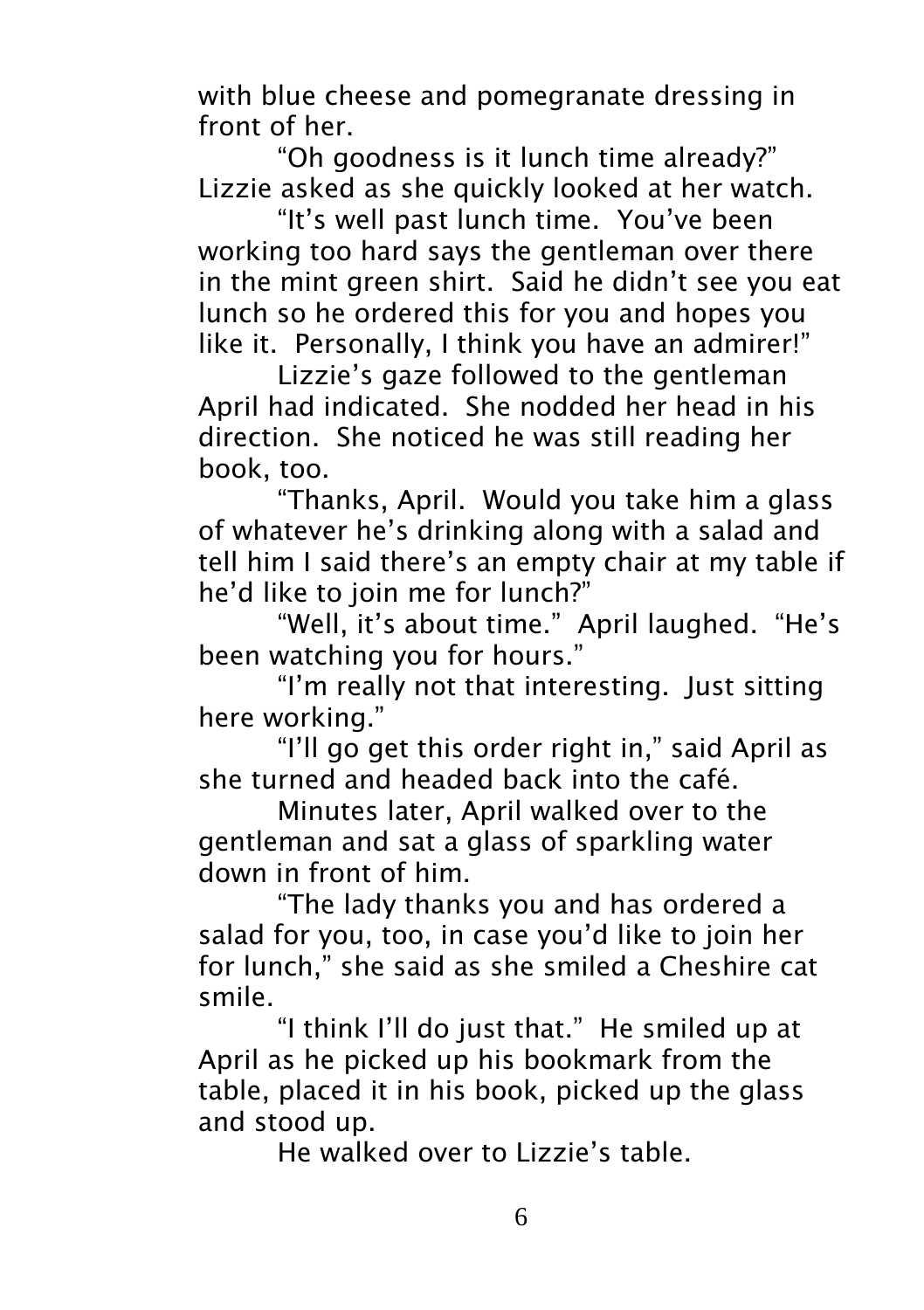"I thank you for the drink," he said as he stood beside her table.

"You're quite welcome. I thank you for this wonderful salad. Do join me. I ordered another one for you."

"Thank you. That was very nice of you."

"And thank you for the drink yesterday. I didn't get a chance to say thank you. You were gone so fast."

"I had a business meeting I had to get to. I see we like the same author."

"Apparently we do," replied Lizzie. "It's not often I find a male reading a romance."

"Well, here's my philosophy on that. If you want to learn about women, you know, what they want, how they want to be treated, the things to do that really please a woman, read what they read and I find most women read romance."

"Why do you say that?"

"For the most part, it's women writing the book. Am I correct?"

"Yes, more women than men write romances."

"A writer, no matter what the genre, writes what they know about. It stands to reason women know about romance. I'm guessing they put how they want to be treated between the pages of romance books. So, if I read some of the better authors, I learn what women like, how they want to be treated, the little special things they like. More men should be reading these books."

"Well, I agree with you there." Lizzie laughed. "If you get all that information out of one of these, then by all means spread the word where it'll do some good."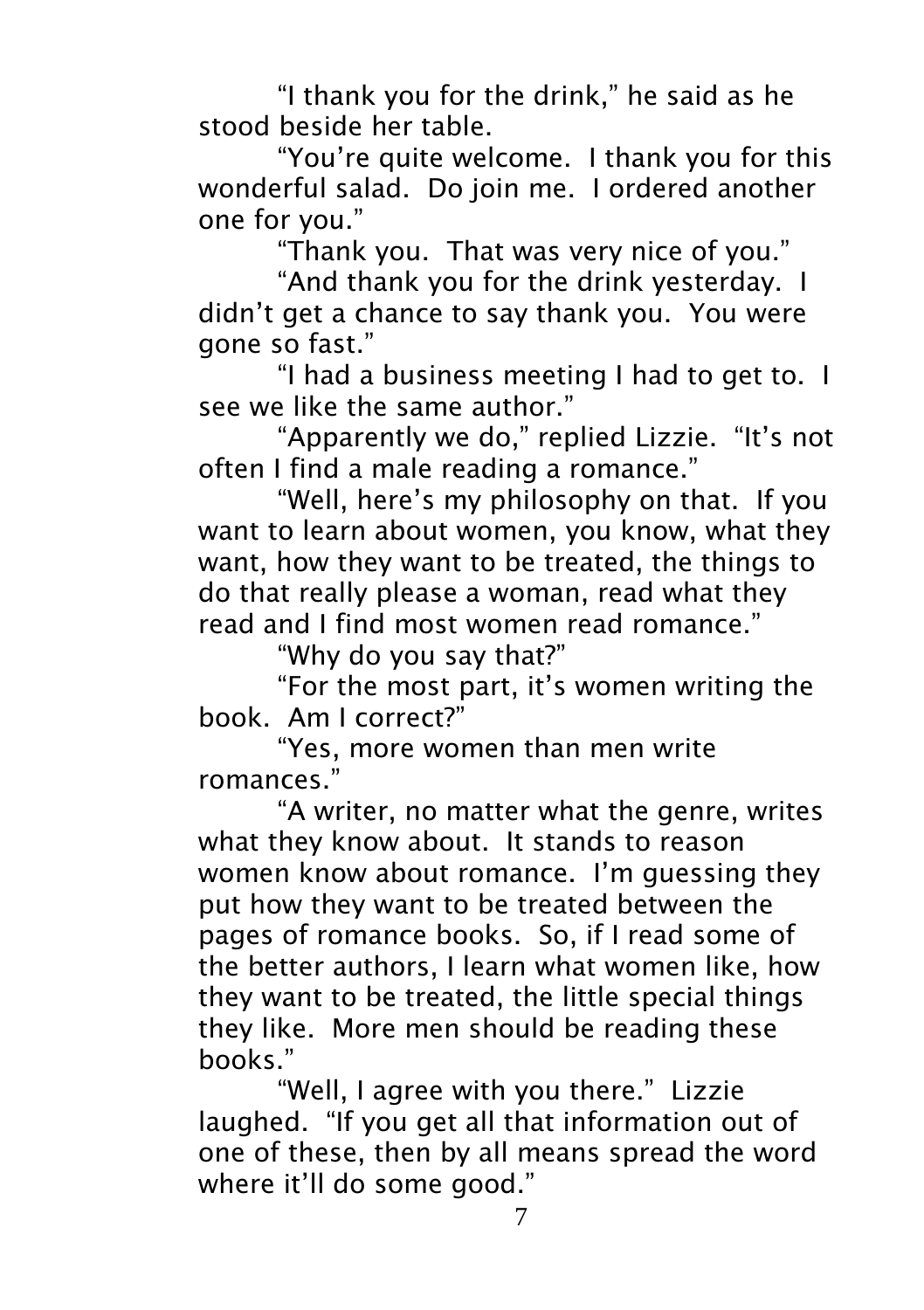"And blow it for myself." He laughed. "I've got the market on this right now. If I let the word out to other males, and they start treating ladies the way they should be treated, then I'm no longer above average in that department."

Lizzie laughed.

"My name is Lizzie Malone, by the way."

"How do you do, Lizzie, I'm Nico Varrelli. Call me Nick."

"Well, it's a pleasure to meet you, Nick." April came up to the table carrying the

salad and sat it down in front of Nick.

"Can I get you two anything else?" she asked.

"Would you like a glass of wine?" asked Nick.

"I'd love it," said Lizzie.

"Bring us a bottle of Sassicaia," said Nick.

"I'm not sure if we have it, but if we do I'll bring it right out," replied April.

"Just tell Alex it's for Nick."

"Sure," said April as she turned and walked off.

"Now, tell me all about yourself," said Nick as he picked up his fork and dug into his salad.

"Nothing to tell really. Born in San Francisco. Moved here a few years back. What about you?"

"Napa Valley has been my home. I grew up working at a vineyard."

"That must have been fun."

April sat the wine bucket down with the bottle of wine.

"I can take it from here," said Nick, as he took the bottle and corkscrew from April.

"Sure thing," April replied and left.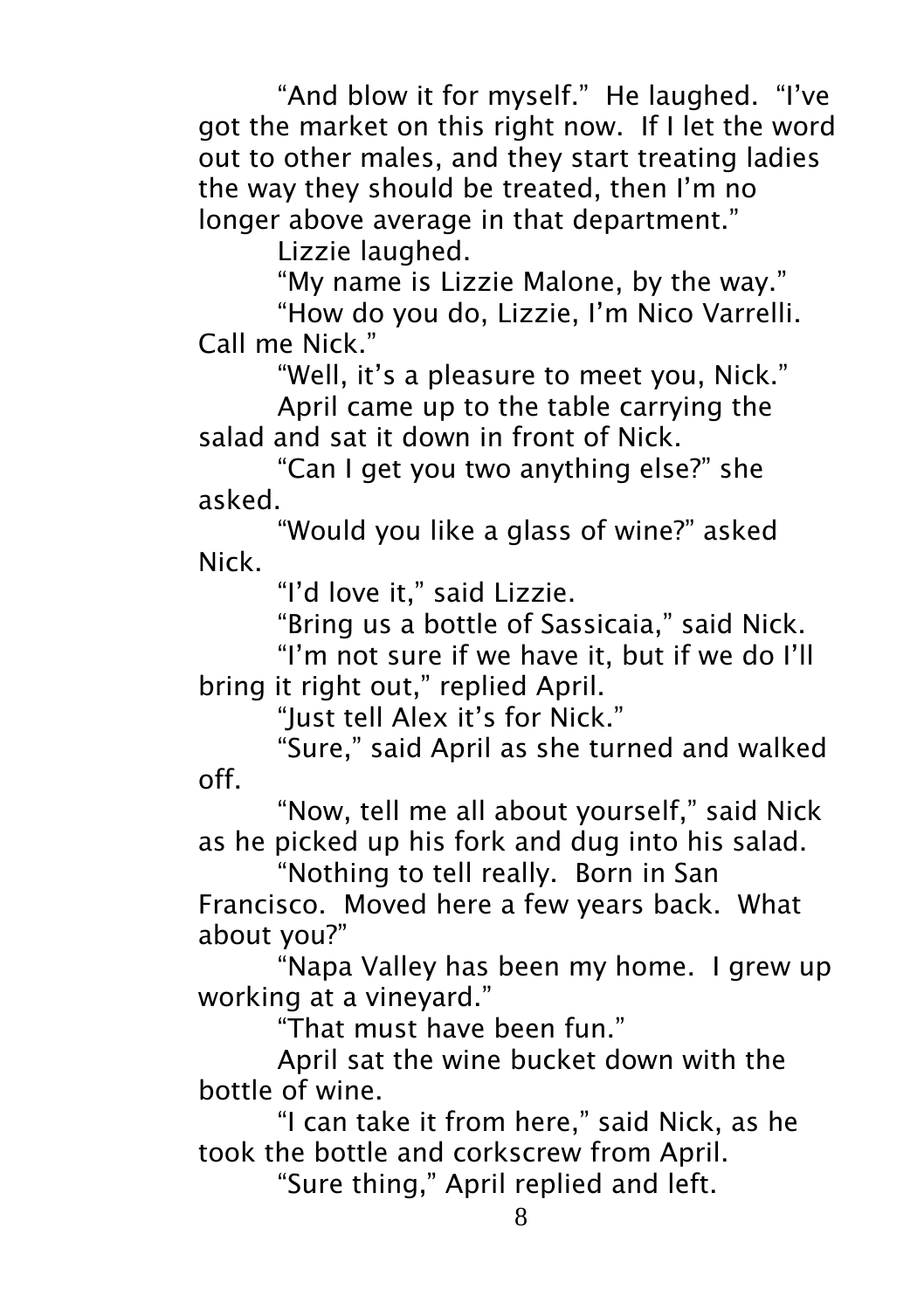Nick opened the bottle and poured two glasses, handing one to Lizzie as he picked up his own.

"To romance writers everywhere," said Nick. "Definitely. To romance writers."

Lizzie lifted her glass to his and then took a sip.

"Oh my," she said, "this is wonderful. Thank you for selecting it."

"It's my favorite. One of the best wines Italy has to offer."

"I'm definitely not a wine aficionado. I'll bet growing up around it though you probably know quite a bit."

"Some," he said as he watched her lips touch the glass again. "I know which wines I like and which ones I don't." He laughed.

Lizzie enjoyed his laugh. It was the kind of laugh people enjoyed hearing. A deep laugh that made his eyes twinkle.

"That's good. You have very good taste. This is just excellent," she said as she took another sip.

Nick watched the sparkle in Lizzie's blue eyes.

"So what made you leave San Francisco?"

"Actually a friend and I cut class our senior year and did a road trip to Napa. I fell in love with it and decided that someday I'd live here. So, here I am," Lizzie said as she finished her salad.

Nick poured her another glass of wine.

"I'm afraid I'm going to have to eat and run as they say. I have a meeting to get to. Would you have dinner with me this evening? Before you answer, let me say, I know you don't know me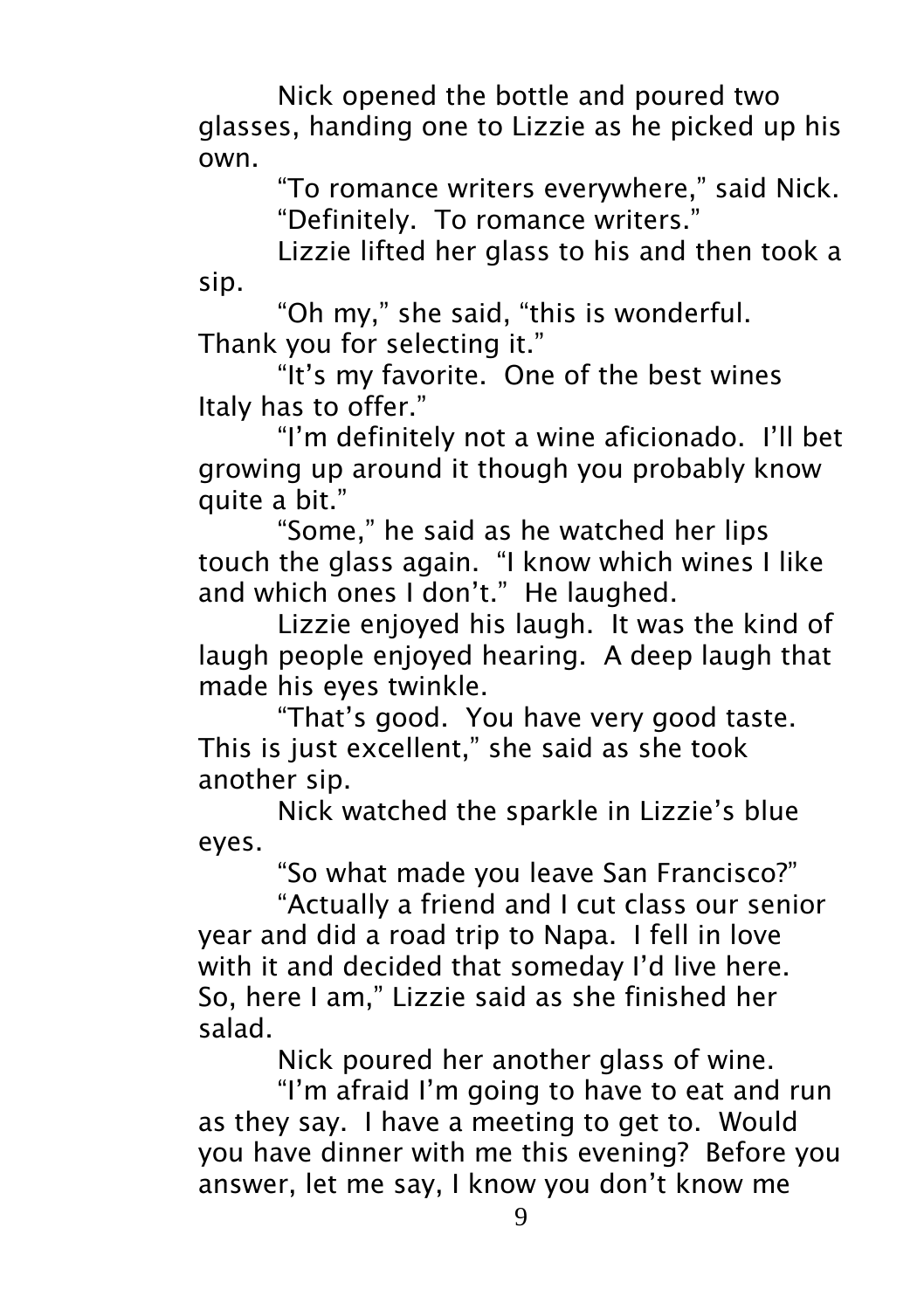from any other weirdo here. But please bring your partner. I certainly don't mind him joining us. I'd just like some company."

"He's a she," Lizzie said.

"Even better. Two lovely ladies to keep me company over dinner would be wonderful and it's my treat."

"Alright, we'd love to join you."

"I'll send a car at seven." Nick stood. "It's been a pleasure. See you this evening."

Nick held out his hand toward Lizzie. Lizzie extended hers.

"Here's the address," she said handing him a card. "It's been a nice work break," said Lizzie.

As Nick took her hand in his, he bent and placed a kiss on the back of her hand.

Surprised at such a gallant gesture, Lizzie smiled up at him.

"It's definitely been nice. Until this evening then."

\*\*\*

"Jenn, Jenn, you here?" Lizzie deposited her computer bag on the couch and walked toward the balcony.

"In here," yelled Jennifer.

Lizzie turned and headed to the adjoining bedroom.

"Hey, girl. Just making last minute arrangements with the book store. Wanted to be sure everything was ready for tomorrow." Jennifer dropped her pen down onto the desk blotter.

"Is it all set?" Lizzie walked over to the edge of the desk and sat down in the chair beside it.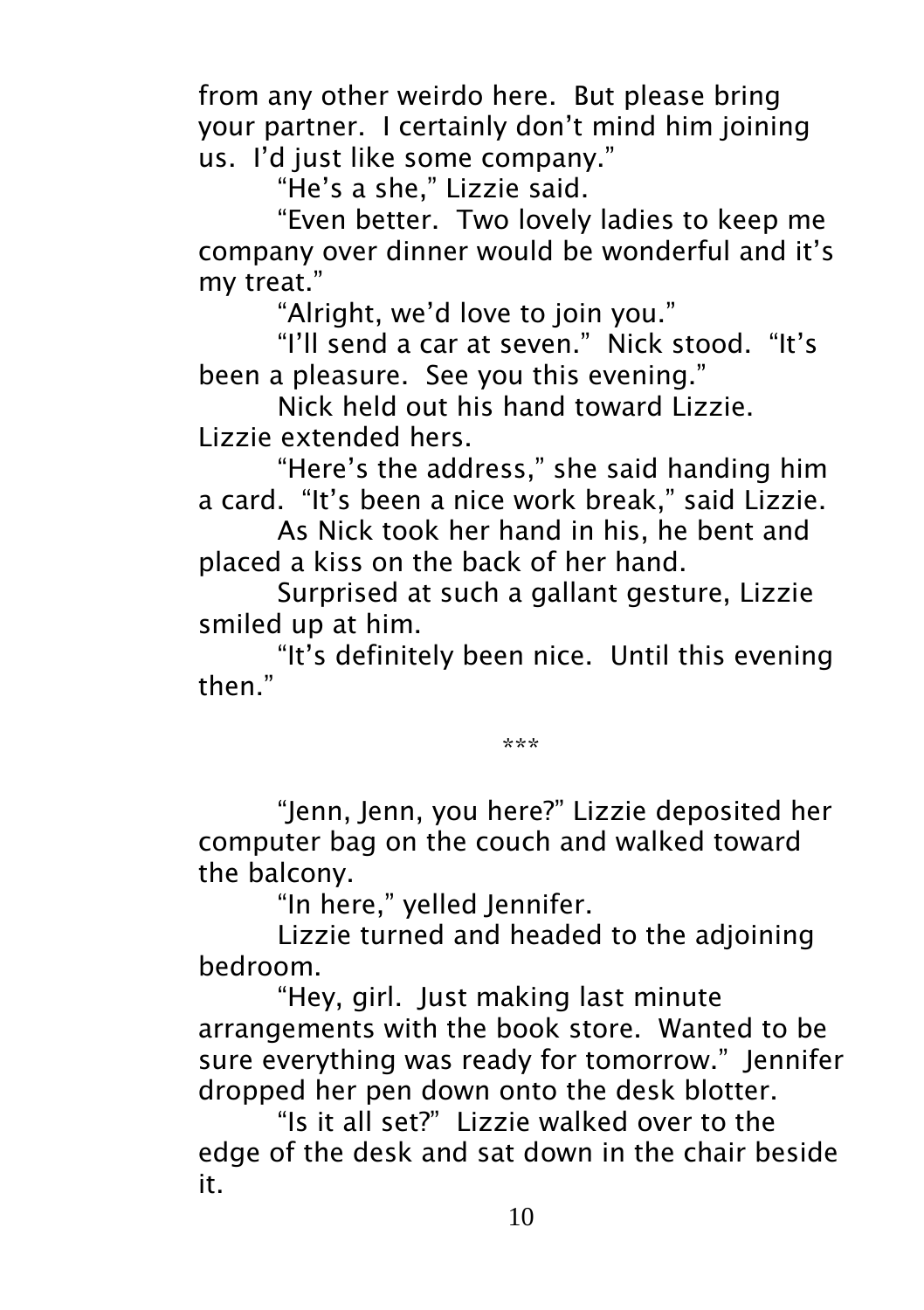"Yep, everything's all set. We'll get there at nine, so we can have a little time to meet everyone and hand out the thank you gifts before you have to start signing. Get your hand limbered up. I'm hoping you sell out and have to take orders!" Jennifer laughed.

"So do I. So do I. Listen, we have a date for tonight."

"Date. We?" Jennifer turned around in the chair so she could face Lizzie.

"Yes. Remember the guy I told you about who bought me a drink yesterday."

"Yeah."

"Well, he was back today. Actually sent a wonderful salad over to me. He sat down and ate with me and ordered a bottle of wine. It was the most delicious wine I think I've ever had. Anyway, we talked a bit about him reading romance books. Says he does it to learn about women. Anyway, he asked me to join him for dinner and told me to bring my associate with me. He thought my associate was a male until I corrected him. Said that was even better. He'd love to have dinner with two beautiful women. So he's sending a car over at seven."

"Sending a car?"

"That's what he said. Probably a taxi or a company car or something. Anyway, you want to go to dinner? I don't want to go alone."

"Sure, why not. I'm always up for free food. So where we going? Do I need to dress up or what?"

"I have no idea. Maybe something like we wear for signings and stuff. A little bit dressy but not too dressy."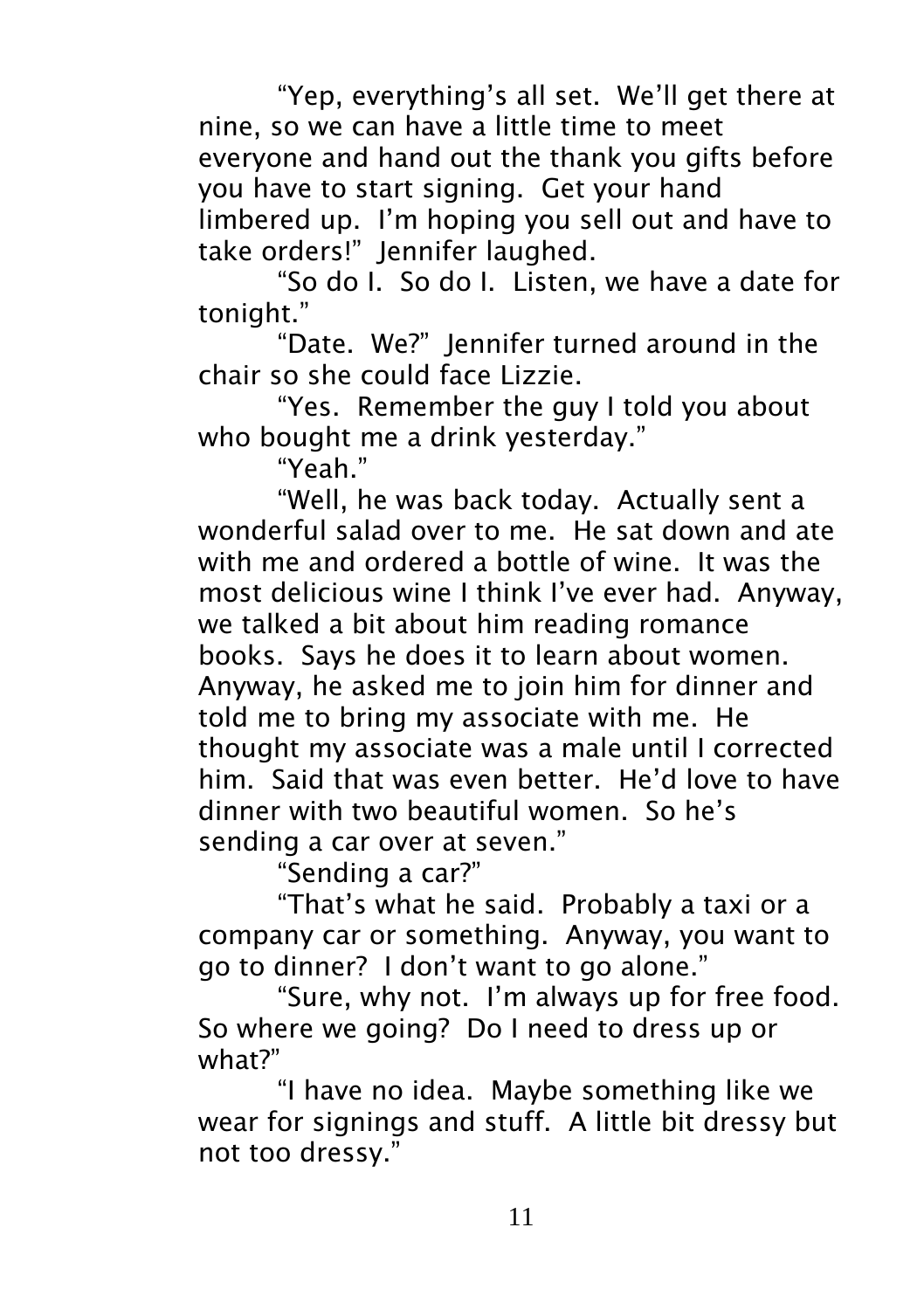"It's a plan then. You need to wear the red dress. It makes you look like a million dollars."

"Okay, I'm gonna go take my shower then do a little more writing before I have to get dressed."

"Good. I like you writing. The more you write, the more books we have to sell. And the more books we sell, the quicker you make it to the New York Times Best Seller List."

"And I can't wait!"

Lizzie went into the bathroom closing the door behind her. Tonight would be fun. She needed a little down time, too. She'd been working hard at the bookstore these last few months. Business had slacked a little bit since the big chain store had come into town but her little bookstore was holding its own. She was bringing in more events to draw people into the store and that seemed to be helping. There were the local writers who came in on Tuesdays for their weekly writers' meetings, complete with wine, she noticed and she loved having the children's authors come in for story time. They'd read one of their own books and the children loved it and, of course, they'd want their very own copy of the book to take home. Very few moms or dads said no. It was a win-win for everybody.

Lizzie had also been writing hard and needed a slight break to replenish the creative well.

Stepping into the shower, she let the hot water beat against her skin. It felt good and her shoulder muscles needed a good hot water massage. After showering, Lizzie tossed on her robe and went out to the living room, picked up her laptop and began her work. A few hours later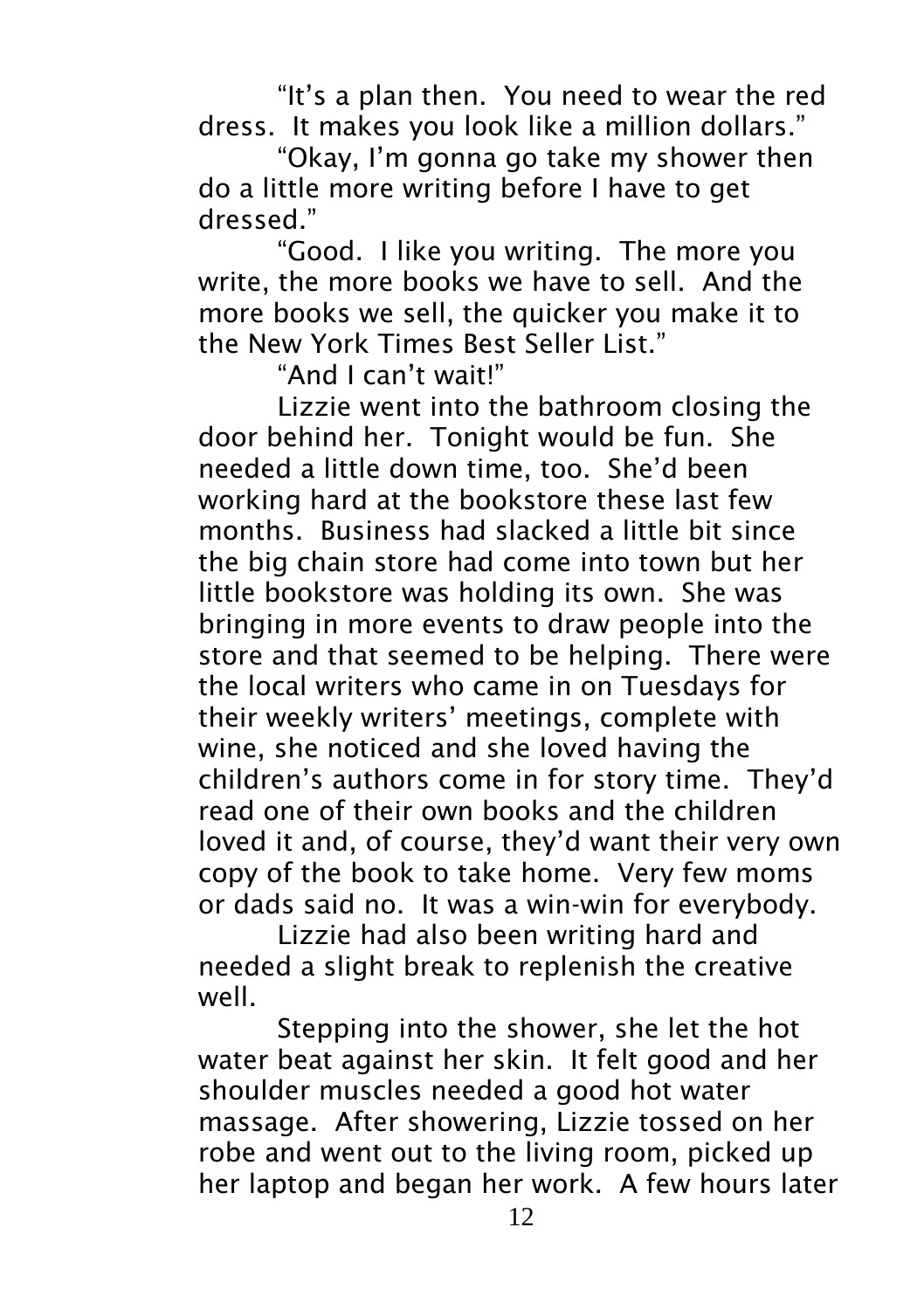she saved the draft on her computer and sat it down on the coffee table. She stretched then got up and headed into the bedroom.

"Jenn, you in here?" she called out.

There was no answer. Lizzie turned and headed out to the balcony. She spotted Jennifer in one of the deck lounges fast asleep.

\*\*\*

"Oh my goodness, Jenn, Jenn, wake up. You look like a lobster!"

Jennifer stirred groggily.

"What?" Jennifer replied.

"You fell asleep out here in the sun. You're toast."

"Oh my goodness. This is going to blister big time if I don't get some vinegar on it."

Jennifer started to get out of the lounge.

"Ouch!" she said, "oh, this is so not good."

"Here, let me help you up. You get inside and I'll scout up some vinegar for you."

Lizzie took Jennifer's hand and pulled her up from the lounge.

"You go on into the bedroom and get out of those clothes and I'll be in in a minute."

Jennifer hurried into the bedroom her arms stretched away from her body.

Lizzie hurried to the kitchen for the vinegar and within minutes she hurried into the bedroom.

"You poor thing. Here, let me put some of this on your arms."

"I don't know what happened. I was just going to sit down out there for a minute and relax and the next thing I know, you're waking me up."

"Well, we'll get you taken care of shortly."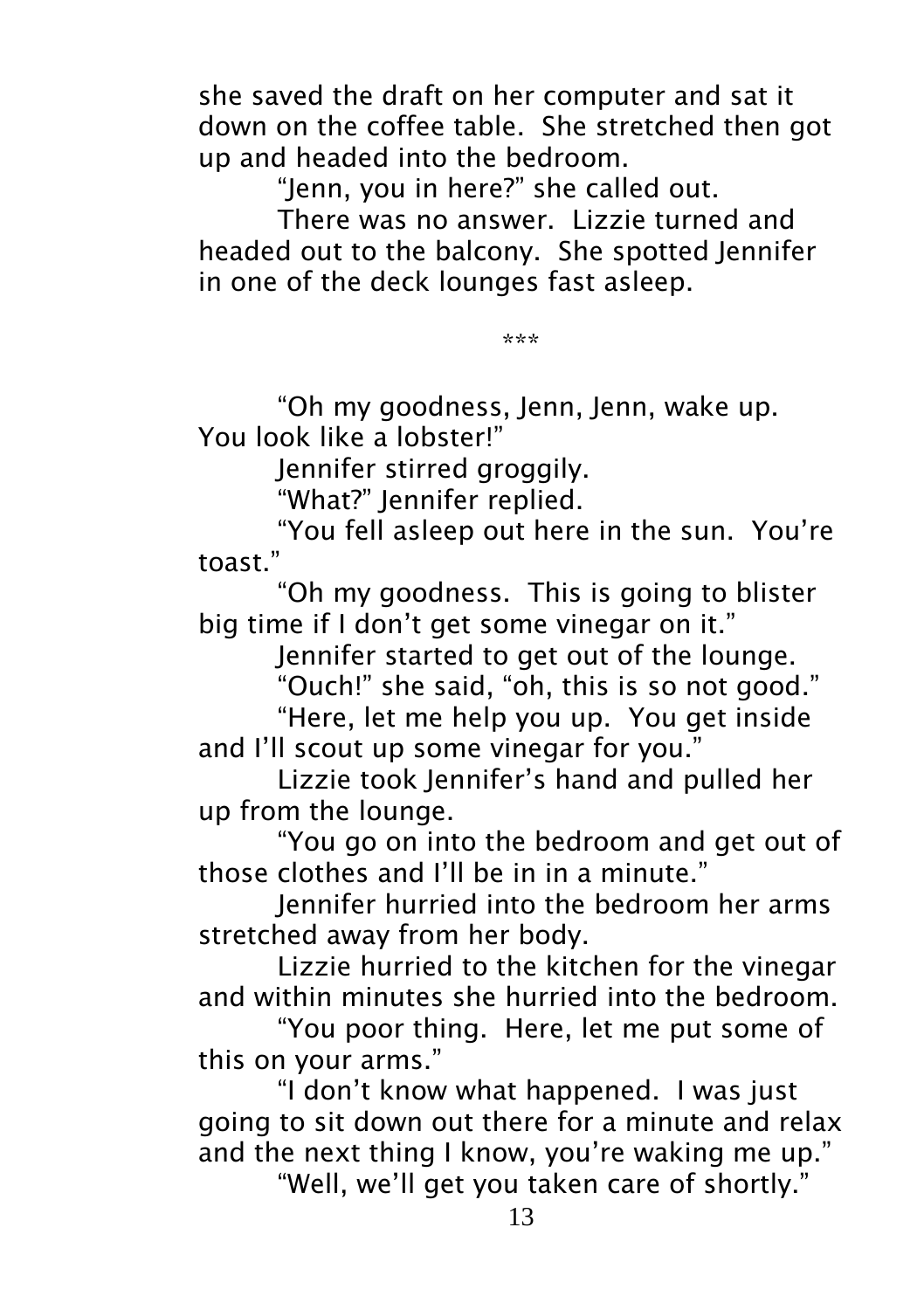An hour later, Lizzie watched as a vinegared-up Jennifer tried to get comfortable.

"I'm sorry Lizzie, but I'm not going to be able to go to dinner with you. I'll just have to fix something here."

"That's okay, sweetie. I can stay here with you. We'll get something to eat and I can do more writing."

"Absolutely not! You go out with Mr. whoever he is and I can stay here and relax. You've been working so hard lately and you have a big day tomorrow, too. You need the fun tonight."

"Well, if you're okay with it."

"I'll go fix myself something and just bring it in here," said Jennifer as she tried to get up from the bed.

Lizzie grinned as Jennifer tried twisting and turning to get herself up with the least amount of pain.

"Stay right there. I'll go fix you a sandwich and bring some snacks for you to have later. Here's the remote and the phone. Now you just lay there and keep dousing yourself in vinegar." Lizzie laughed.

Fifteen minutes later, Lizzie returned with a tray laden with two roast beef sandwiches, chips, pickles, and two brownies.

"Oh you are an angel, Lizzie, you brought me chocolate!"

"I've only known you all my life. I know what you like. Besides that's what friends are for – to supply each other with chocolate!"

"You are so right!" Jennifer laughed. "Now you scoot and go get ready for your date."

"If you're sure you'll be okay."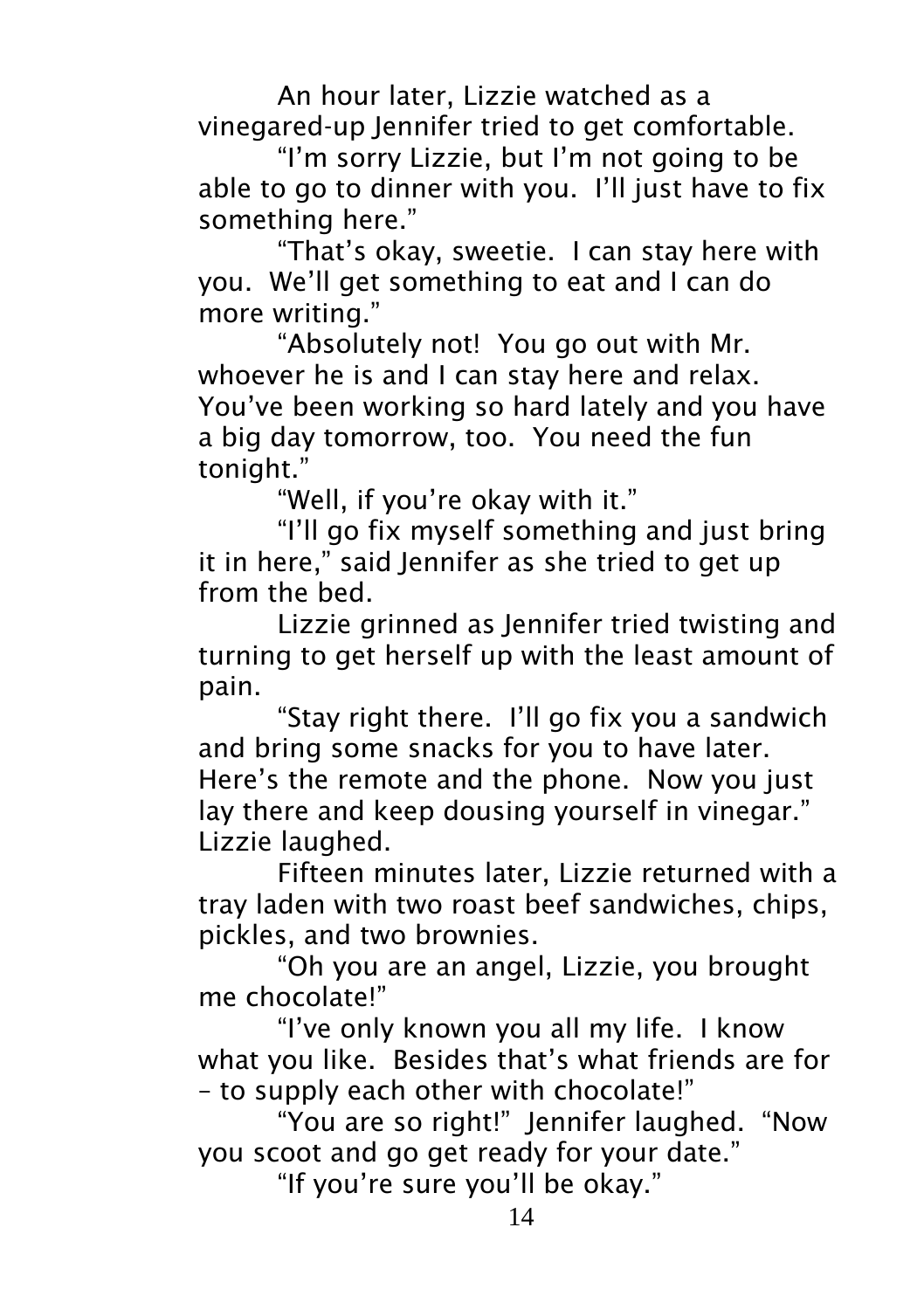"I'll be fine. Go get gussied up."

An hour later, Lizzie came out of the bathroom dressed in her red dress and the stilettos Jenn had insisted she wear.

"Wowzer," said Jennifer, "that ought to knock him dead."

"Is it overkill?"

"I don't think so. It's cute, a little dressy but not too much and it has sex appeal. You could get laid if you wanted."

"Well, gee, thanks. I'll have to think about that. He is mighty fine looking." Lizzie laughed.

"See. Without me there you can just go for it! But, if he turns out to be a pervert, you know the code."

"Yep and I'll be sure and use it."

Lizzie heard the doorbell and headed downstairs to answer it.

Opening the door, she saw a gentleman in a uniform and just beyond him a white limo.

"Hello," she said.

"Your car, Miss."

"Thank you. I'll be right out." She quickly shut the door and headed to the bottom of the stairs.

"The car's here," she yelled up to Jennifer. "You sure you don't want to go."

"Thanks, but no thanks. I'll be fine here."

"Okay, then, I'll see you later. I won't be too late. I know I have to get up early in the morning and look my best. No bags under the eyes or anything." She laughed.

"Have fun!"

"Okay and I'll lock the door behind me." "Great! See ya later!" Jennifer yelled.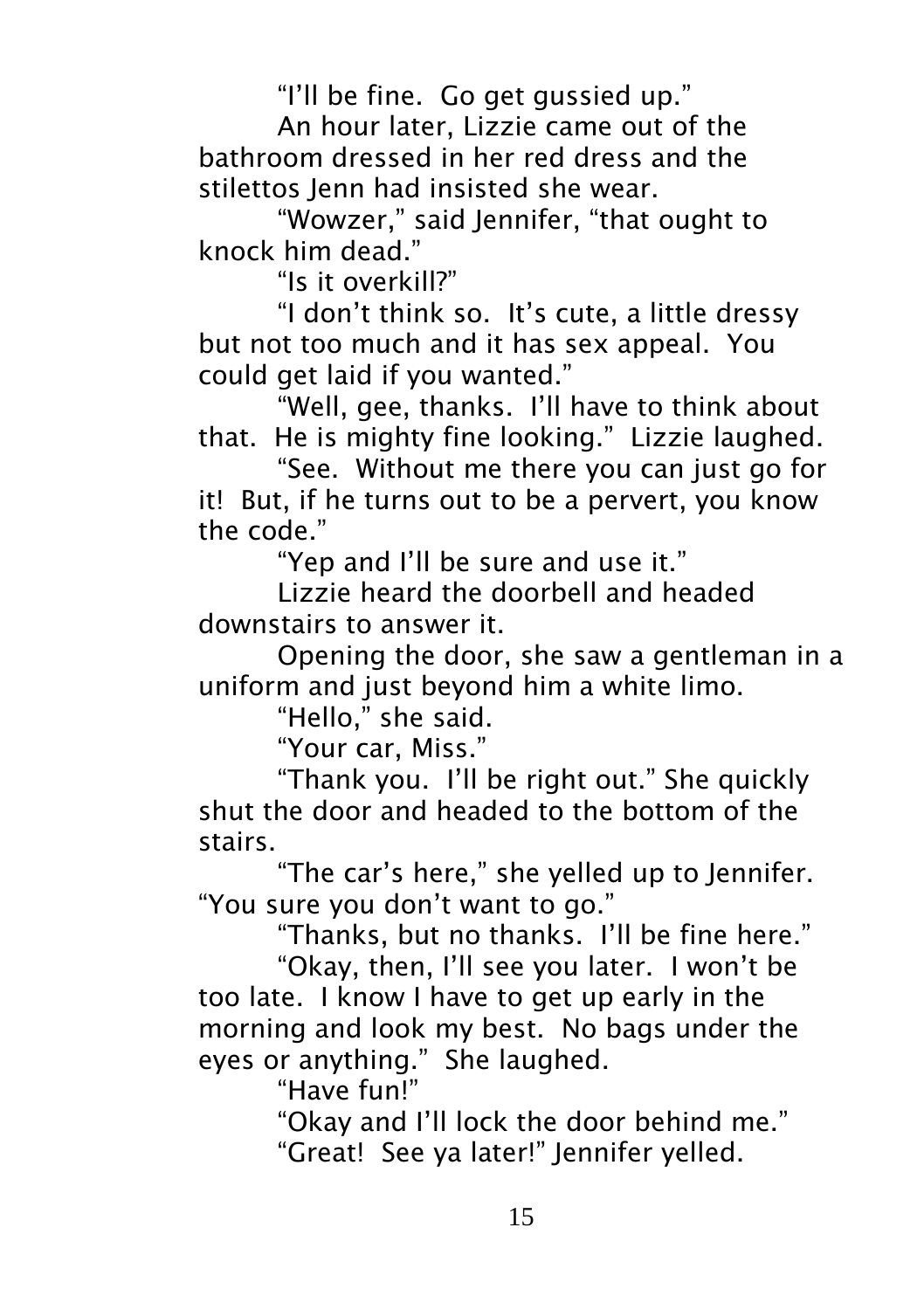Lizzie grabbed her purse and headed out the door.

Walking outside, Lizzie stood for a moment. The warm night air was just right for her, not too cool and not too hot although she preferred her climate on the hot side.

She watched as the driver extended his arm to her. Taking hold of his arm she walked out to the limo and waited as he opened it. Lizzie's heart beat a little faster as she saw Nick climb out. He had not mentioned the car he would be sending for her would be a limo. This had to set him back a few bucks.

"Hello again," he said as he walked up, took her fingers lightly in his, bent down and kissed the back of her hand before engulfing it in both of his. "Your carriage awaits, m'lady," he said as he stepped aside and took her elbow. "Shall we?"

The scent of Nick's cologne floated through the air. Lizzie wanted to take a deep breath and inhale the sheer fragrance of him.

"I wasn't expecting this," said Lizzie. "A taxi was more what I had in mind." Sitting down in the limo, she watched as Nick headed around to the other side while the driver closed the door and headed to the driver's side.

"I find this tends to get me where I want to go a little faster than a taxi and James is a much better driver."

"So this is your personal car?" "Kind of. It belongs to my business." "Just what kind of business are you in?" "I manage a couple of rental places." "The rental business must be good here." "It has its days." Nick laughed.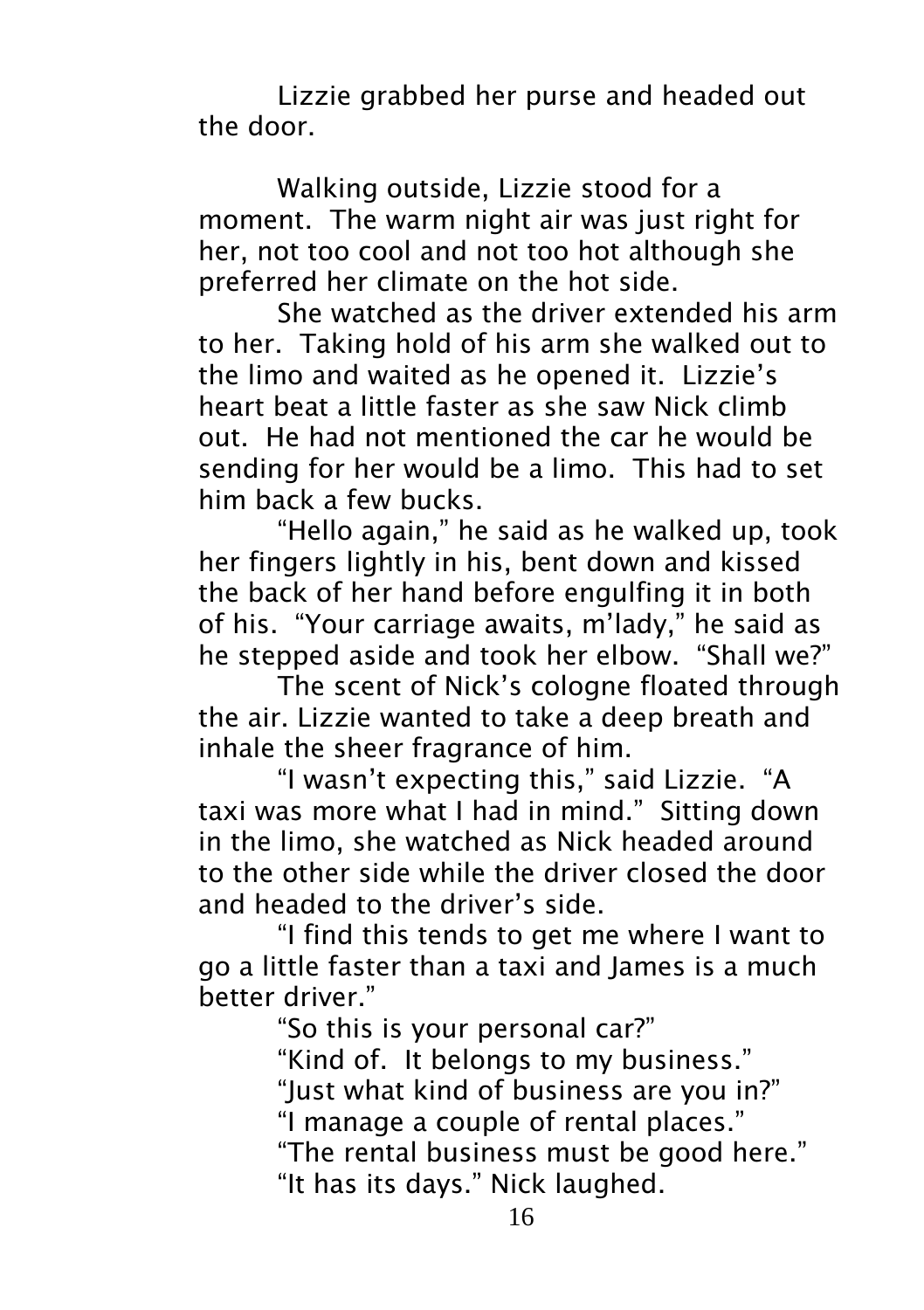"Well, it's very nice. Thank you."

"I hope you like Italian food."

"I love it."

"I have reservations for us at a little out of the way place that serves the best Italian anything. I think you'll like it."

"If it's Italian, I'll love it."

Fifteen minutes later lames pulled the limo in front of an older little building, sitting on the corner in an older part of the neighborhood. To Lizzie it looked as though it had been sitting right there for the last one hundred years. It looked a little tired and run down on the outside at least.

James opened the limo door for Nick.

"I'll be right around to get the door for you," said Nick as he climbed out. Lizzie glanced out the window at the restaurant. It looked every bit like an Italian villa as did some of the other businesses close by.

As the limo door opened, Lizzie turned and placed one long slender leg out. She knew her legs were her best feature and looked even better in Jenn's new pair of red stilettos. The little red dress rose slightly revealing an extra inch of leg.

Glancing upward, she saw a look of appreciation cross Nick's face. Standing up, she was within sheer inches of him. She looked upward and saw the fire ignite within his eyes. A tingle ran down her spine to her center core. For just a moment, she could see his indecision. He leaned forward ever so slightly as if to kiss her. Lizzie's breath stopped. Then she watched as the indecision was replaced by a hesitation and finally he stepped aside, placing his hand on the small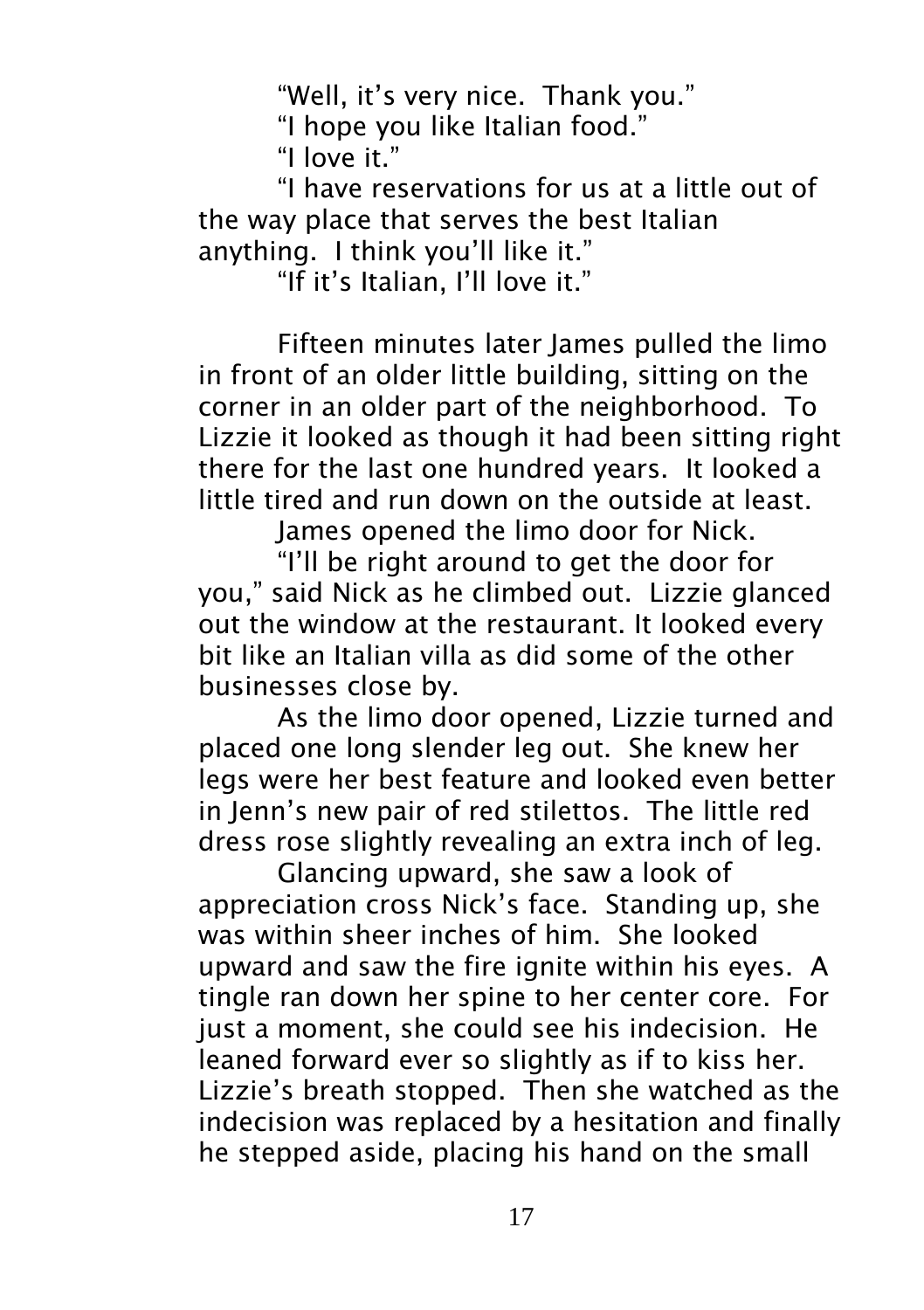of her back, she allowed him to guide her into the restaurant.

Inside the restaurant looked much better than the outside. It was very clean, and the tables were decorated with pristine white tablecloths with a flower vase on each table. Off to the side she could see a room which was obviously the bar area. People were relaxed back, talking with each other as they shared a bottle of wine. An unlit fireplace lined the wall.

"Mr. Varelli, how wonderful to see you again," said a middle-aged woman who stood at the hostess stand. "Everything is ready for you. Right this way," she said as she picked up two menus and walked toward the back of the restaurant. Entering a smaller room, she motioned them to a lone table sitting in the middle of the room.

Before they could reach the table, a short little grey-haired lady rushed in from the side.

"Nico, my bambino, it is so good to have you here," she cooed as she threw her arms around Nick's waist, her head fit against his chest.

"Mama Carlotta, I have missed you," replied Nick as he pulled her into a bear hug and lifted her from the floor.

She laughed.

"Put me down, put me down."

"Not before I get my kiss."

Nick bent his head down so she could reach his cheek.

"There, that should hold you."

"Only for a few minutes." Nick returned her to a standing position. "Mama, I'd like you to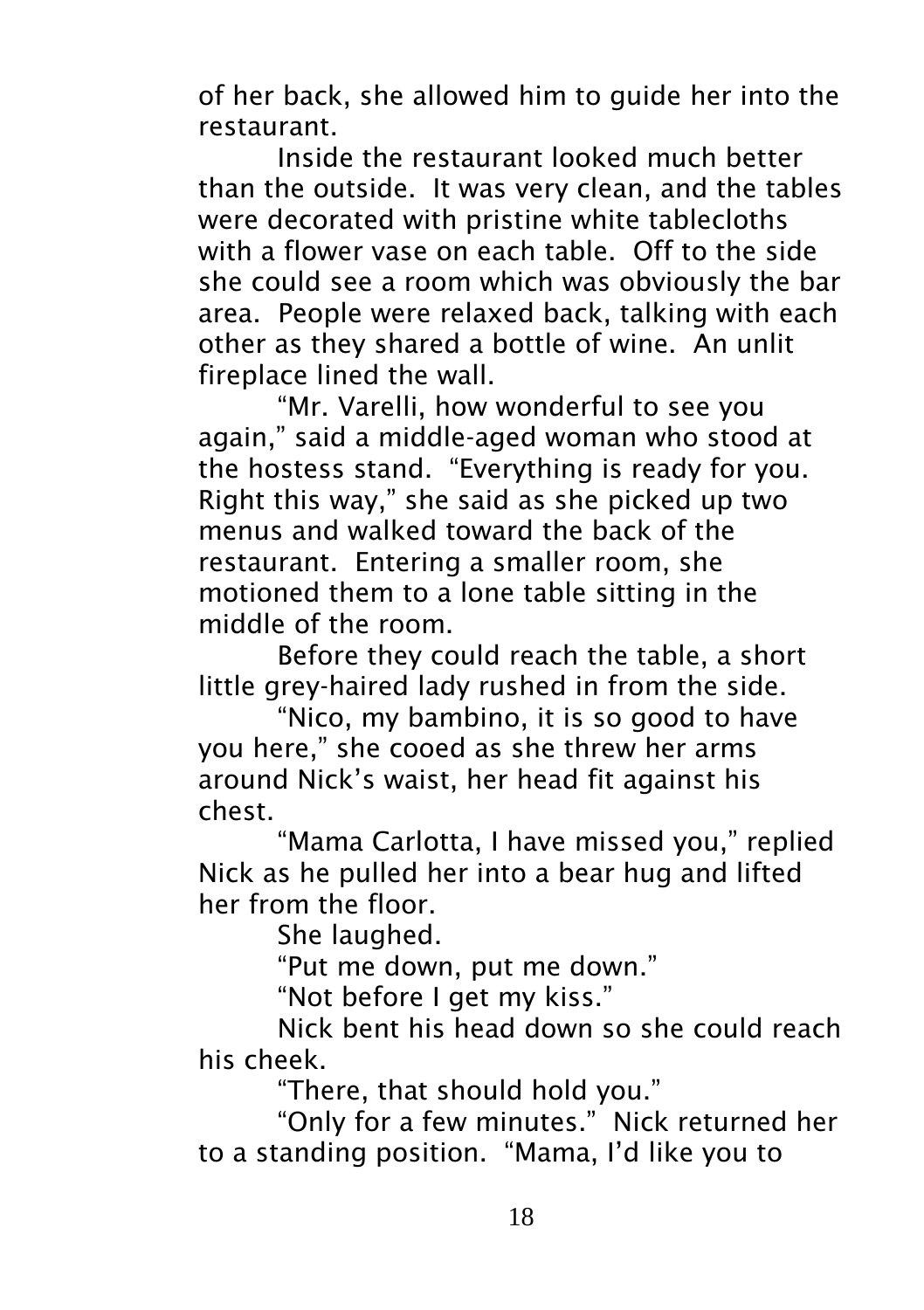meet someone," said Nick as he held out his hand for Lizzie to join him.

"And who is this beautiful young thing that has stolen my Nickie's heart already?"

"Now stop playing matchmaker, Mama. This is Ms. Lizzie Malone. She actually liked our city enough to move here a few years back."

"Well, I don't blame you one little bit. Napa has everything. Sit, sit, let me get you some wine and something to eat."

"You know what I like, now don't you?" teased Nick.

"Oh you just hush now. I know how to take care of my bambino!" She turned and rushed back out through the door she had come from.

"I like her," said Lizzie as she sat in the chair Nick had pulled out for her.

"She's the mama I never had."

"Well, when I think of an Italian mama, she's it. May I ask about your own mom?"

"My mother died in childbirth. I never knew her."

"Oh, I'm so sorry. No child should have to go through life without their mother."

"My grandmother and grandfather lived with us. It was a good childhood as far as I was concerned. But enough about me. So, I told you why I read romance books, now tell me, why do you read them?" He smiled.

"Oh that's easy. It's for the happy ever after! The feel good at the end. There's so few happy ever afters in real life anymore. You read about somebody else's troubles and how they manage to work through them and get to the happy ever after. I love a good happy ever after. Don't you?"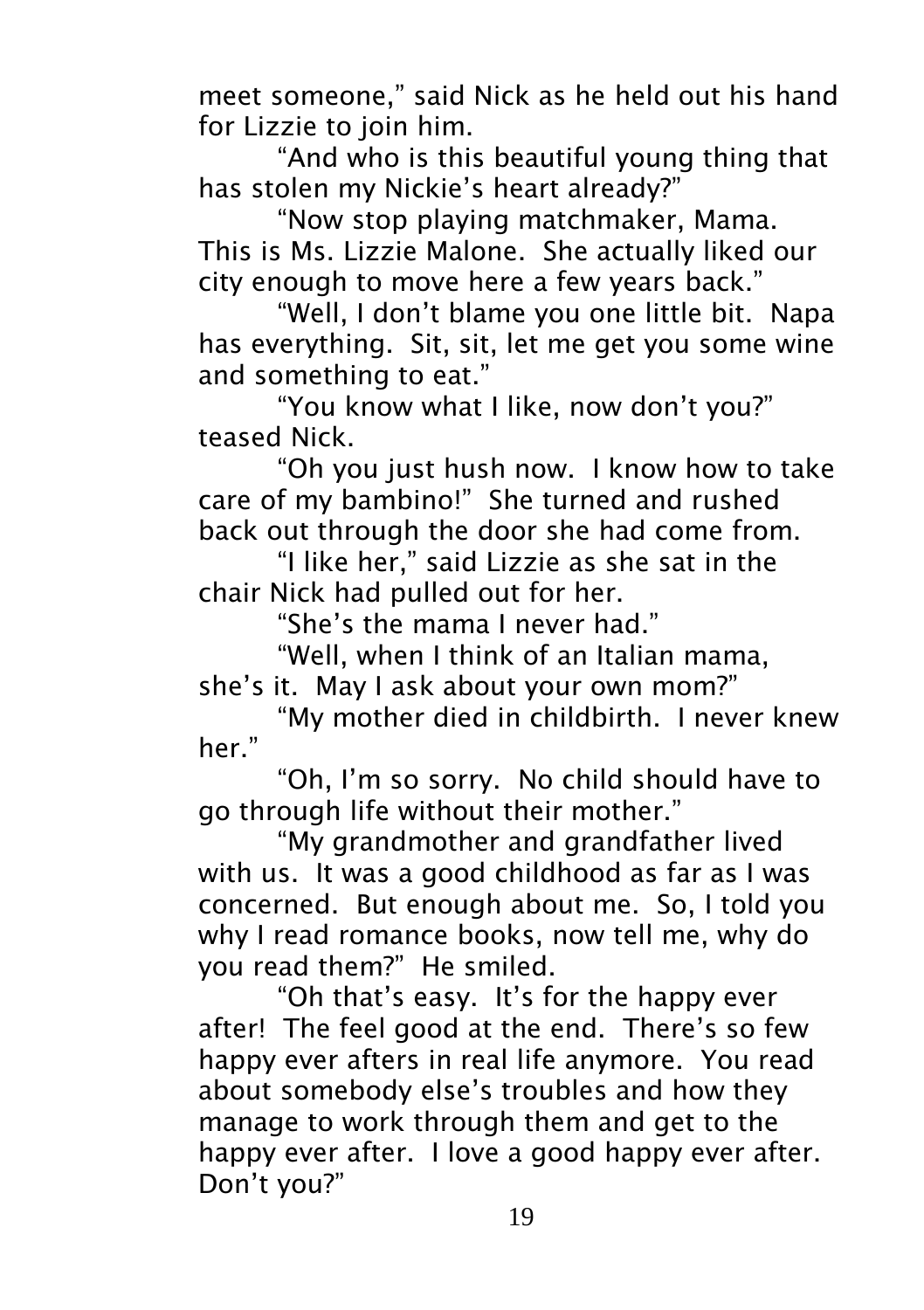"Yes, I do and you would be correct in that there are so few of those in real life."

Mama Carlotta came scurrying back through the door with a bottle of wine.

"Now, bambino, I pour your lovely lady friend a glass of good wine and she'll say yes before the night is over."

"Here, let me do that and you go do what you do best," he said.

"I feed you good, you wait." After handing the wine to Nick, she turned and scurried away.

Nick opened the bottle.

"Sassicaia is an excellent wine," he said.

"You asked for that one before. It must be your favorite." Lizzie passed her wine glass to him.

"That it is. It's a blend of four different reds and the best Italy has to offer."

"The glass I had earlier was excellent."

"I'm glad you liked it."

"Do you always get this room to yourself like this?"

"Only when accompanied by a pretty lady like yourself." He smiled.

Mama Carlotta hurried back into the room followed by two waitstaff. She stood aside as the waiters placed the plates of food onto the table.

"Now you eat up. I will fatten you up in no time," she said. "You will like my osso bucco. I make it the traditional way. And, I accompany it with fresh broccoli. And for dessert there's zabaglione. Now you eat, drink. I have work to do." She turned and was gone before Lizzie could offer a thank you.

"This looks delicious," said Lizzie.

"Taste it. You're in for a treat."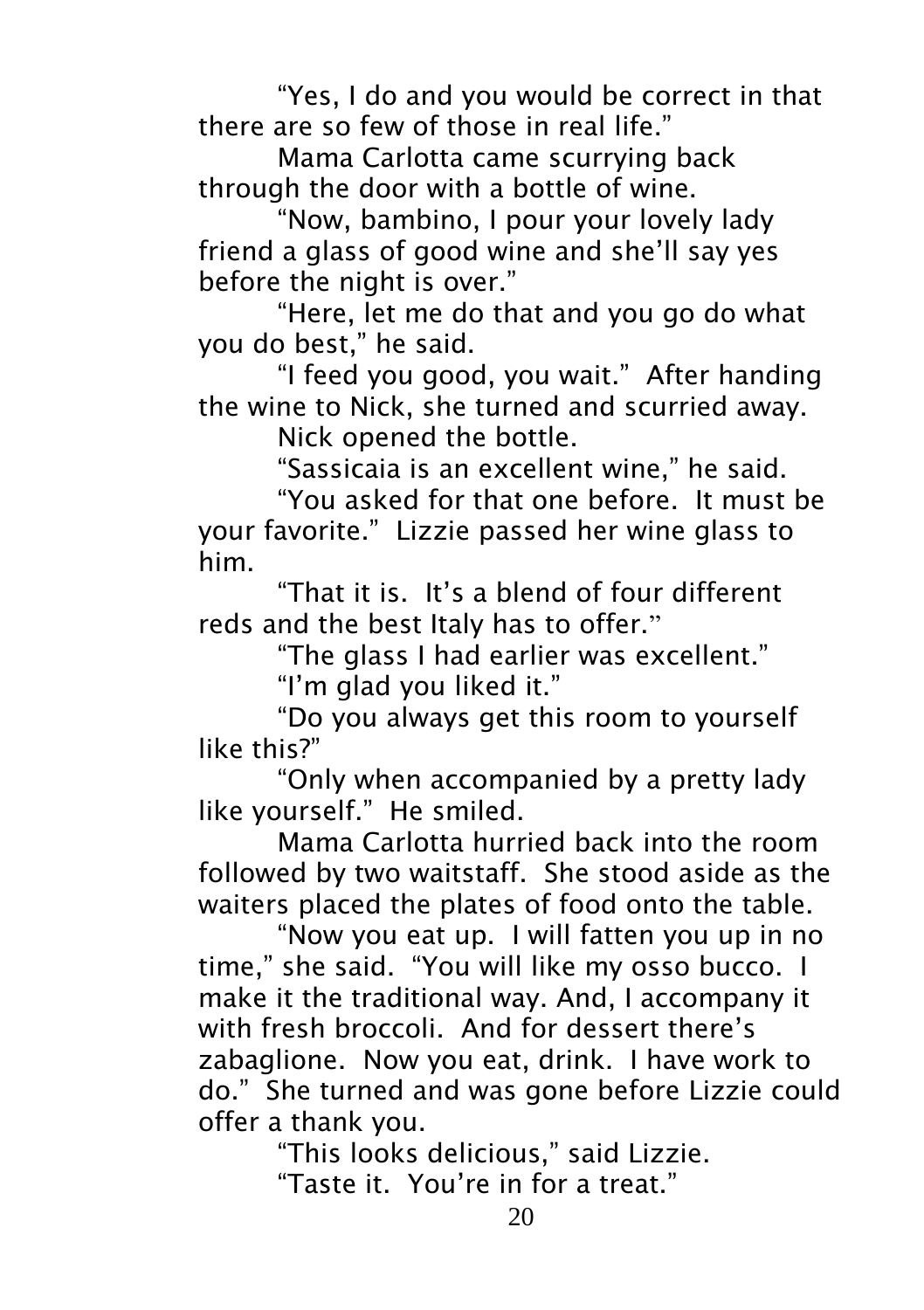Lizzie took a bite.

"Oh my goodness, this is absolutely delicious," she said.

"There's none better. Mama knows her cooking."

"This is definitely a treat. I never knew this place existed. I'll have to tell everyone about it."

"Tell me about back home. What was it like growing up in San Francisco?"

"Oh, it's a big city." She laughed. "I mean San Francisco is okay but I wanted something a little smaller, more picturesque. I wanted a place where people would get to know you. When you walk into stores, restaurants and places, I wanted it to be like when you walked in here. Everybody knows you, or knows your parents or somebody. It's like you're all family. I love it."

"Well, one thing's for sure, next time you visit this restaurant, Mama Carlotta will know you and she'll most definitely make you feel at home." He laughed.

"Now I can believe that."

Nick let out a hearty laugh.

"You're just always looking for that happy ending."

"Yes, I am and it's there if you really look for it."

"You are right. There's always a positive side to everything. Sometimes you just have to look harder than other times."

Mama Carlotta swooshed into the room with two waiters trailing behind her.

"My bambino," she said as she reached over and pinched Nick's cheek. "You eat my zabaglione. I make it with the Marsala wine and you will like it."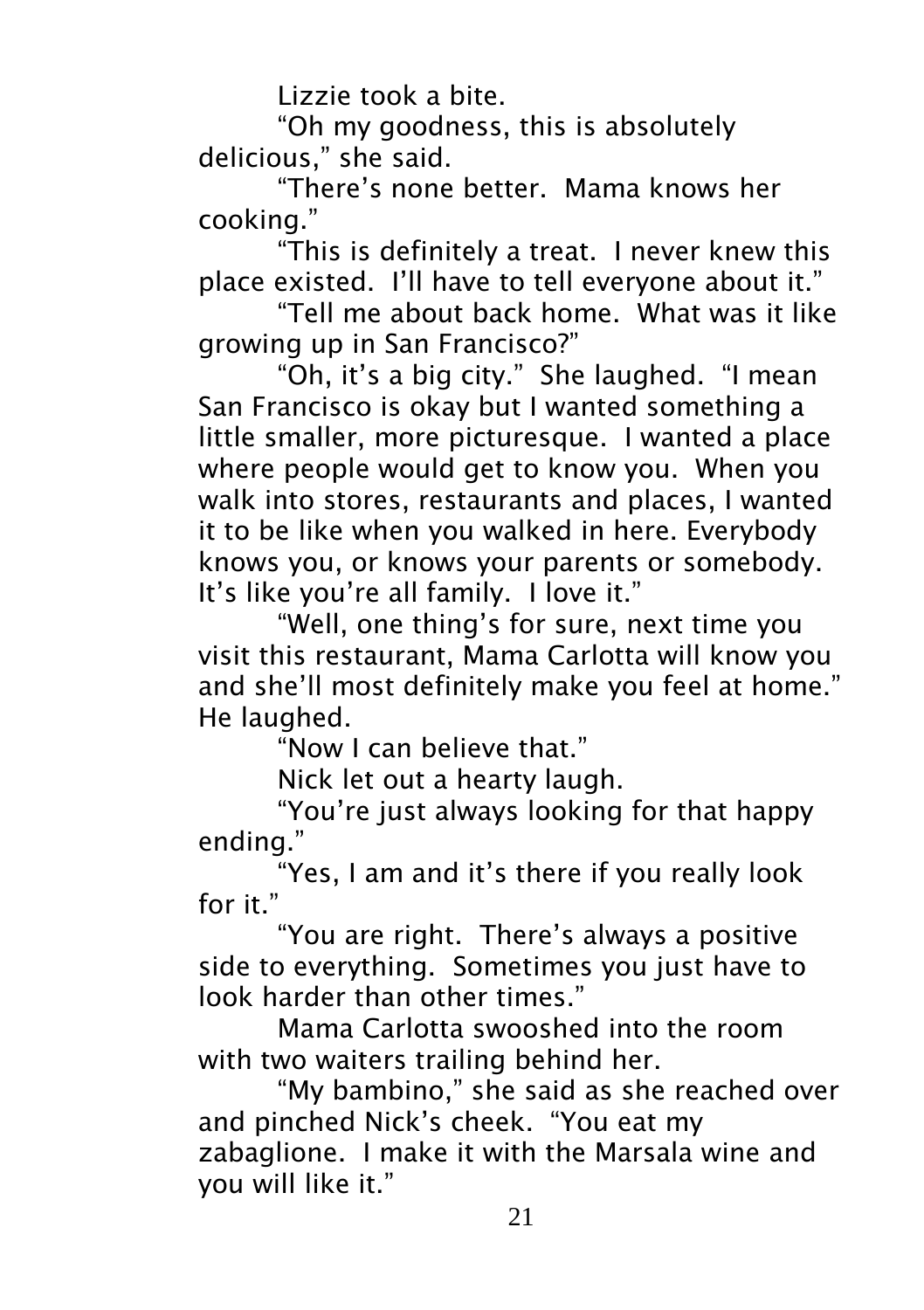"Ah, Mama, you know the way to a man's heart," he replied as he took her hand in his. "When are you going to marry me?"

"Oh you, my Luigi will get you good."

"When you're ready to dump him you just let me know. I need a good-looking woman like youself."

"Oh bambino, you're such a talker. Here you eat now."

She motioned for the waiters to serve the dessert.

"Your lady friend will like. You eat." She turned and followed the waiters out.

"You will definitely love this dessert. Mama makes the best zabaglione there is."

"If it's anything like the rest of her cooking, it'll be awesome."

Lizzie took a bite and closed her eyes as the sweet sensation took over her senses.

"Oh my gosh, that's just heavenly!"

"Told you it'd be fantastic."

Finishing up the last of the meal, Nick stood and held his hand out for Lizze.

"Come with me and let me show you something."

"Okay, what is it?" Lizzie said as she got up from the table.

"You'll see," he said as he led her down a hallway.

Opening the back door he guided Lizzie to the corner of the porch and pulled back the covering on the door of the dog house.

"Take a peek," he said.

"Oh my gosh, what little cuties. Those are the cutest little things. Oh my gosh. What are they?"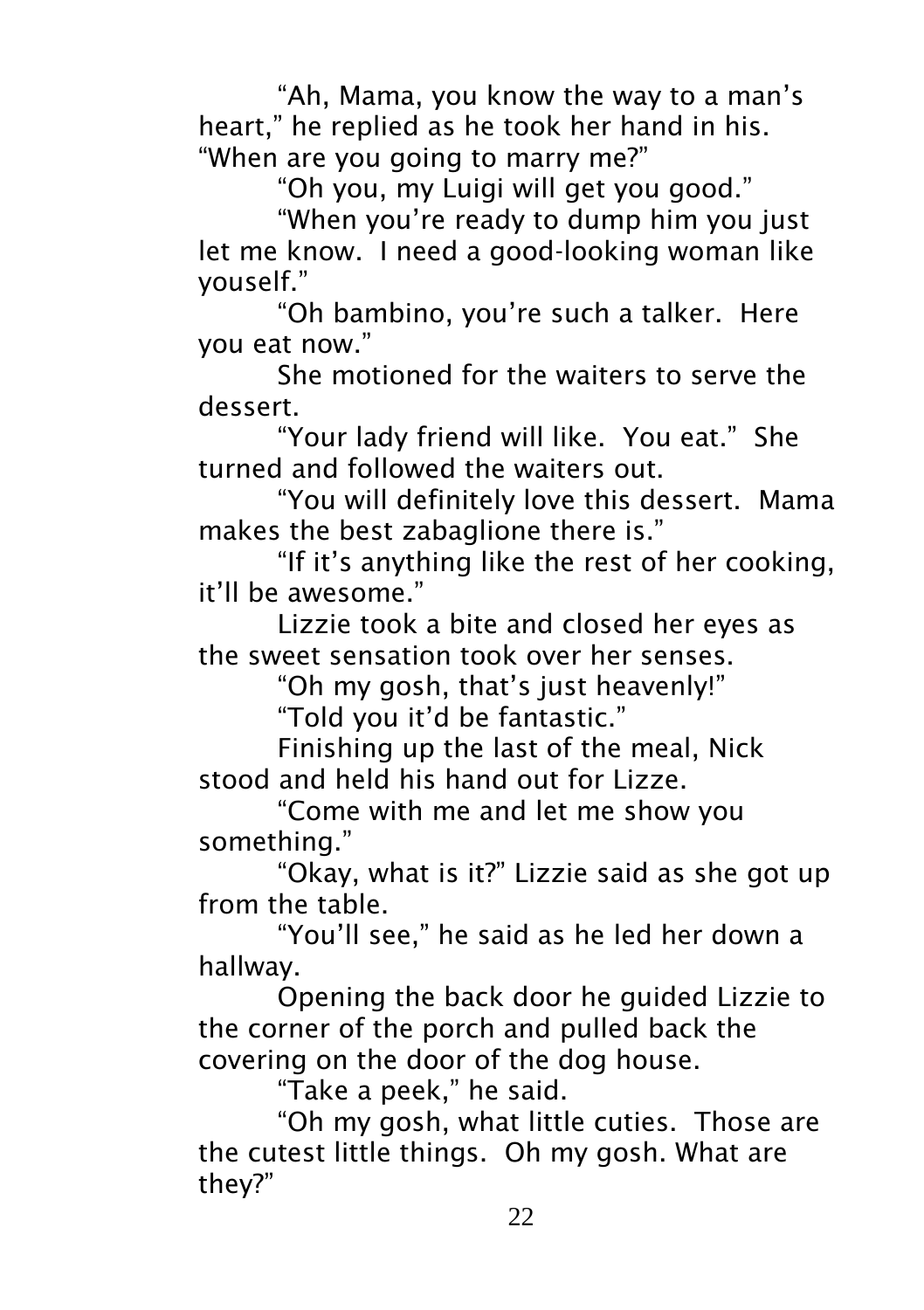"They're chihuahuas."

"Oh my gosh, I need one of those. They're so cute. They're as tiny as mice."

"They're only a week old. Mama showed them to me last time I was here."

"They're just so darling."

"Mama Carlotta took them all in. The mommy showed up here. Her little belly almost dragging the ground so Mama fixed her a place here and she's been here ever since. At first, Mama had her little house inside but the little mama didn't like it. She kept going to the door wanting out. Carlotta would let her out and the little thing'd just stand there on the porch. Mama Carlotta finally got the idea. She wanted her bed out here. She didn't like being inside. So Mama moved it out here and the little dog crawled right inside, laid down and went to sleep. She had the pups out here, too."

"How sweet. They're just so cute."

"That little black one right there," he said as he pointed to one of the little dogs, "she's mine."

"Oh my gosh, that's the one I love! She's such a cutie. What's her name?"

"I haven't decided yet."

"She's such an angel!"

"Angel, Angel. Yes, I like that name. I'll name her Angel."

Lizzie laughed. "That fits her perfectly. When do you get her?"

"In a few more weeks."

"She's so pretty."

Lizzie turned to look at Nick. His gaze was directly on her.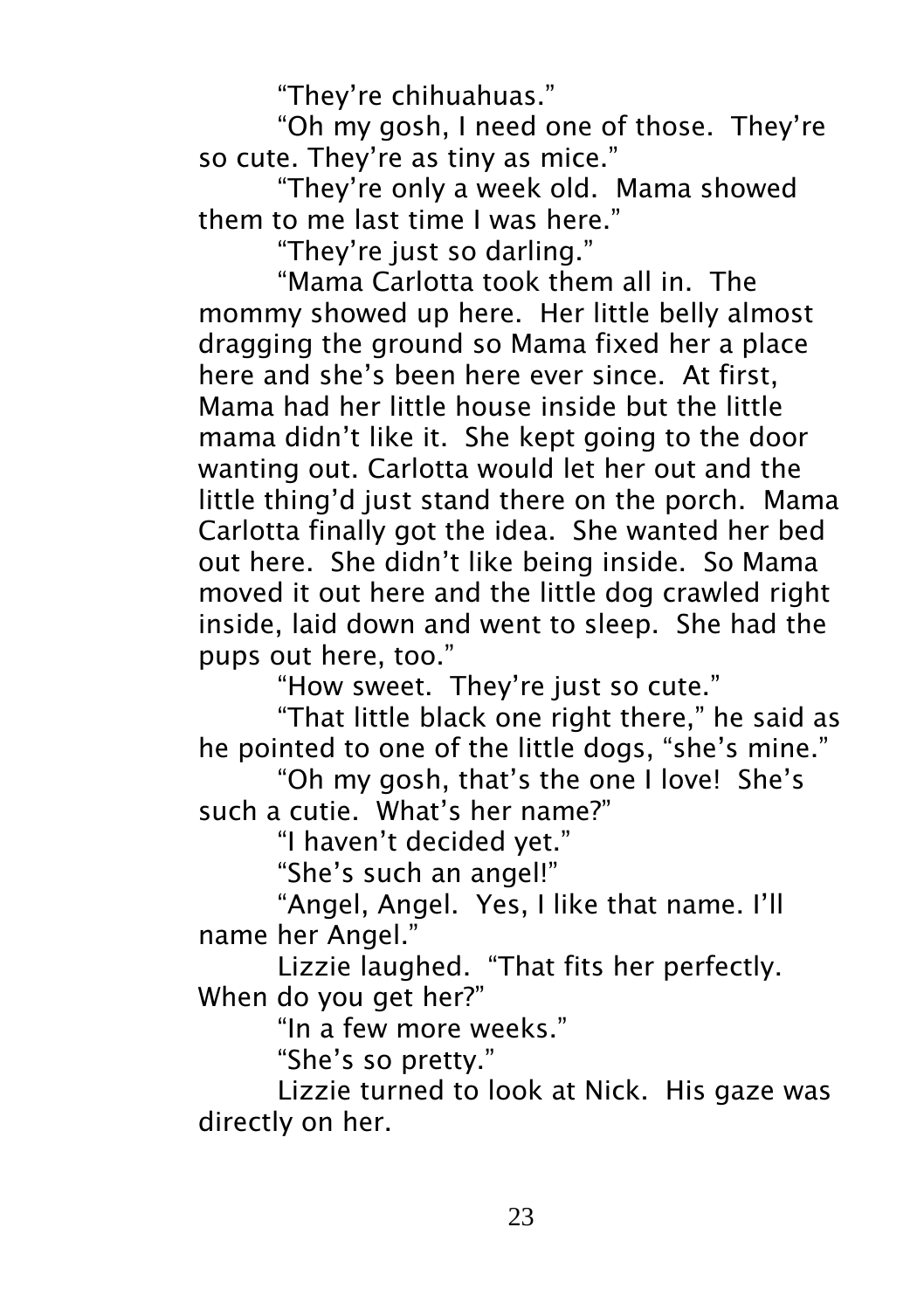"What?" she said as she tried to glance at herself. "Do I have food on my face or something?" she asked.

"Yes, let me get it for you," he said as he leaned in toward her, his face so close she could feel his breath.

Nick leaned closer and she felt his lips touch hers, softly yet she could taste his desire.

"I have wanted to do that all night long," he said as he slightly pulled away.

"I think I've wanted you to do that all night, too."

"Could I try it again?" he asked with a slight grin.

"I was hoping you would," Lizzie whispered. Nick gently pulled her to him.

Tracing her lips with his fingers, he said, "I think you have something here." He placed a kiss where his fingers were. "And here." He placed another kiss. "And right here." His lips covered hers.

She felt heat. Heat that ran down to her core and made her warm. It felt good. She didn't believe in love at first sight. At least not until now.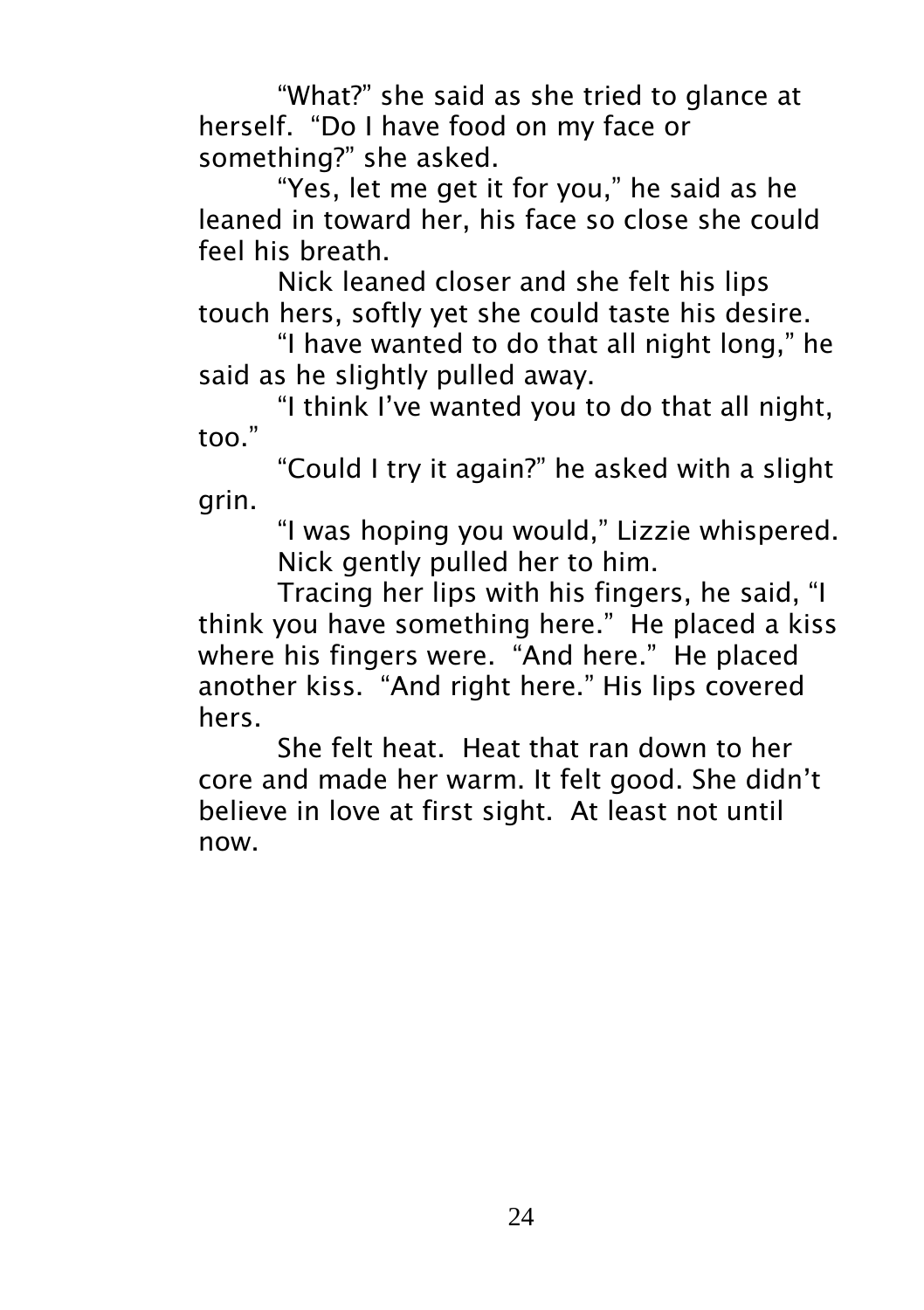## CHAPTER TWO

"I have a long day tomorrow. I should take you back." Nick said as he released Lizzie.

"So do I."

Nick leaned over and replaced the cover in front of the dogs' bed. Taking Lizzie by the hand, he led her back through the hall and out toward the front.

"Mama," he said as he stuck his head into the kitchen.

"Bambino, did you enjoy your food?" Mama Carlotta asked.

"It was the best ever," he said. Every time I come here you outdo the last time. Divorce Luigi and come away with me," he said as he kissed Mama on the head.

"Oh you go on," Mama said. "You bring your lady friend with you next time, too."

"Thank you," said Lizzie. "The meal was wonderful."

"You come back and I fatten you up good, you hear."

"I will be back and I'll tell all my friends."

Nick placed his hand at Lizzie's waist and led her outside to the waiting car. The driver stood beside the open door and waited as Nick helped Lizzie inside. She could hear Nick talking with the driver before he joined her in the limo.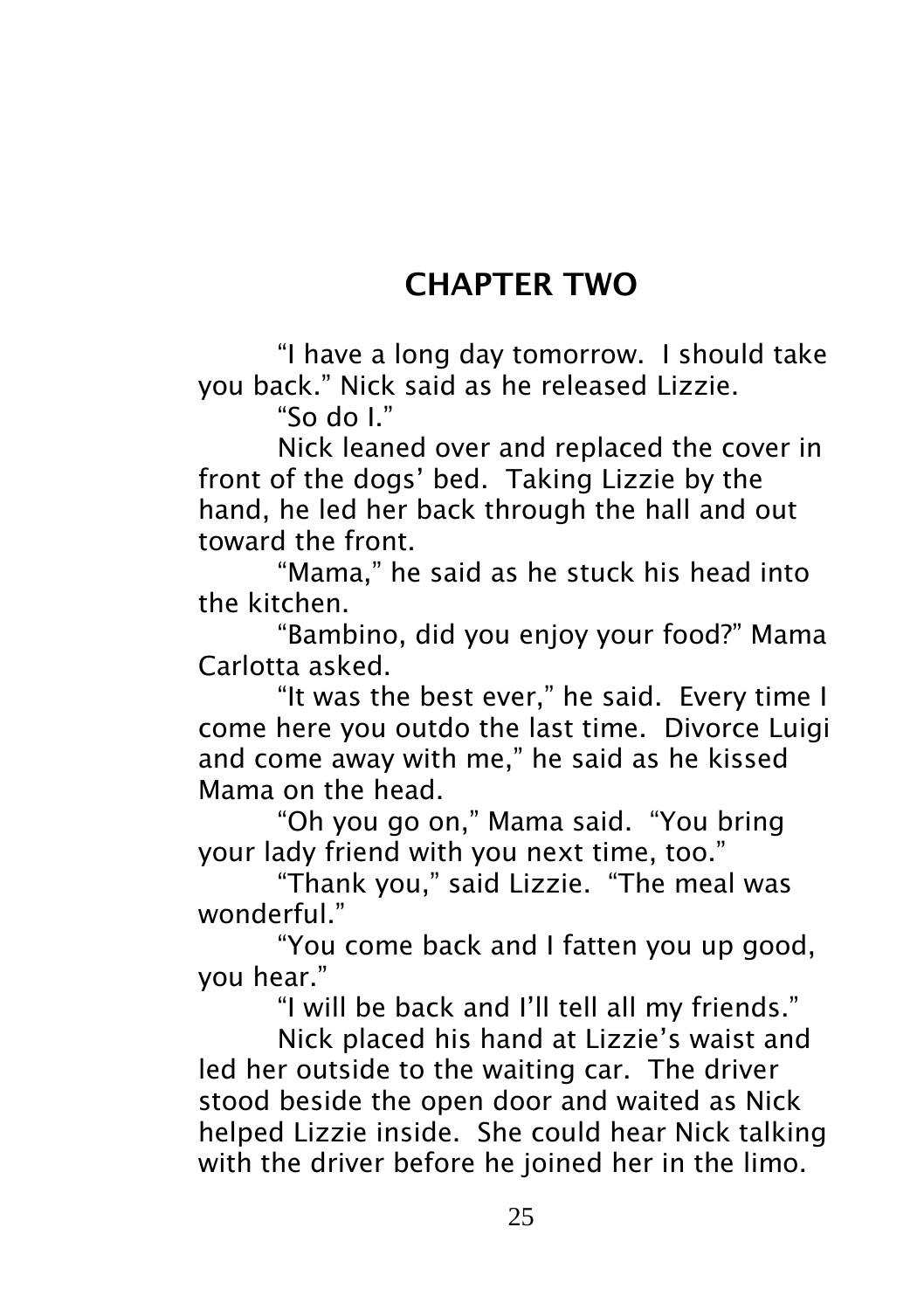The driver shut Nick's door then took his place in the driver's seat. Lizzie watched as he closed the window between the front and back seats allowing them privacy.

"Thank you for a wonderful supper, Nick. That was just fabulous."

"I'm glad you liked it. It's one of my favorite places."

"I can see why."

"Would you care to have a nightcap before I take you home?" asked Nick as he opened the wine compartment and took out a bottle.

"I would love one more, thank you."

Nick opened the bottle and poured them both a glass.

"May I make a toast?"

"Certainly."

"To the most beautiful woman I've met in quite some time." Nick held his glass toward Lizzie.

"Oh my goodness. That's the nicest thing anyone's ever said to me."

Nick laid his fingers against her cheek turning her face slightly toward him.

"I meant every word. You are beautiful. How can I say this? You are pretty on the outside. You have the most beautiful blue eyes and your hair is striking. You're a beautiful lady outside but inside, inside I see the real you. You shine. It's like your halo is inside. You're the most beautiful person inside and you fascinate me."

"Oh my, I don't know what to say."

"Don't say anything," said Nick as he leaned into her.

Lizzie anticipated the kiss she knew was coming. Her insides melted with desire. She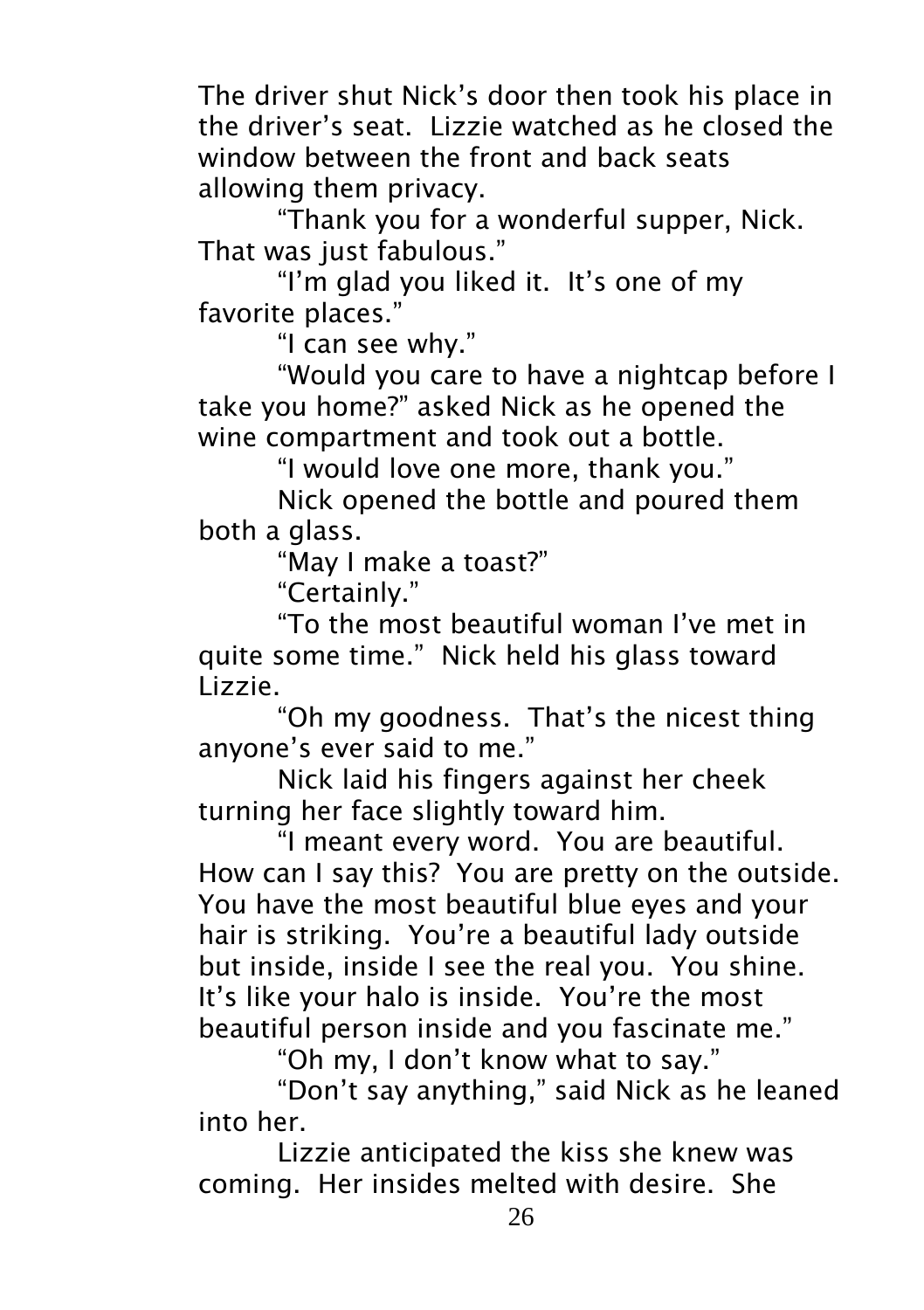wanted this man and yet she'd only met him. What was it about him that drew her to him? Could she call it love? She'd never felt quite like this before.

There had been a few other men in her life but nothing had felt quite like this. It was familiar and yet not quite the feeling she recognized as love. She was comfortable with Nick, as though they had been long lost friends who had been apart for years and yet picked up where they left off. At the same time, he was tantalizing and exciting. He was new and intriguing but still there was a familiarity. It seemed as though she'd known him all her life.

Nick's lips touched hers, soft at first, then demanding. He wanted entrance to her mouth and she opened to him, allowing him time to explore before their tongues danced a song as old as time itself.

Lizzie's heart beat faster and she could hear the blood coursing through her veins. Her breathing seemed to stop and time evaporated into nothing but sensations.

Nick pulled back ending the most passionate kiss she had ever had. She didn't want it to stop, didn't want the cold she felt without him. She pleaded with her eyes for it to continue and Nick gave to her. His lips covered hers, the kiss passionate with fire. He kissed her neck, his hand sliding down her arm to her thigh. She felt the heat of his lips as he kissed across her collarbone and up the other side of her neck, back to her lips.

She wanted this man. But her mind screamed at her. This was only a one-night stand and she was not the kind of woman to be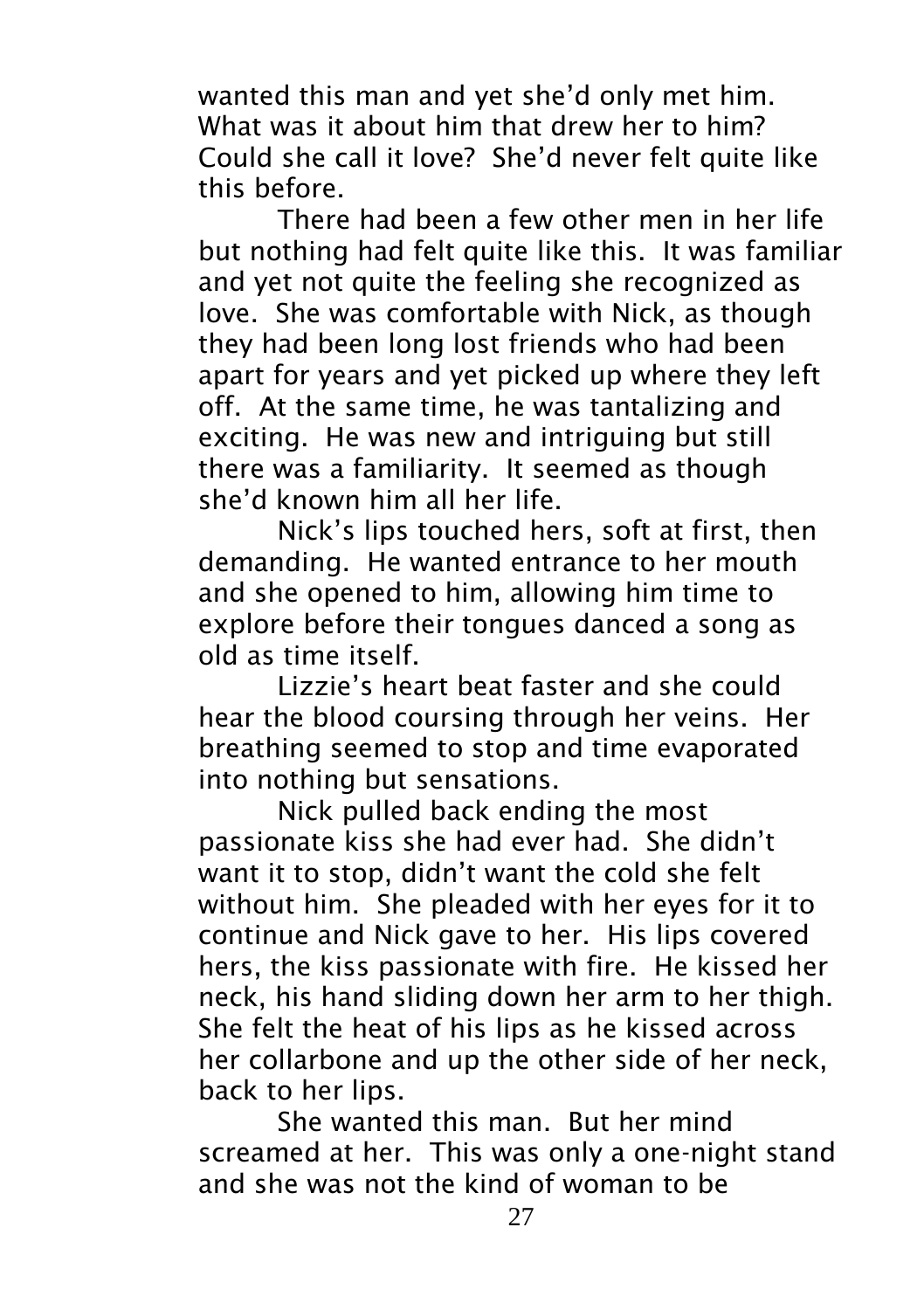satisfied with just one night. One night with this man was not enough. It would never be enough.

This man was different. This man made her want.

She wanted to feel his skin pressed against hers. Hot and sweaty in a dance as old as time itself. She needed this man. She wanted this man. There was something deep within her that yearned for this man and this man alone.

If she gave in to her own desires, would she forever regret it? She would go home at the end of the night and leave him here. He came from a world of limos at his beck and call. She came from a world of working hard to keep a roof over her head. Sure, he knew all the right words to say and all the right things to do. After all, he read her romance books. He knew her heart and soul. But she would be just another conquest. That was the reason he read the books in the first place. He knew exactly how to wrap women around his finger and he could have as many as he wanted.

She would always have the memory but would that be enough. If she didn't give in to those desires, she knew she would regret it forever. This was her one chance to feel total love. She wanted that feeling but would it be enough to last a lifetime?

Nick reached for the limo's phone. "Home, James."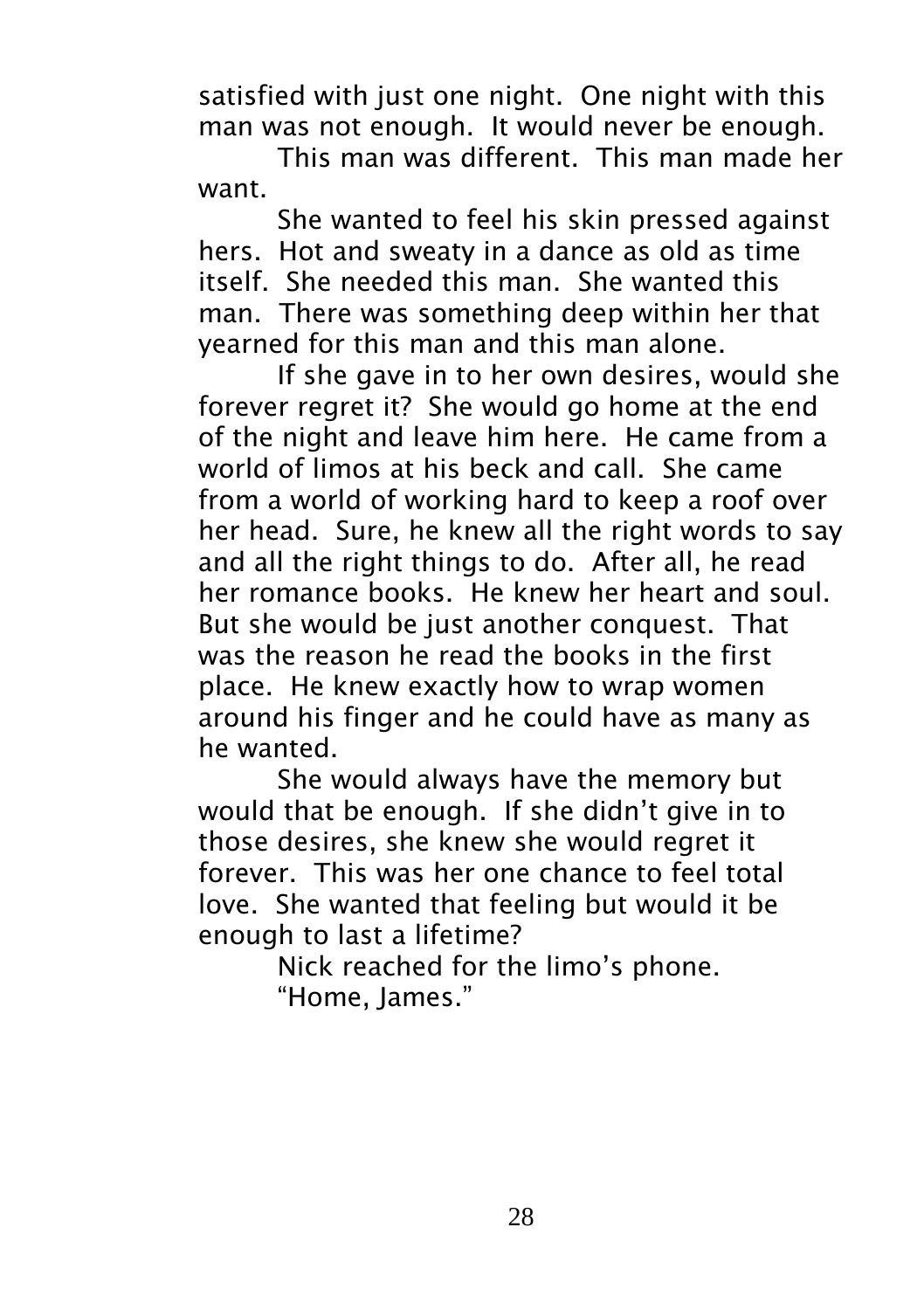## CHAPTER THREE

Hanging the phone back on its hook, Nick pulled her tight in his arms and planted kisses on her temple.

Twenty minutes later, the limo pulled to a stop and Lizzie heard the driver's door open and seconds later Nick's door.

"Sit tight," he said as he stepped outside the car.

A moment later, James opened her door with Nick standing ready to help her. He extended his hand and she took it. Watching Nick's expression, she extended one leg as the dress opened slightly to reveal her slender thigh. The look of hot, molten passion on his face did not go unnoticed. She liked it when a man appreciated her attributes and her legs were the joy of any leg man. Adding to those legs her red stilettos only made them appreciate her even more. Nick was no exception.

Placing his hand at the small of her back, Nick led her to the door. She could tell the house was surrounded by vineyards as far as she could see. Nick opened the door and dim lights came on instantly. He guided her inside.

"Welcome home, Mr. Varelli," came a voice seemingly out of the blue.

Lizzie looked at Nick.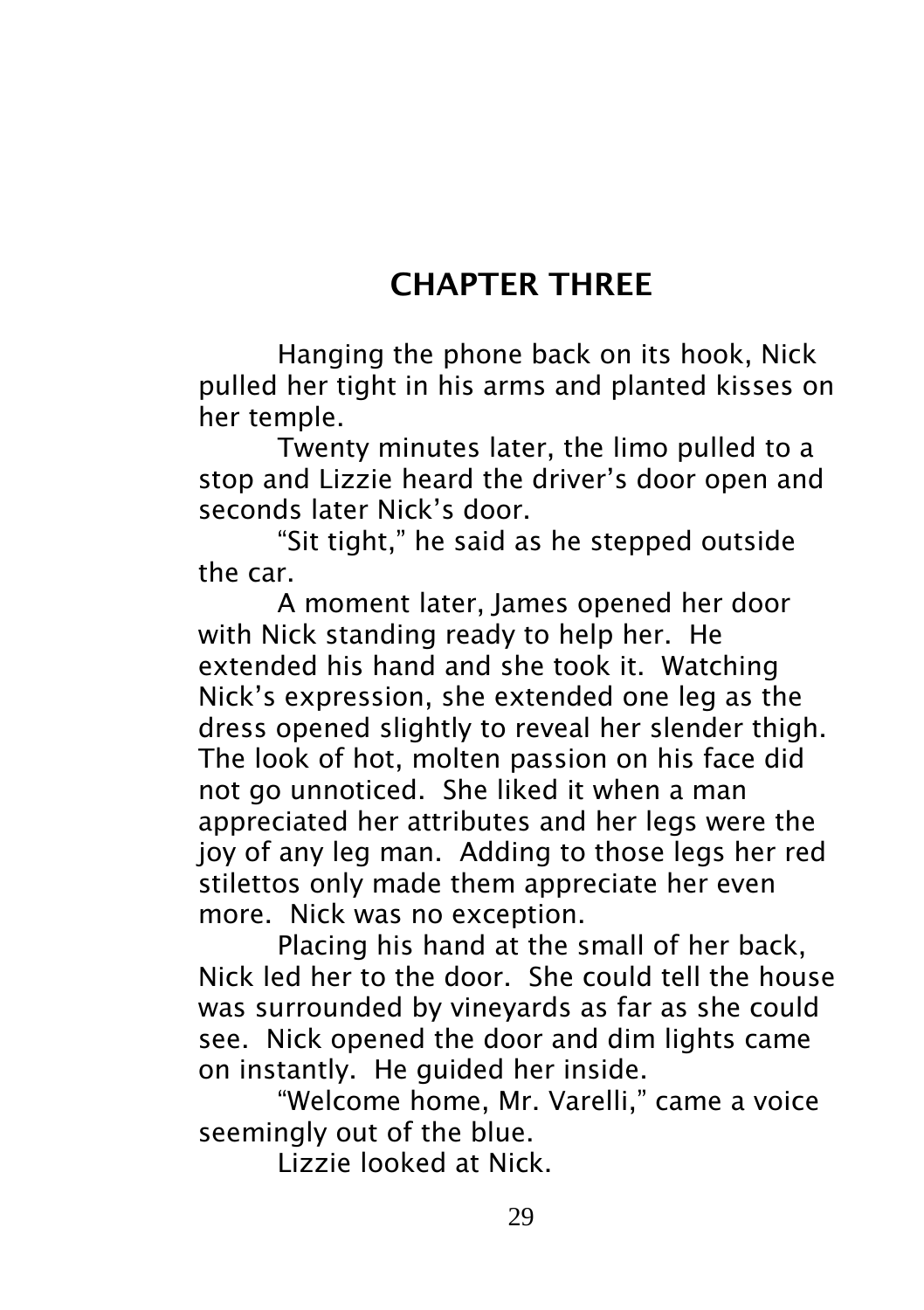"It's my house." Nick smiled. "My house talks to me."

"I see you have a guest, Mr. Varelli, shall I light a fire?"

"Yes, please," Nick replied.

"Your house talks to you," said Lizzie.

"Yes, it's all computerized."

"Oh my gosh," whispered Lizzie, "I'm not sure I could ever get used to that."

"Actually, when you live alone, it's kind of nice. Celeste, some mood music please."

"Yes, sir. Will the instrumental *Love is Blue* fit your mood for the evening, sir?"

"Yes, Celeste, that will do nicely, thank you."

> Lizzie heard the soft music begin to play. "That's nice."

Nick took her by the hand.

"Come with me."

He led her down a short hallway and into the room with the waiting fire. Even though it was warm outside, the house was cool enough to make the warmth from the fire just right.

Nick led her to a wide sofa.

"Sit here and I'll get us a glass of wine."

Lizzie watched as he opened the chilled bottle and poured two glasses.

Handing her one, he sat down beside her.

"To a wonderful evening, with an awesome lady," he said.

"To a very wonderful evening."

After taking a sip, Nick sat his glass on the end table, leaned over and softly touched his lips to Lizzie's.

She wanted the kiss. His lips were intoxicating and she felt drunk with passion. This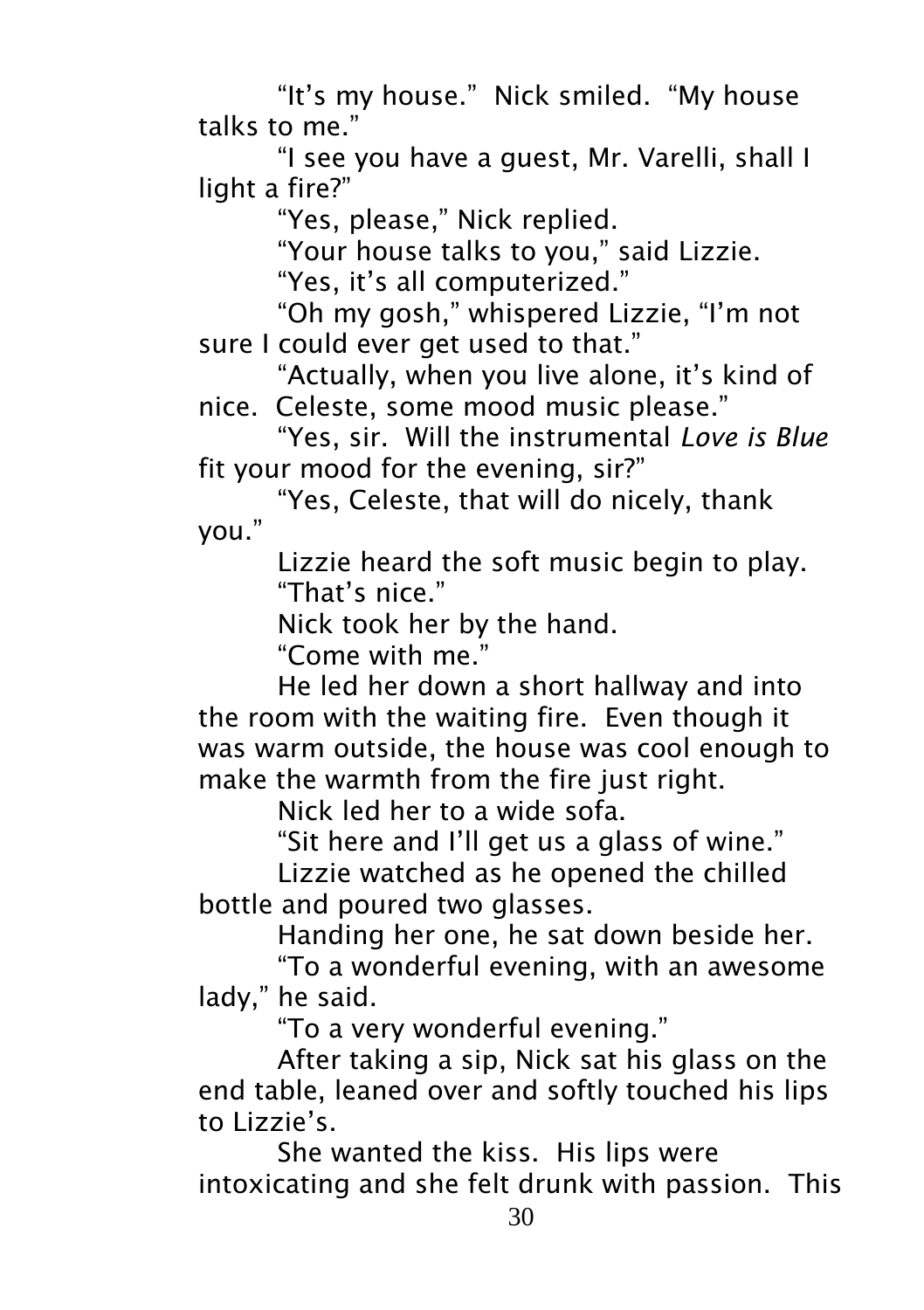man did things to her without even trying. Her skin tingled, her core ached with desire. She wanted more. So much more.

Nick kissed her lips and nuzzled at her ear.

"Do you want me to stop?" he whispered.

It took a moment for what he was asking to register in her thoughts.

"No, I don't think I do." Lizzie knew she would regret this later and yet she also knew she would regret it if she didn't.

"That's good because I don't want to," he said as he continued kissing her ear lobe. His hands plunged into her hair pulling her closer. His lips demanding. She could taste the wine on his lips and she wanted to drink in the very essence of him. Wave after wave of sheer pleasure danced through her body as he kissed and licked his way down the side of her neck.

Lizzie's hands found their way to his hair and her fingers clutched at the strands.

Nick pulled back and stared into her eyes. Her thoughts plunged into the luscious dark emerald color of his. Her senses heightened. This man was gorgeous and sexy all rolled into one. The ruggedness of his five o'clock shadow turned her on even more.

Standing, Nick reached down and picked her up off the couch. With quick strides, he headed down the hallway and with one foot shoved the bedroom door open. Moments later she lay on the oversized king bed with Nick standing beside it. He quickly undid his jeans and grabbing hold of either side of his shirt, he tore it open as buttons flew across the room. Lizzie's breath caught as she let out a guttural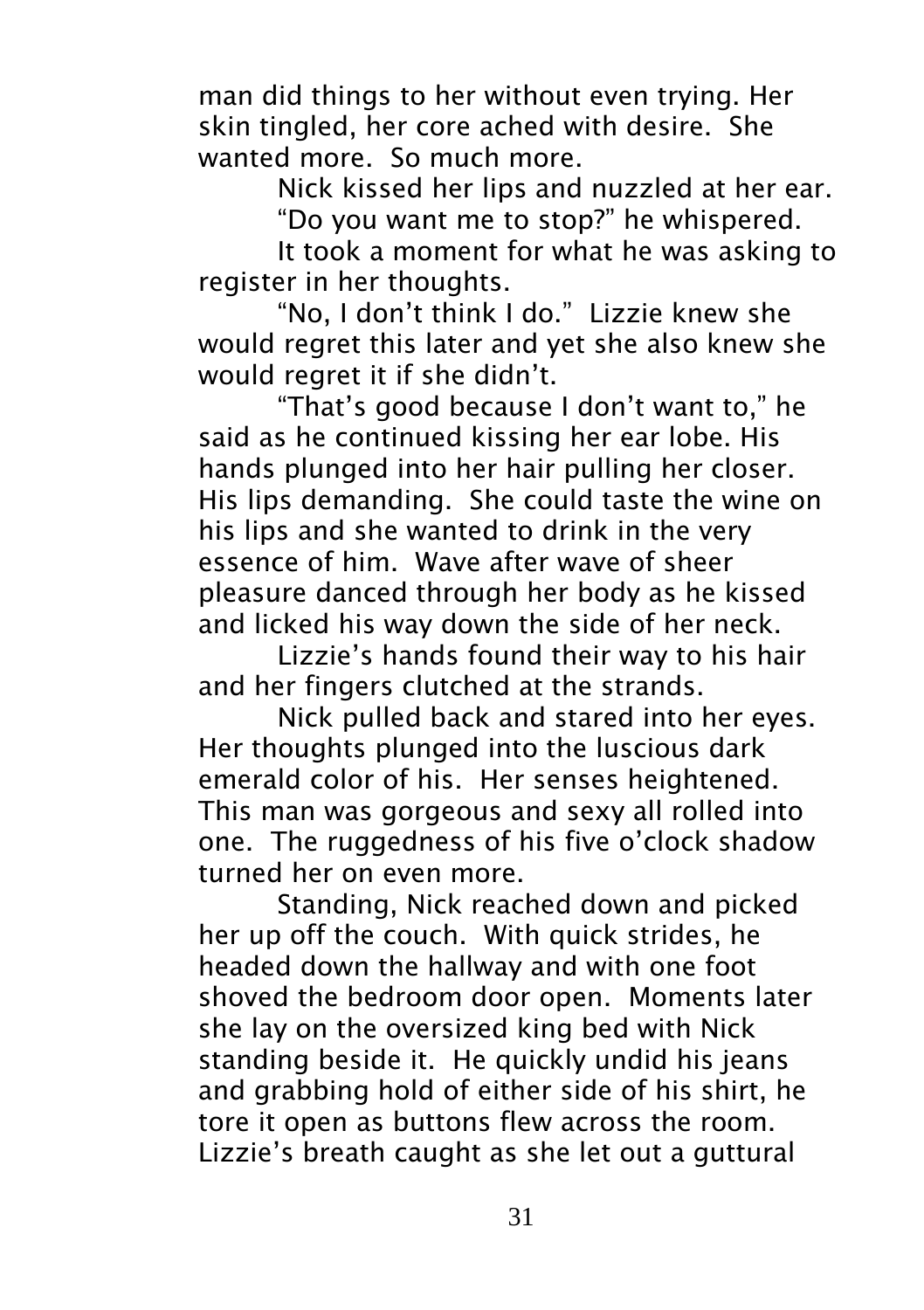moan. She wanted to grab hold of the curly hair that grew on his muscled chest.

Nick shoved his jeans over his hips and let them drop to the floor.

Lizzie's thoughts halted at the sheer beauty of his manliness. Broad shoulders, narrowed hips, muscled thighs all made her quiver inside.

Prying off his shoes with his feet, he stepped out of the jeans and crawled onto the bed with her. Covering her body with his, he kissed her lips. She moaned. Her arms wrapped around him and her hands pulled his head harder into the kiss. She felt his chest pressed tightly against her breast, the hair teasing her nipples. He smelled of male flesh and it drove her wild. Her hands rubbed his back and grabbed at his flesh. She wanted to devour him completely.

"Let's get you undressed," he said as he pulled away from her. Pulling her to her feet, he unzipped the back of her red dress and let it drop to the floor. She stood there in her red stilettos and red lace bra and panties. She watched as desire darkened his eyes even more.

"You are the most beautiful woman I've ever laid eyes on," he said, his voice heavy with desire. He trailed his hands around her and undid her bra pulling it from her shoulders and letting it fall. Ducking his head, he kissed the tops of her breasts and kneaded them with his hands.

Just his touch ignited every fiber of her being. She was on fire. She moaned as he continued kissing her breast, licking and nibbling as he went. His breathing was harsh, uneven and knowing she was causing it sent her flames higher. Kissing his way down her ribcage, he hooked his thumbs into her panties and slid them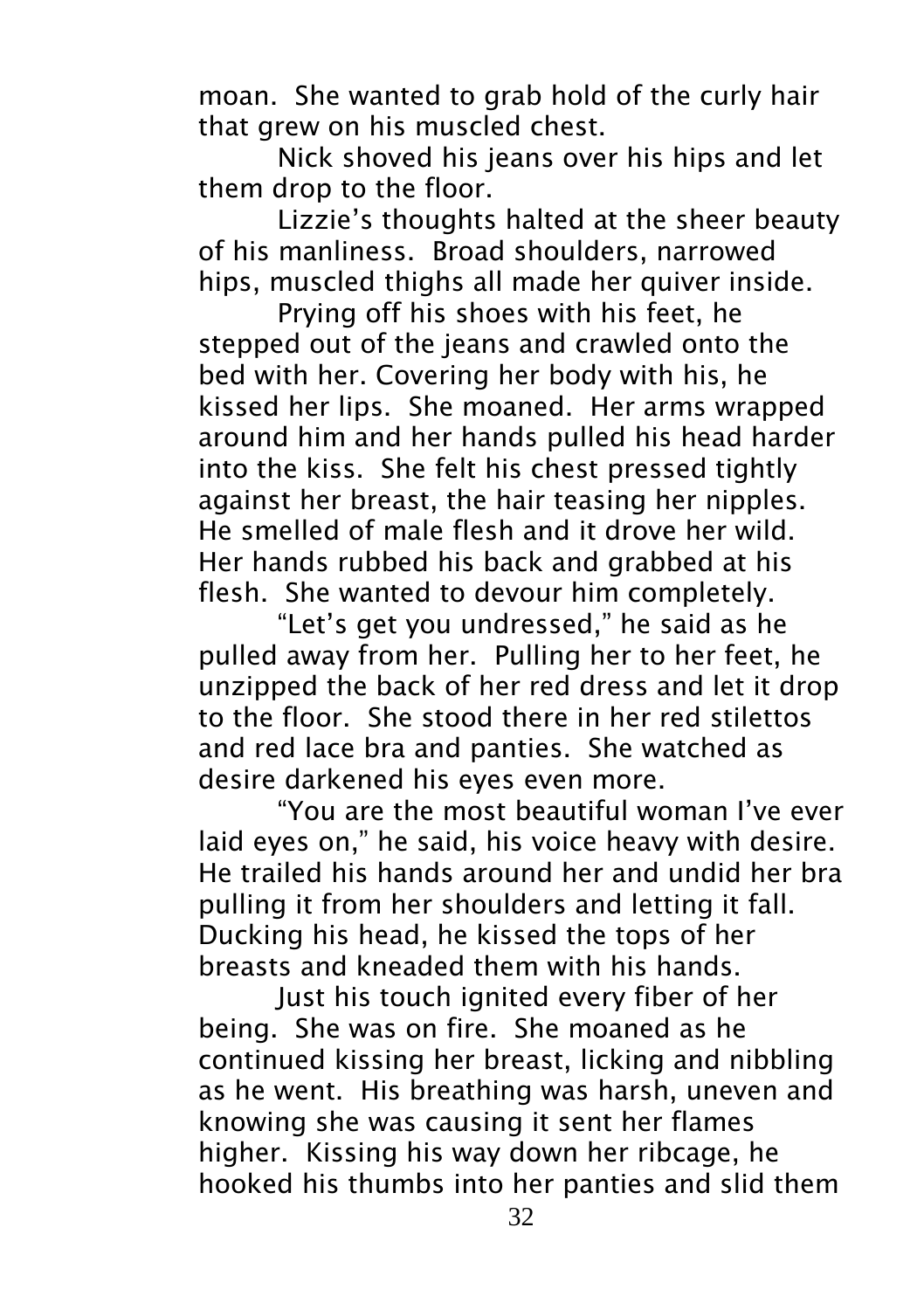down her legs, trailing kisses as he went. Reaching the core of her, he nuzzled the hair and teased at her clit with his fingers. He sat back on his feet and watched her as he ruthlessly thrust his fingers inside. One hand nipping and kneading at her breast, his thumb pressing against her clit and his fingers bringing her to the edge of madness. She heard herself moaning and she rode the wave of pleasure as he expertly took her over the edge. Her legs, too weak to hold her any longer, collapsed and she fell into his strong arms.

Again, Nick placed her on the bed and crawled in with her.

"Turn about's fair play," she said as she rolled over on top of him, kissing his mouth, his neck and down onto his chest. She flicked at his nipples with her red nails and listened as his breath caught.

His hands found her hair and he clenched fistfuls of long curls.

She continued working her way down his chest and across his belly. She stopped at his bellybutton and stuck her tongue in and out. He groaned loudly and she could feel his manhood harden even more against her breasts.

Continuing her journey downward, she licked slightly at his shaft, his breath coming in short bursts. It gave her pleasure knowing she could make him lose control and she intended to do just that.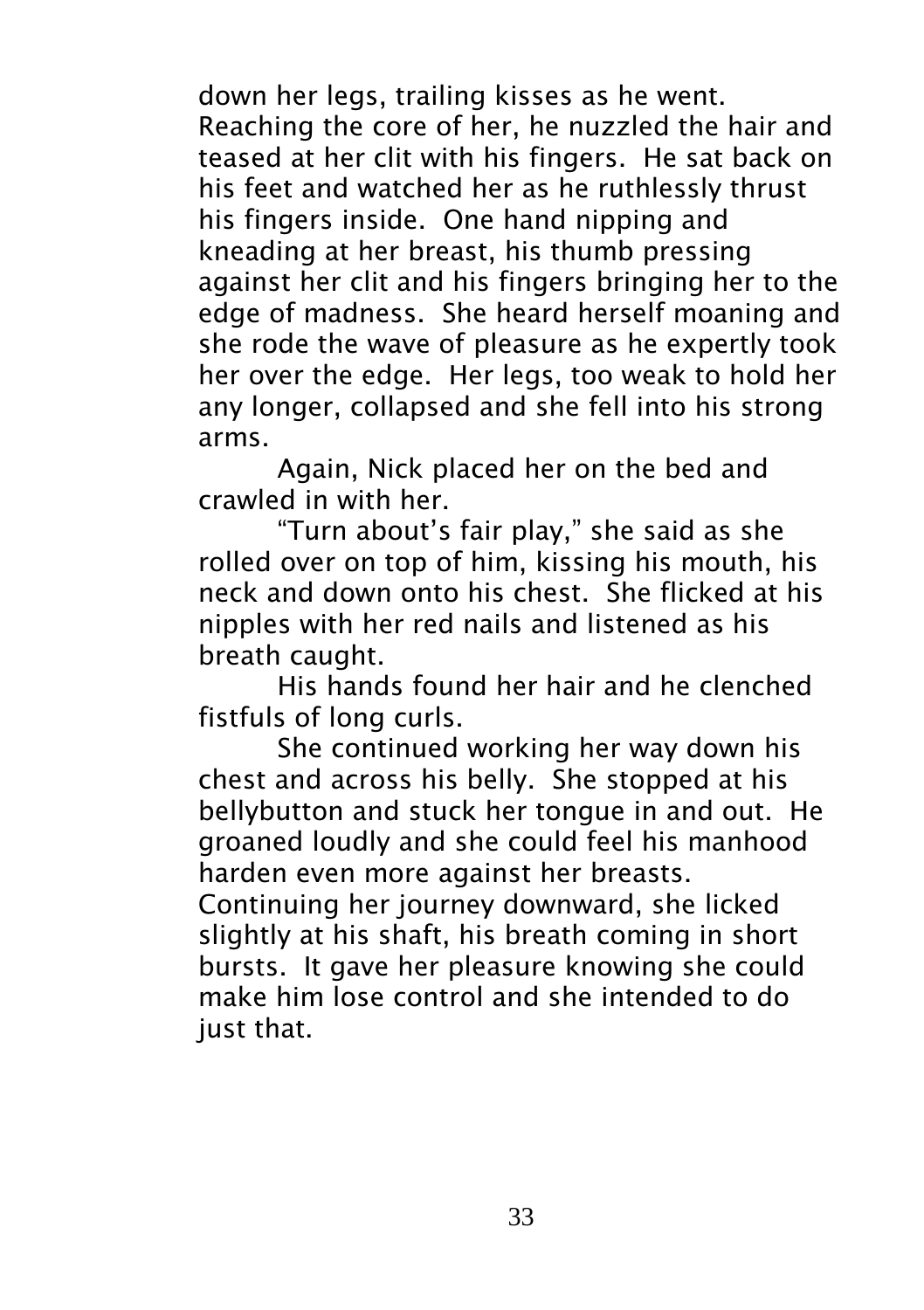#### CHAPTER FOUR

She licked slightly across the top, her tongue swirled around the outside ridge and she nipped lightly with her teeth.

His groans filled the air.

Her mouth covered the top of his shaft and she hummed softly. He tried to thrust further into her mouth but she held him at bay with both hands on either thigh. She listened as his breathing became even more ragged. She slid her mouth over the top of him, holding his sack in one hand, taking him deep into the recesses of her mouth. She moved slowly at first, up and down, then faster as she felt his pleasure, his sack seemingly tightening with each thrust. He bucked against her onslaught. Carefully, she slid one finger to his back door and rubbed momentarily, applying just the slightest of pressure. At that precise moment his juices filled her mouth and he let out a gut-wrenching groan of pure pleasure. Lizzie drank in the essence of him until her mouth overflowed.

"Dang woman, you're astonishing!" he said once he regained some semblance of composure.

"You aren't bad yourself," she said.

"Give me a couple of minutes and I'll show you just how bad I can be."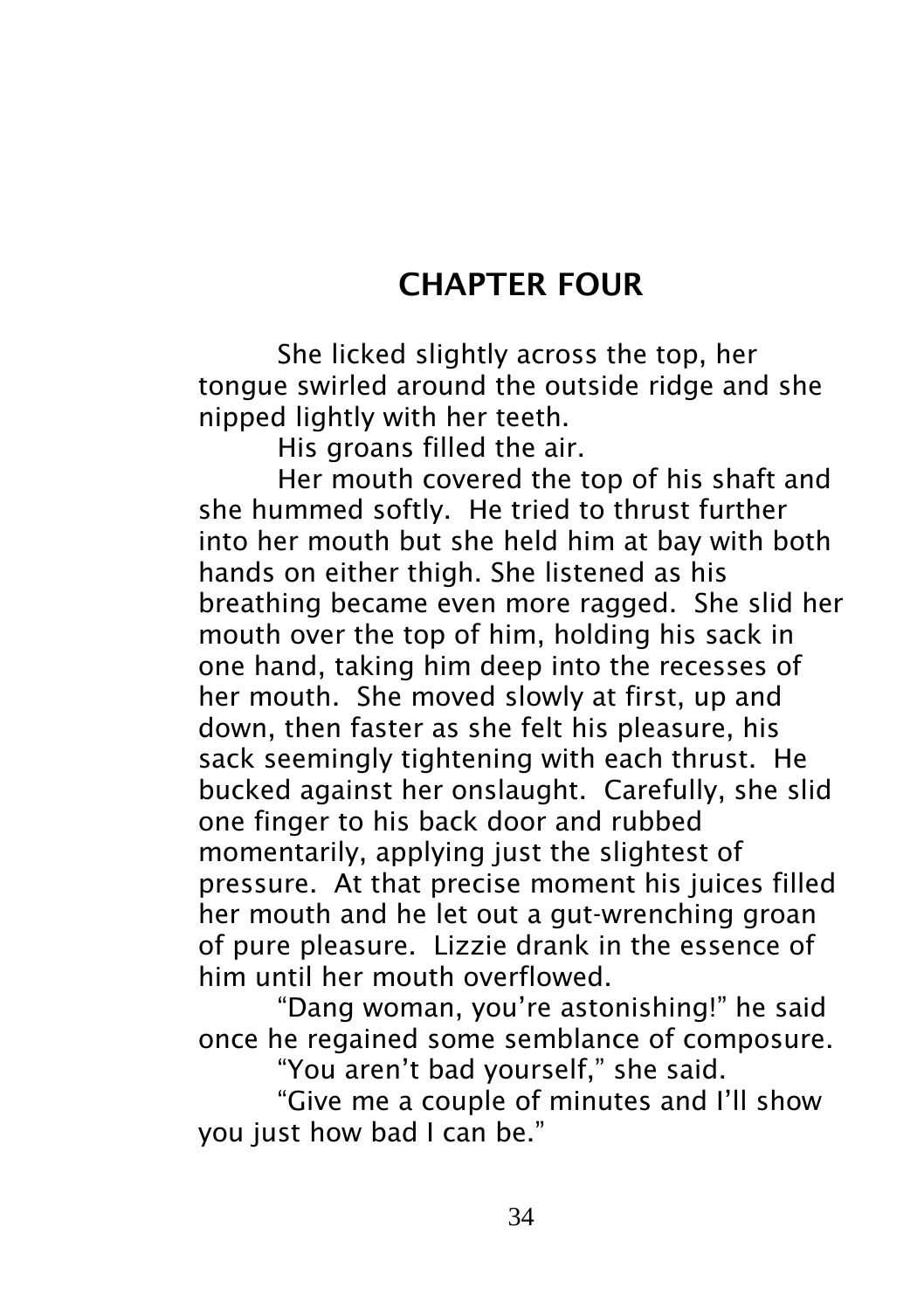He pulled her up by his side and snuggled her close, caressing her skin.

"I'm hoping you can be really, really bad," she said.

Her fingers curled through his chest hair and she felt him kiss the top of her head.

"You definitely bring out the worst in me," he said with a laugh.

"I certainly hope so."

"You are insatiable woman!"

"Have I met my match?"

"You just might have," he said as he rolled her over onto her back and stuck a knee between her legs separating them.

Lowering himself onto her, he kissed at her breasts, then thrust his already hardening shaft into her hot spot. She took all of him inside her and felt her muscles clench around him. Slowly at first, heating her insides with each plunge. Lizzie kissed at his shoulder bones biting into muscles, her fingers scratching against his back. Skin slapped against skin in a dance as old as time itself. Her pleasure grew with each thrust, each breath more ragged than the last.

His fingers teased at her nipples and kneaded her breasts. She could feel the waves of her orgasm building and she was torn between wanting it to last a few seconds longer and needing that blessed release of pure pleasure. He thrust into her core as hard as he could and she plunged over the edge as he caught her scream in his kiss. She felt the moment her muscles squeezed his shaft in the crashing waves of her orgasm. He spilled himself inside her and she felt the wet, hotness of his juices flowing into her, soothing every hot, raw crevice. She lay there,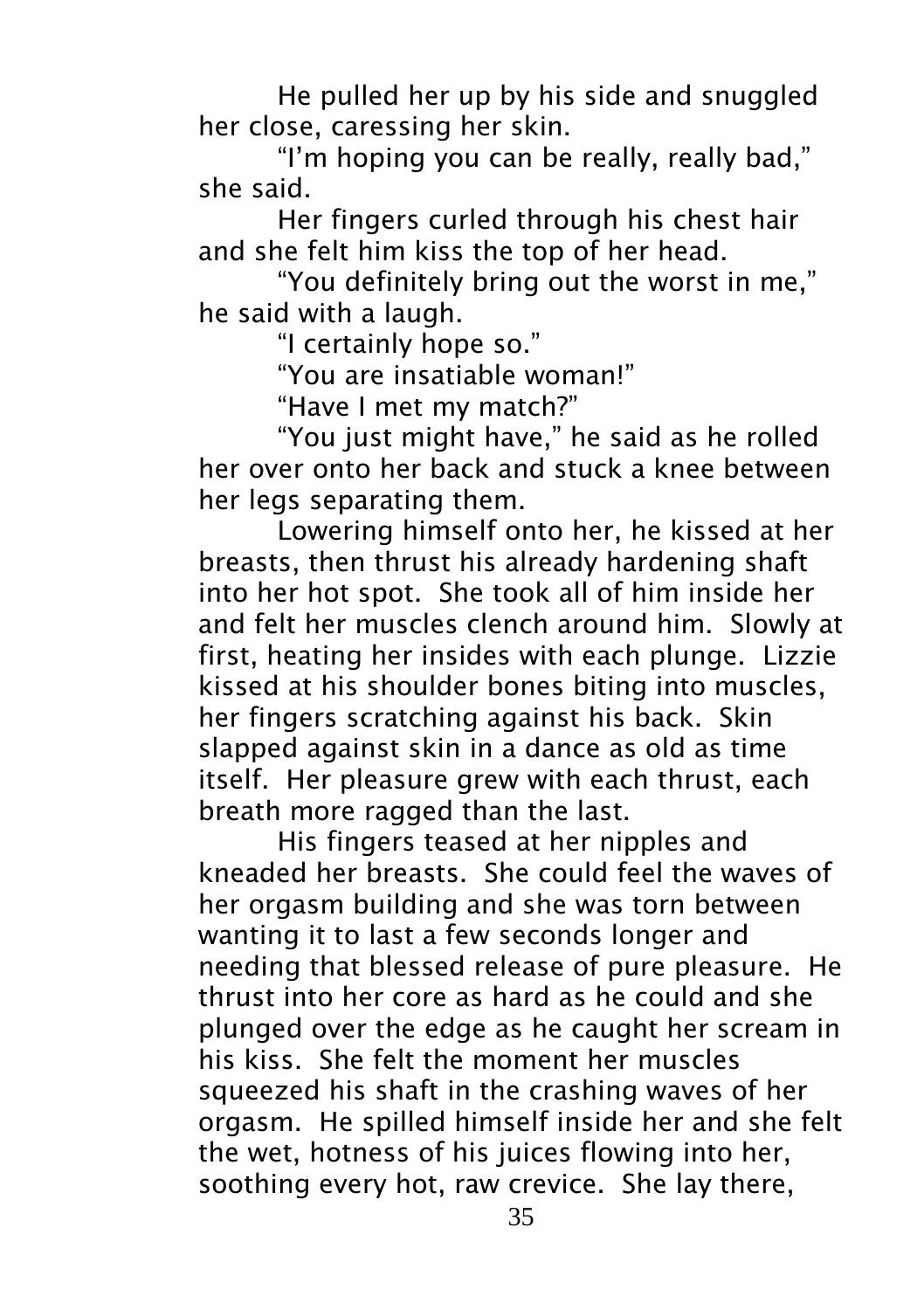her lungs grasping at the air for breath. Both sated, she wrapped her arms around him as he lay against her side. Closing her eyes she listened to his ragged breathing until it had resumed a gentle relaxed rhythm.

"This could be a very long night," he whispered in her ear.

"Oh how I wish it could be but I do have someplace to be at nine in the morning."

"Can you rearrange that someplace?"

"I'm afraid I can't. It's business and it's been scheduled for months in advance," she said.

"That's too bad. Tell you what, we can take a shower, get dressed and I'll take you back to your place. I won't like it but you'll need some sleep."

"A shower sounds good."

Nick crawled out of bed and pulled Lizzie with him.

"Celeste, shower please," he said.

He led Lizzie to the bathroom, where water was already pouring from all three shower heads. They waited a moment as the shower doors opened.

"Water temperature is now to your liking," said Celeste.

"I have never been inside a talking house. This is definitely a first for me."

"I'm glad you like it. I'd seen similar things done so I incorporated a lot of it into mine.

Celeste pretty much controls the entire house."

"Very impressive."

"Be careful stepping into the shower. I like my showers hot."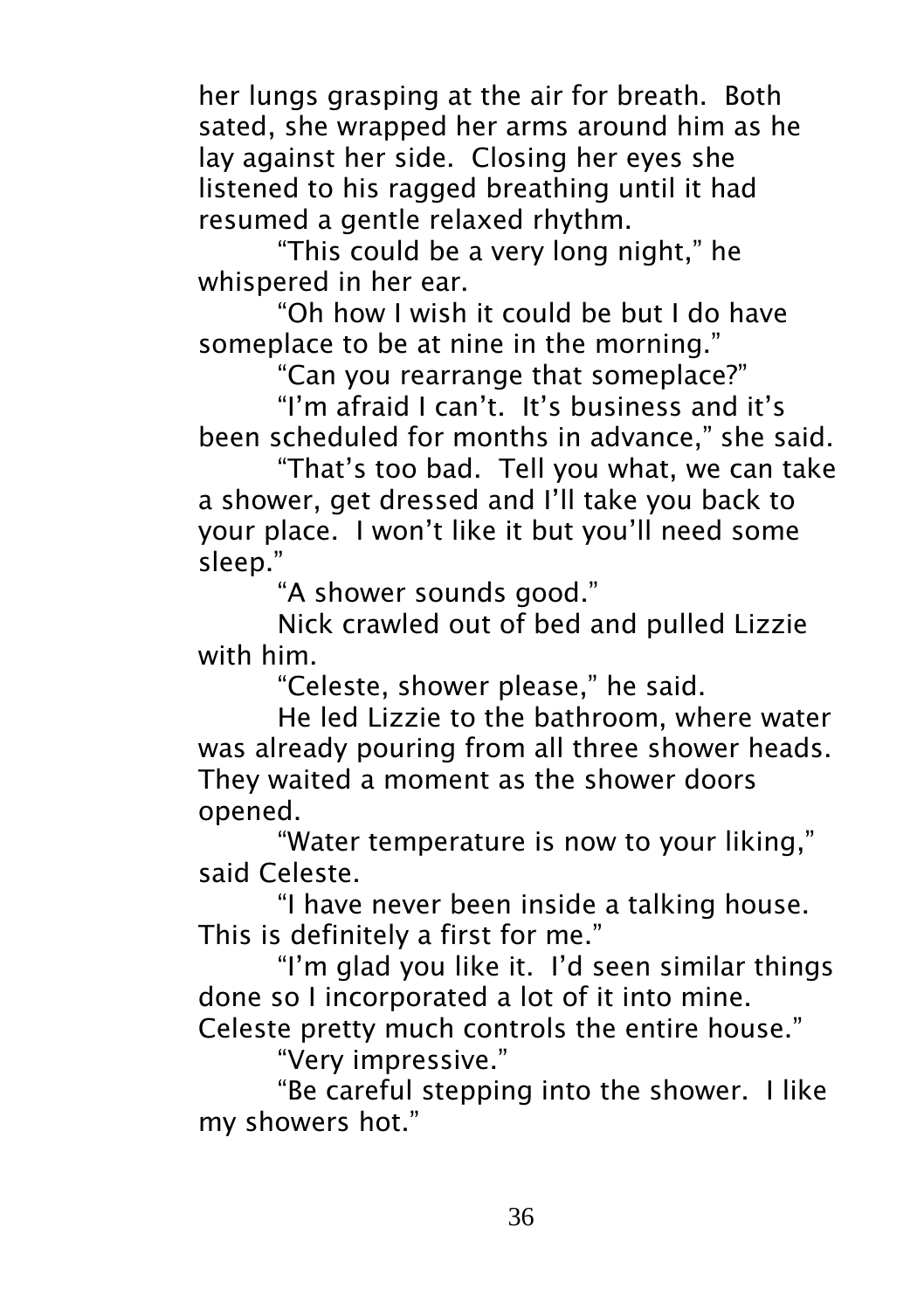"So do I," said Lizzie as she held her hand out testing the water. "Perfect." She stepped into the shower with Nick following.

Nick reached around her and grabbed the bar of soap.

"Let me soap you up," he said as he wet the bar and started rubbing it onto Lizzie's shoulders and arms. Turning her around, he soaped her back before turning her back around to face him. "Now the part I really like to soap," he said as he began to slide the soap over her breasts. Time and time again, he circled her breasts with the soap, paying close attention to each nipple as it hardened under his hands.

Nick leaned down and kissed her mouth, running his tongue inside. She knew he had to taste the male muskiness of himself lingering there. It excited her more. She felt the soap sliding between her legs as his hand pushed back and forth. His tongue danced with hers and she heard the soap drop to the shower floor as she felt his fingers slide inside her. She sensed the pressure of his thumb against her clit as his fingers thrust in and out. She widened her stance to give him more freedom and he thrust even faster. Her pleasure rose with each movement.

Her orgasm grabbed her by surprise and she rode the wave as he gave her what she wanted.

Nick caught her in his arms as her legs weakened from the force of her orgasm as it overtook her senses. He pressed her back again the shower wall and lifted her to his waist.

Lizzie wrapped her legs around him and felt the erotic sensations as he thrust himself into her over and over. Her breathing quickened into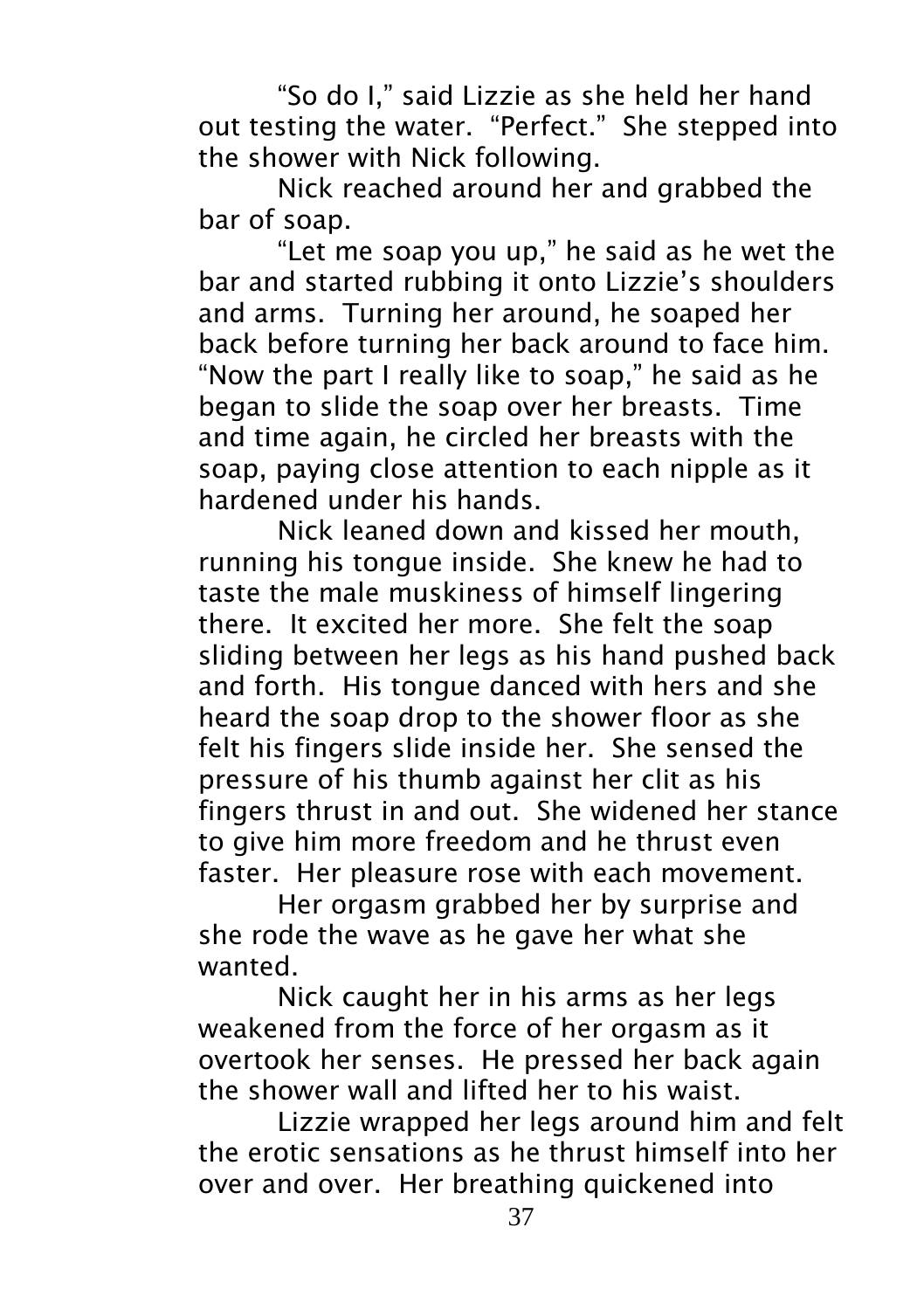short bursts. She bit into his shoulder as he again took her to the heights of another orgasm. She felt the force of him as he released himself into her and she buried her moan into the flesh of his shoulder. Sated, he completed her.

"You are amazing," he whispered into her ear when his voice returned.

Slowly he lowered her back to the shower floor and she stood wrapped in his arms.

"I know you have to be up early in the morning," he said, "and if you want, James can drive us to your place tonight or in the morning, whichever is easiest for you. Although I'd like it if you stayed but I understand if you can't," he said.

"I'd like to stay, too, but I really can't, she replied. "Listen, I went into this with my eyes wide open. I don't normally do one night things but I made an exception and it's okay."

Lizzie tried to keep her voice steady so he wouldn't catch the trembling she was trying to control. She already knew she had fallen head over heels for a man she didn't even know and more than likely would never see again. Love at first sight had never been something she believed in. All the other men she'd known had taken time to get to know and most never got to the lovemaking stage.

Once she really got to know them most weren't worth the effort. One turned out married, another turned out to have a girlfriend in every city but most just didn't fit with her idea of a soul mate. Nick did. He obviously had some money but that wasn't what drew her to him. He was kind, considerate and she felt completely at ease with him. He knew all her hot buttons without having to tell him. He made her feel alive.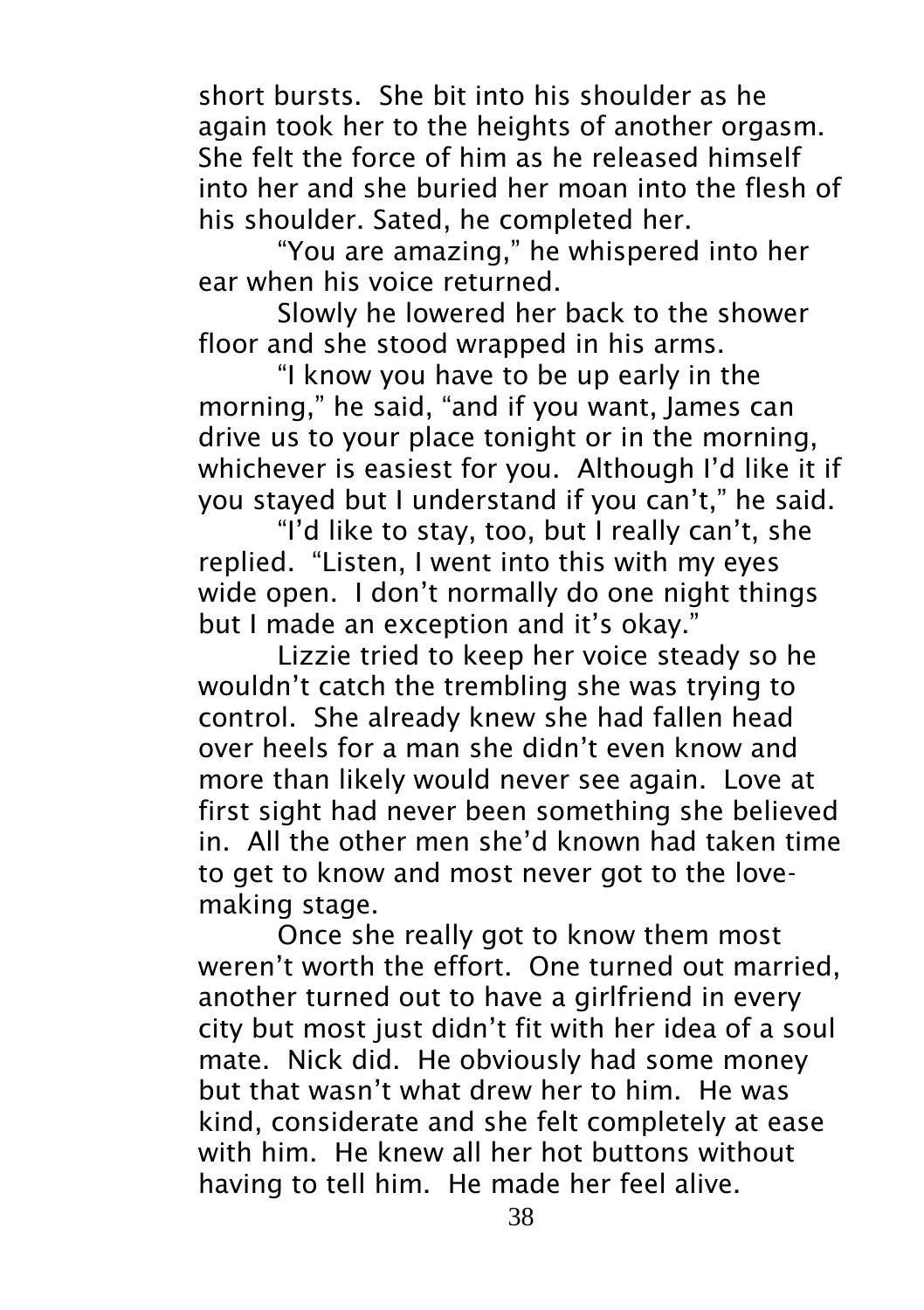"Okay, then, we'll get dressed and I'll have James bring the car around. But, call me when you're done with your meeting. I really want to see you again, okay? I'll give you my card so you can reach me."

"Alright, I'll call when I'm done."

Nick kissed her lips and Lizzie clung to him wanting so much more.

"Think there might be just enough time for a repeat before we go?" asked Nick as he pulled back slightly, his forehead resting against hers.

"You know, I was just thinking that same thing myself. I think I could make time if you can."

"Oh I know I can," he said as he picked her up and headed back toward the bed.

Placing her gently on the bed, Nick crawled in beside her.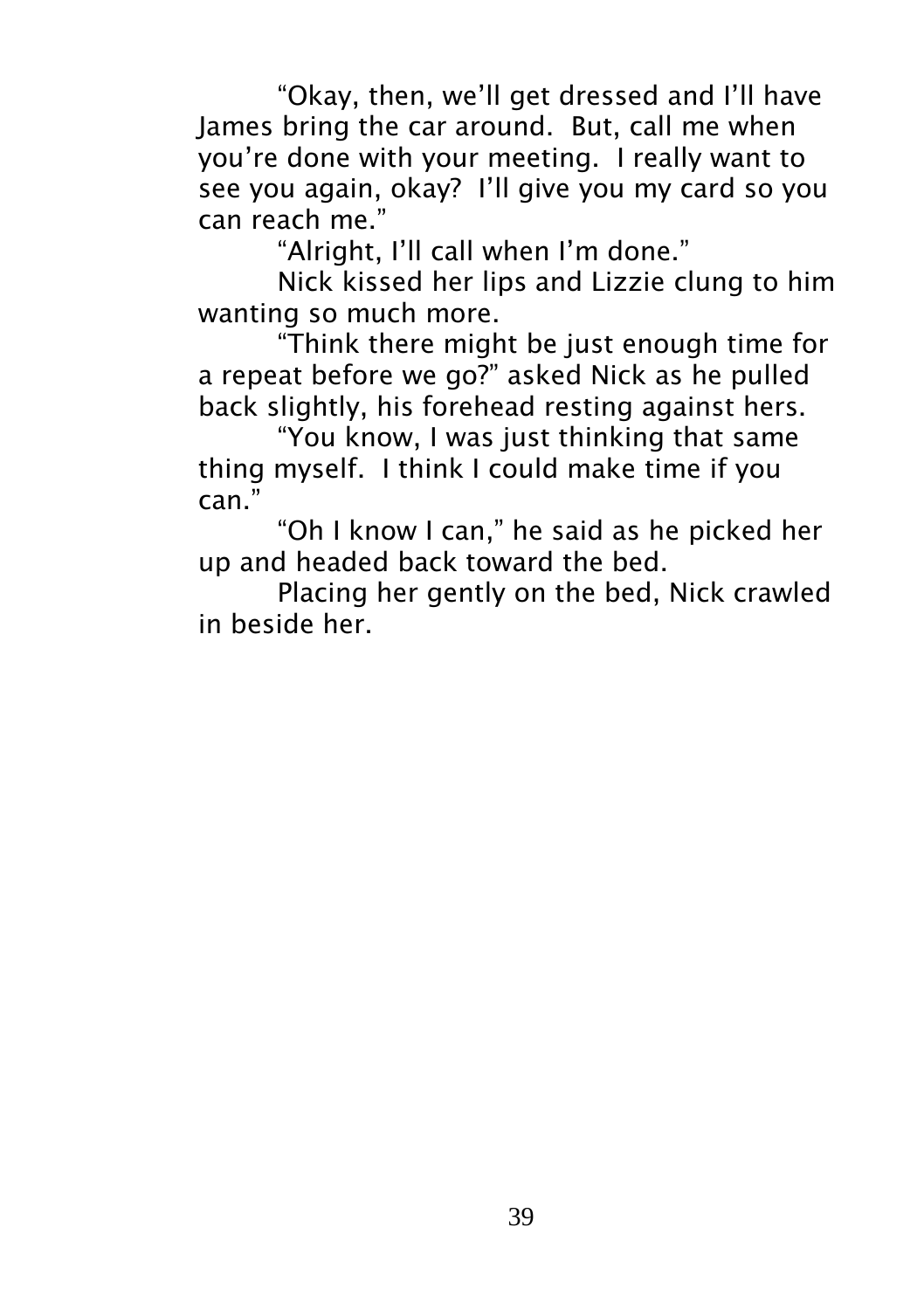### CHAPTER FIVE

The line for autographed copies of Lizzie's latest book continued around the corner of the aisle. Lizzie continued smiling, talking and autographing as fast as she could. It was nice to have so many fans show up at her book store for her first signing in Napa and she was so excited. Jenn had done an excellent promotion and marketing job and now it was Lizzie's job to entertain her fans. She'd already had signings in the cities surrounding Napa but this was the first time the customers who frequented her bookstore would learn that she was also a writer herself.

The line finally slowed and Lizzie took a much needed break and headed to the ladies room while Jennifer waited at the table for any fans who might show up at the last minute. Even though the advertised time was up, they always hung around for at least thirty minutes just in case. That had proven worthwhile more times than not.

Finally, boxes packed and stored in the back room again, Lizzie caught sight of Nick standing at the front of the store talking with a lady. She watched as he placed his hand to her elbow and guided her out of the store and into the waiting limousine. She was smiling as James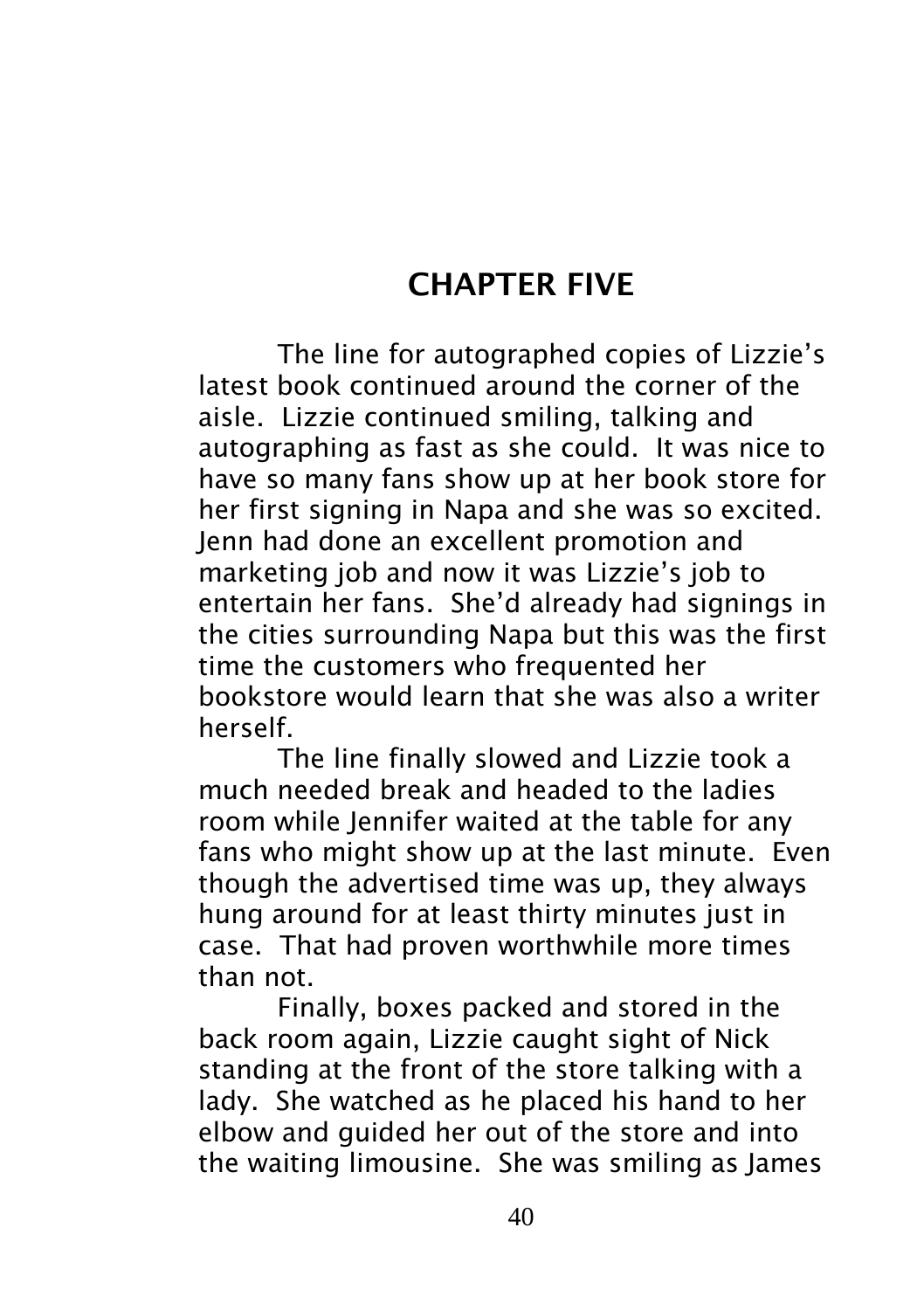opened the door of the limo and Nick helped her inside before walking to his own side and climbing in.

"What's wrong?" asked Jennifer as she saw the look on Lizzie's face.

"What?" asked Lizzie as it finally registered that Jennifer was speaking to her.

"I said, what's wrong? You look like you've seen a ghost or something."

"Oh, it's nothing. I just thought I recognized someone, but I was mistaken," she said, as she bent to load the last box onto her rolling cart.

Lizzie's heart hurt. She knew she had no right to be jealous. After all, she had gone into a one-night stand knowing that was exactly what it was. Nothing more. But still, the idea of Nick with someone else wasn't pleasant. The woman was young and beautiful.

It had been a good day. Lizzie and Jenn had both been working hard the last few months and now they had scheduled the rest of the day off to do some sightseeing and a little shopping.

Lizzie sat in the passenger seat of Jenn's car and took her cell phone out of her purse. She wanted to call Nick as she'd promised but the memory of him with someone else got in the way. She sat for a while and stared at the phone wishing she had given him her number instead. What if she called and that girl answered? What if she called and he answered but the girl could be heard in the background? She didn't like those thoughts at all. Stuffing her cell phone back into her purse she watched as Napa Valley slowly disappeared as they made their way to San Francisco.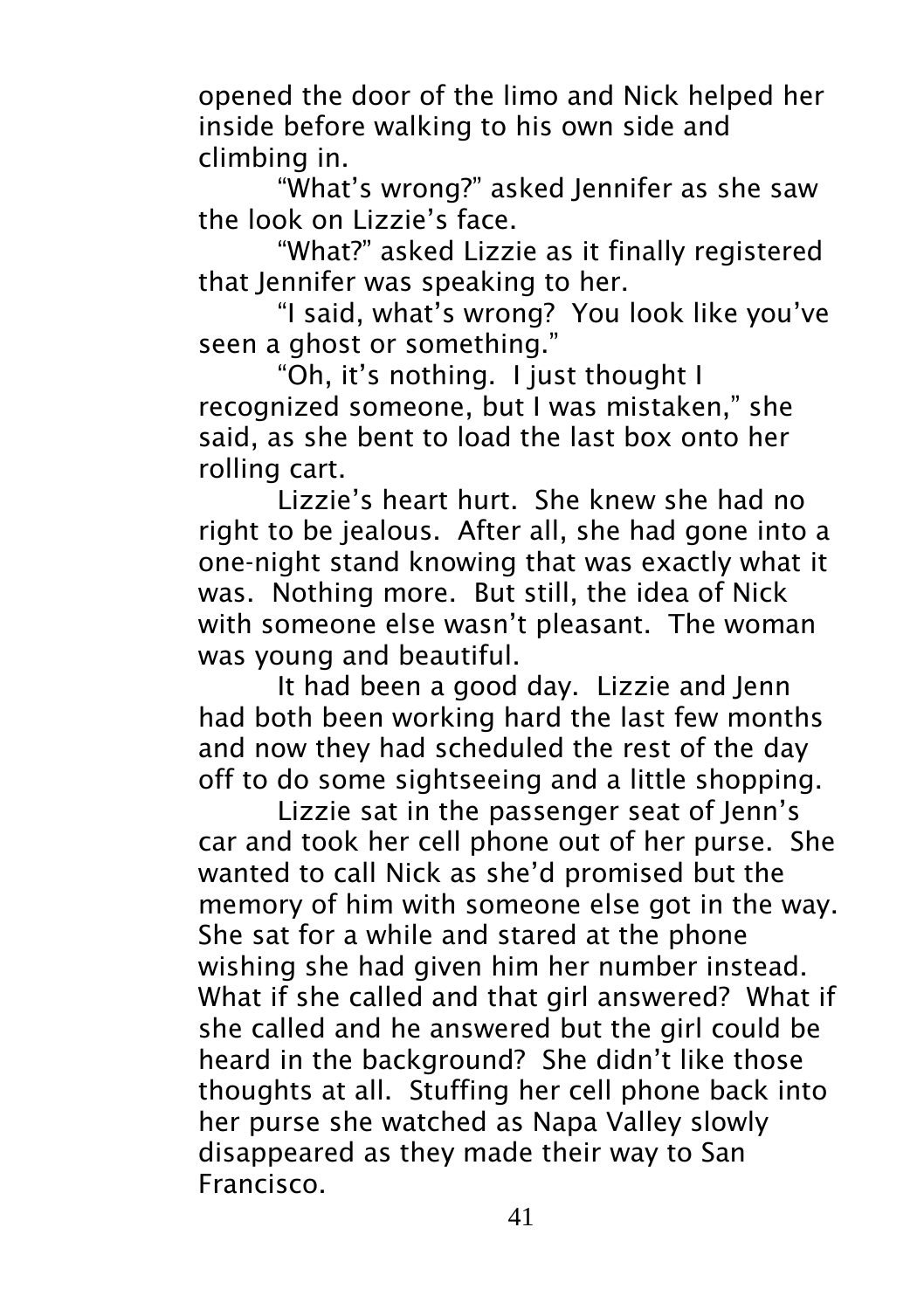The rest of the day would be fun. They had tickets to see Alcatraz and had planned to drive down Lombard Street and be typical tourists for a few hours.

Getting Nick out of her mind would be difficult but maybe a relaxing afternoon would help.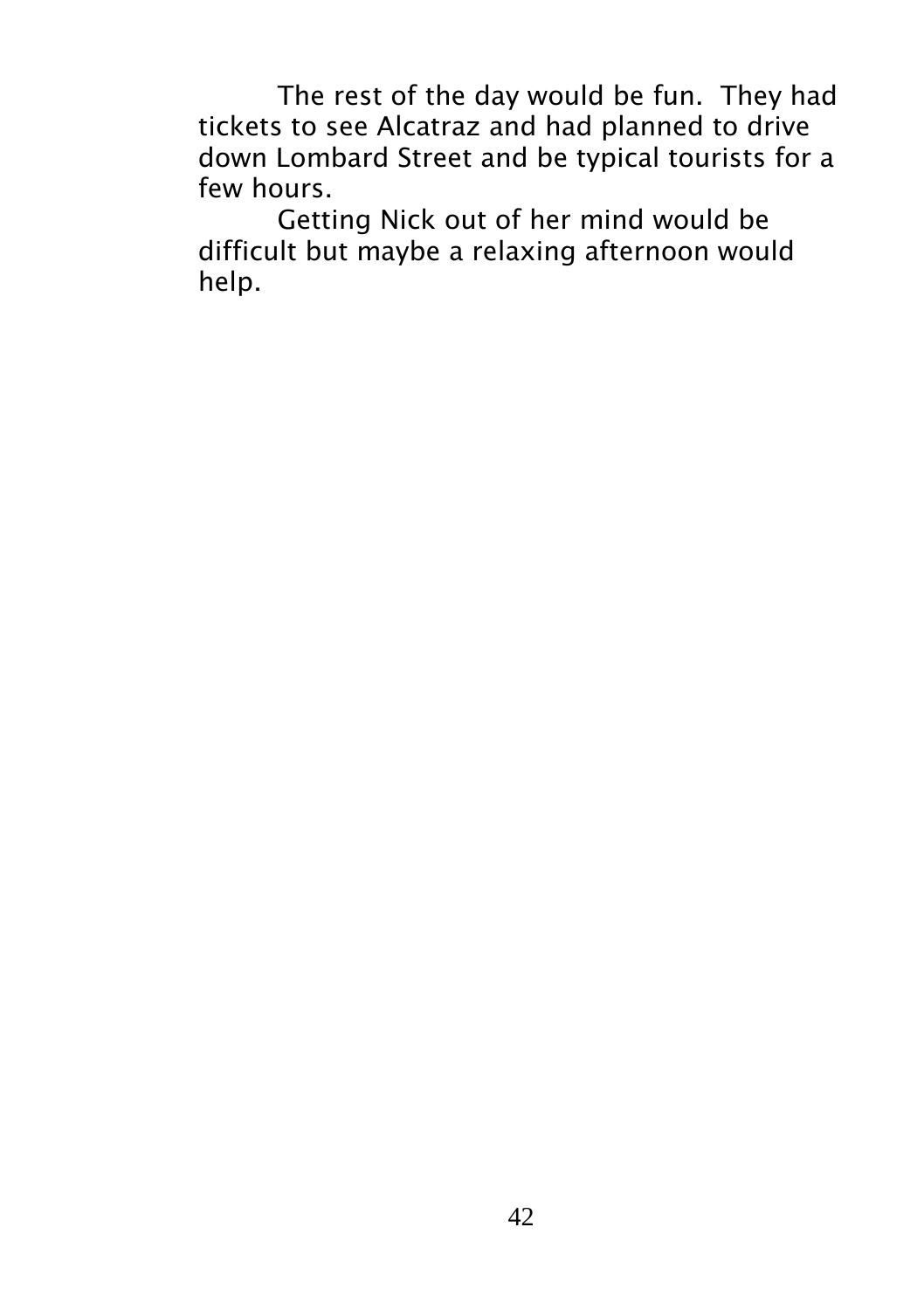### CHAPTER SIX

Months passed with thoughts of Nick not very far from Lizzie's mind. She busied herself with creating more stories and trying hard to forget.

"I just got off the net," said Jennifer as she walked into Lizzie's office, "are you ready for this? Your latest hit the New York Times Best Seller list!"

"Oh my gosh, that's awesome," squealed Lizzie, "I can't believe it! This is just fantastic!"

"This is the best thing that could happen. I mean you have the big Women's Expo signing tomorrow and this book hits the big time!"

"I knew it was selling like hotcakes but I didn't dream it was that good."

"It's the most poignant thing I think you've ever written. I mean this girl was really in love with this guy. I could feel her pain when she left. It's not a happy ever after but it's one of those it'll have to do for now kind of stories. You've never done one of those before but I liked it. It's abso-freaking-lutely awesome. You are writing the sequel next aren't you?"

"I guess I'll have to but I don't have any ideas about it. Maybe I can come up with something," said Lizzie. "Now, we need to grab something to eat and pack up stuff so we can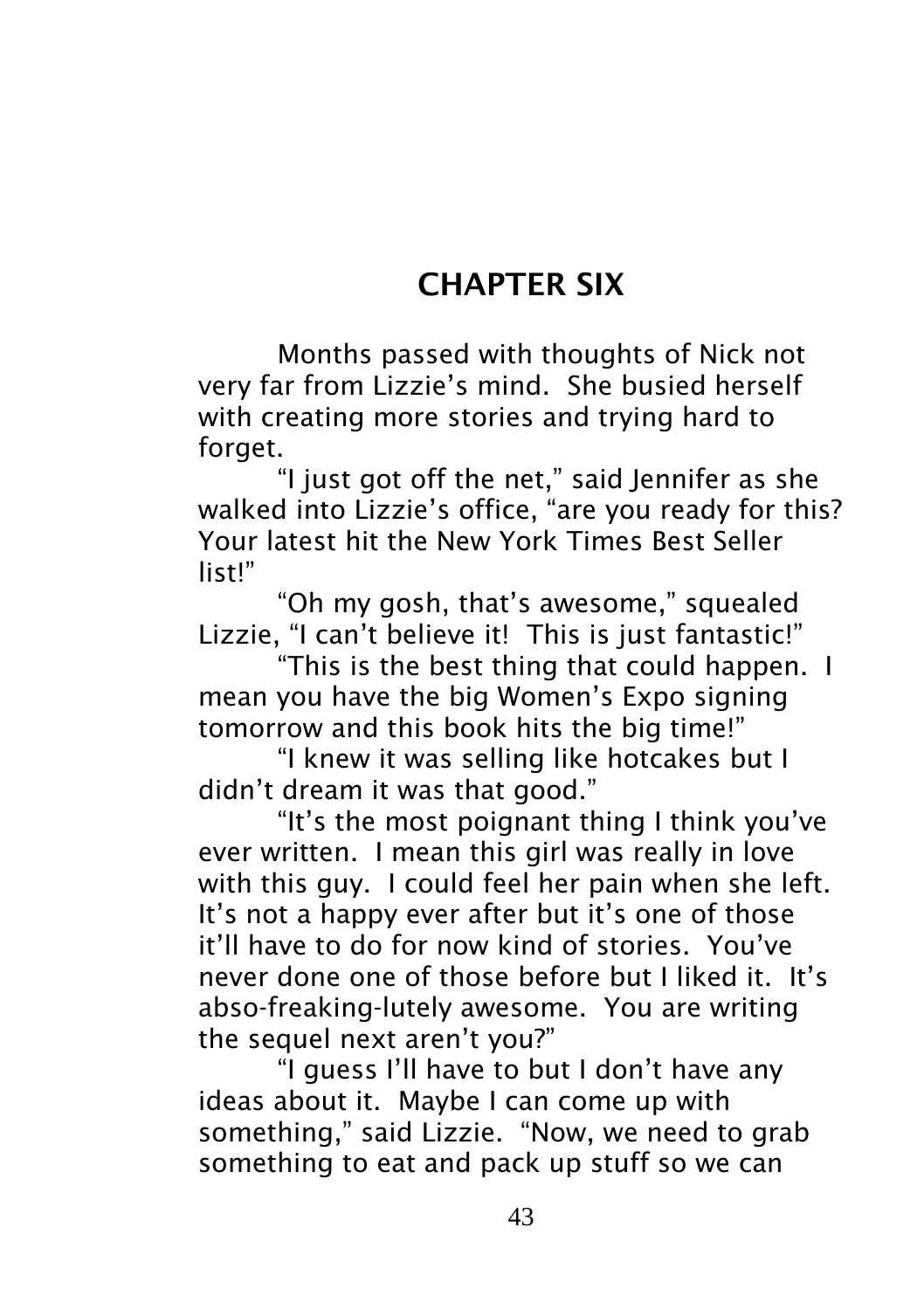head out in the morning to the Expo. We can load the van tonight and not have to get up so early in the morning."

"Sounds like a plan to me," said Jennifer. "How about if I make us some BLTs and you start with the packing. After we eat we can load it all in the van and we'll be ready."

"Alrighty then. I'm a packing!"

"Oh by the way, we have another meeting with the lawyers tomorrow afternoon."

"I don't understand why? I'm not selling my bookstore. I don't care how much money these people offer."

"I'm with you. I wish they'd never come here in the first place. Napa doesn't need a chain bookstore. It just needs your little place. We serve our customers. We know their likes and dislikes. A chain store is so impersonal. I don't like it one little bit."

"Well, this Board of Directors or whatever they are can just go look elsewhere. I'm not selling and that's my final answer."

A few hours later, dinner eaten and the van loaded, Lizzie closed the van door and locked it.

"Well, we're all set. I'm going to go take a shower and head to bed. Six a.m. will come way too early for me." Lizzie laughed.

"Yeah, I'm not going to be far behind you. Tomorrow will be a very long trying day."

…

Morning came early but Lizzie was up, dressed and ready to go.

"You ready yet," yelled Jennifer through the door to Lizzie's bedroom.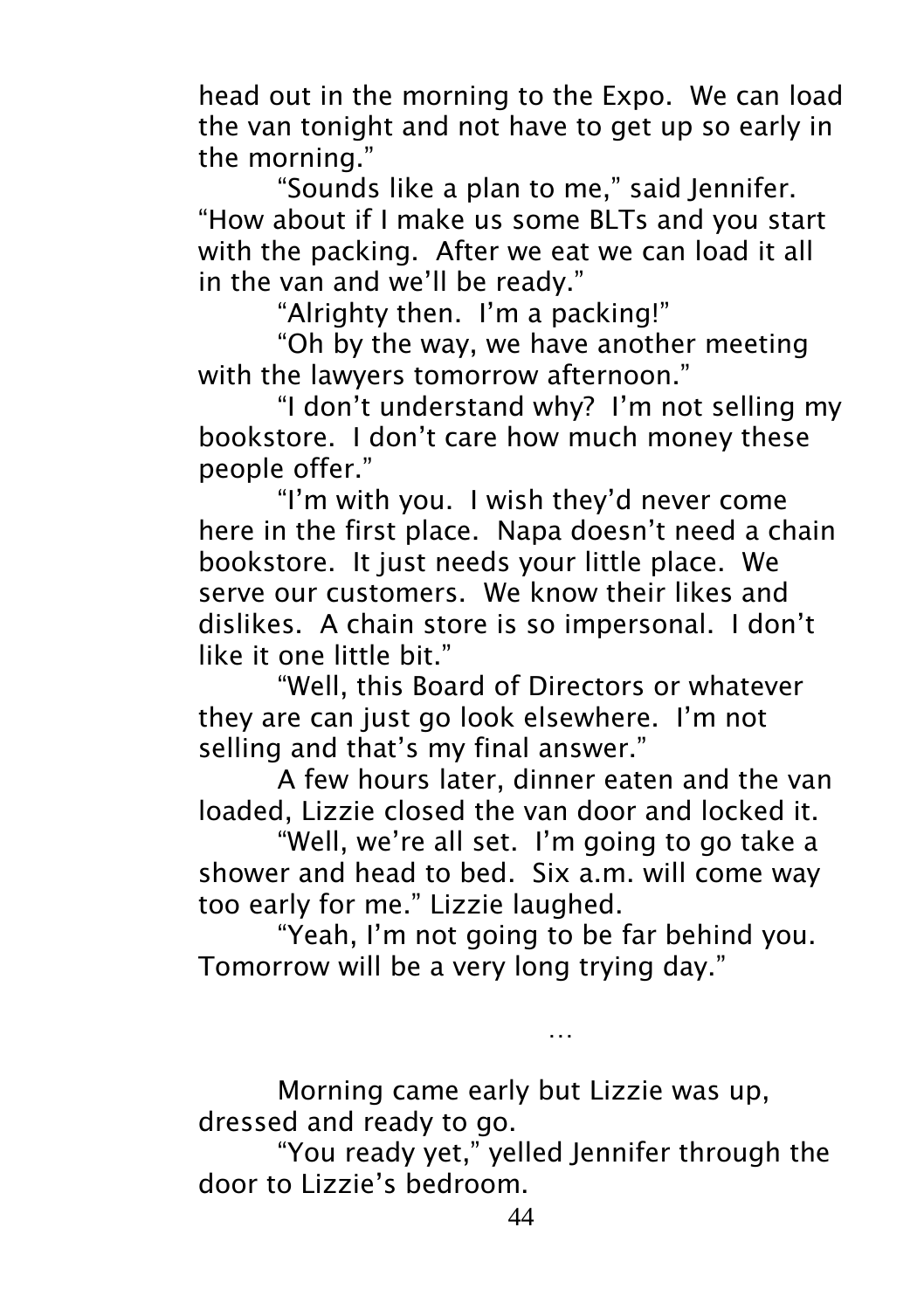"Be right out there."

Two hours later they pulled into the parking lot and began unloading their gear. Having done this many times before, each knew exactly what to do and within an hour had their display table set up for business.

"Okay, now you take your seat and catch your breath," said Jennifer. "I'll go scout out some water and coffee and be back in a few."

"Great, I could use the coffee." Lizzie laughed.

Lizzie watched as other vendors set up their tables and readied their areas for business. She hoped today would be a good day for all of them as well as herself.

It wasn't long before the doors were opened to the public and little by little the place began to fill with women shoppers. A line began to form in front of her table and three hours later it hadn't slowed a bit.

"Ms. Masters," said one fan, calling her by her pseudonym. "I'm such a fan of your books."

"Thank you. I appreciate your loyalty," said Lizzie as she autographed the book and handed it to the young lady.

"I have every one of them. I already have a copy of this one and I've read it from cover to cover but I gave it to a friend so I could come and get an autographed one." She laughed nervously.

"Well, I certainly appreciate that. Did you like this one?" asked Lizzie.

"Oh, I think it's the best one yet and I can't wait to see what happens. You are writing the sequel aren't you?" The young lady seemed so excited.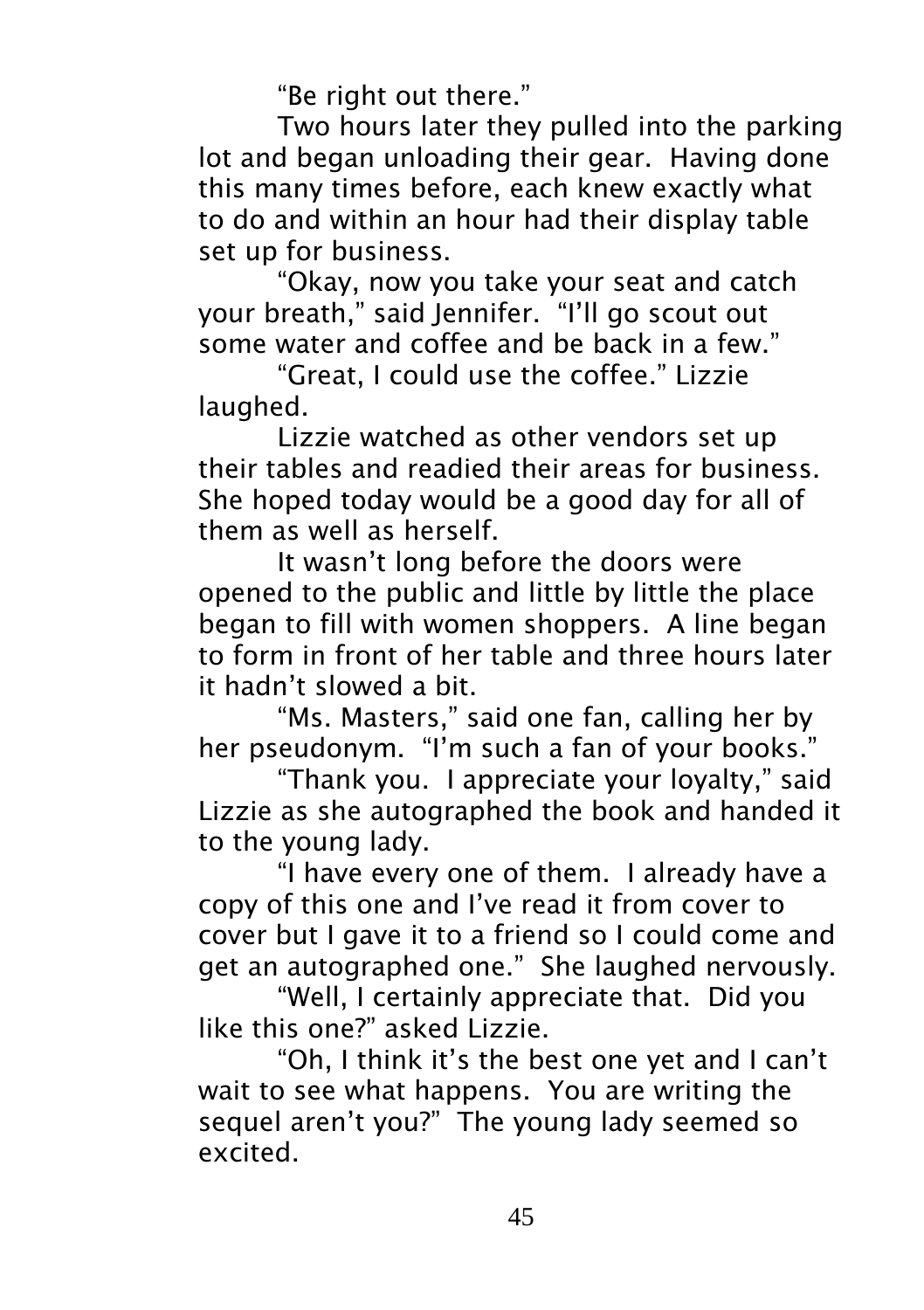"It looks like I'm going to have to." Lizzie laughed.

"Oh, yes, you absolutely have to. I can't wait to see what happens."

"I'll do my best," said Lizzie.

The young lady took her book and moved on and was quickly replaced by another fan.

Lizzie saw a delivery man pushing to the front of the line.

"Excuse me, Miss," he said as he looked at the card. "Delivery for Ms. Lizzie Masters." He sat the flower vase down in front of Lizzie.

"Thank you," said Lizzie as she reached into her cash box to hand him a tip.

"No ma'am, no tip. It's already been taken care of," he said. "Enjoy your flowers."

The delivery man turned and walked away.

"Excuse me just a minute," Lizzie said to the fan waiting next in line to have a book autographed, "let me see who these are from."

Lizzie took the card and quickly opened it. She read the inscription and placed it back in the envelope and continued with her signing.

Jennifer arrived with more coffee and a soda.

"Oh flowers again?"

"Yep," said Lizzie, "just like before though. There's no name. Just the same inscription, 'flowers for a beautiful lady' and that's it."

"Wow! Somebody has it bad for you. Roses are expensive and this must be the eighth bouquet you've gotten now. This is just weird," said lennifer.

"I know. I have no idea who would send them. It's probably some pervert!"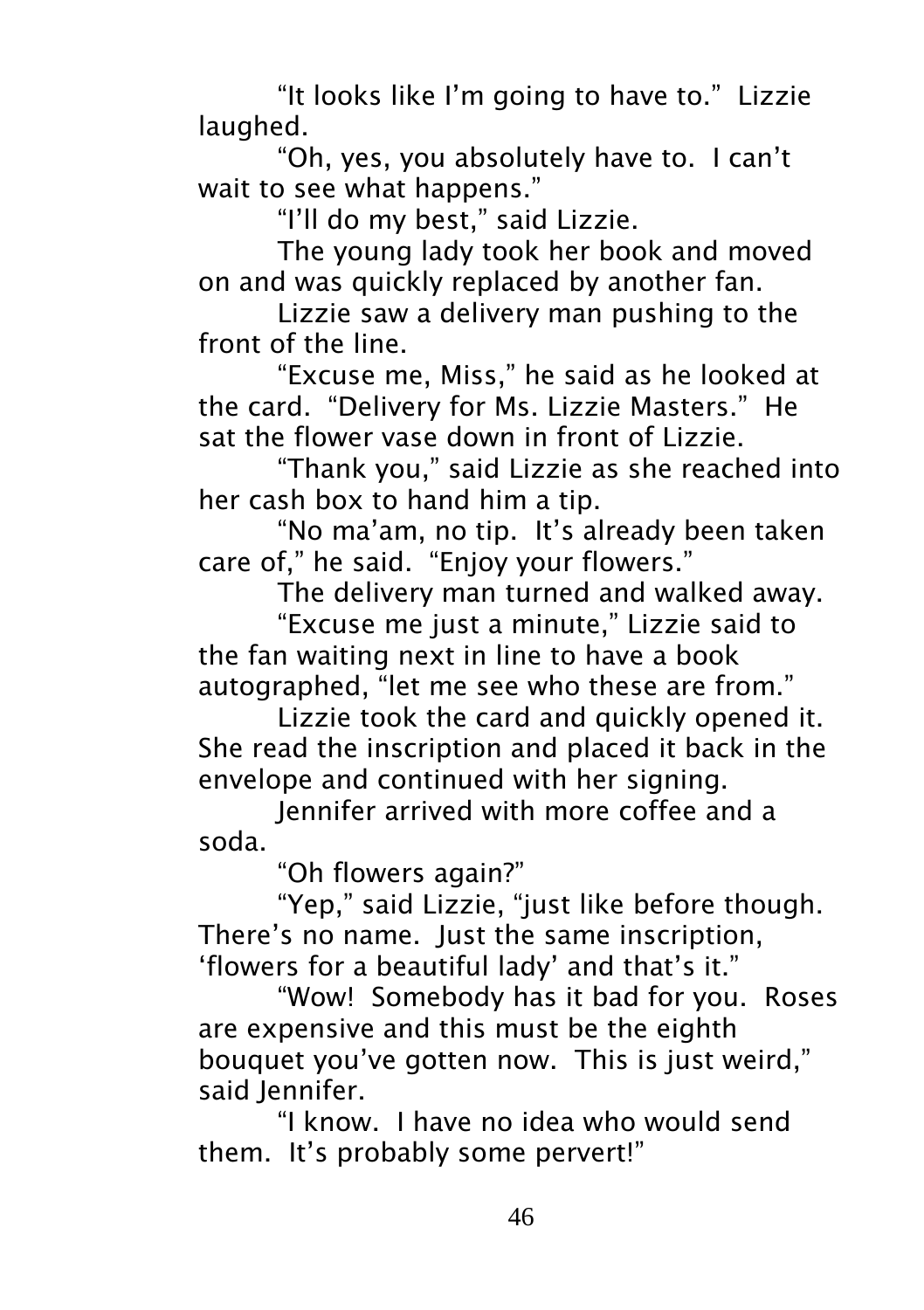"Well, we need to keep an eye out just in case. But, they are beautiful. And the smell is wonderful!"

"You mean you get these and don't know who they're from?" asked the next fan in line.

"Yes, I haven't figured it out yet."

"Oh that's so sweet. Did you hear that, Norma Jean?" she said to the lady waiting in line behind her.

"Oh honey, that's just so sweet. Some guy has it bad for you. You just let him keep right on sending you those flowers, too. You deserve them just for these books you write. Honey those are some hot little numbers."

Lizzie laughed, "Thank you. I appreciate both you ladies reading my books. I enjoy writing them and it's nice to hear when someone enjoys reading them."

"Well, I won't go to sleep tonight until I've read this one all the way through." She hugged the book closer to her.

Lizzie signed both books and handed them to the women. The rest of the morning was just as busy with a continual procession of people asking for an autograph. Lizzie's signing hand ached. She chitchatted with each person. That was the part she really enjoyed.

"Wow," said Jennifer after the doors were finally closed and they could pack up to go home. "I can't believe we sold every last book we brought."

"I know. I can't either. It had to be because the announcement of the New York Times came out. That was just perfect."

"Girl, you did it yourself. That story was just awesome. I was listening to the women in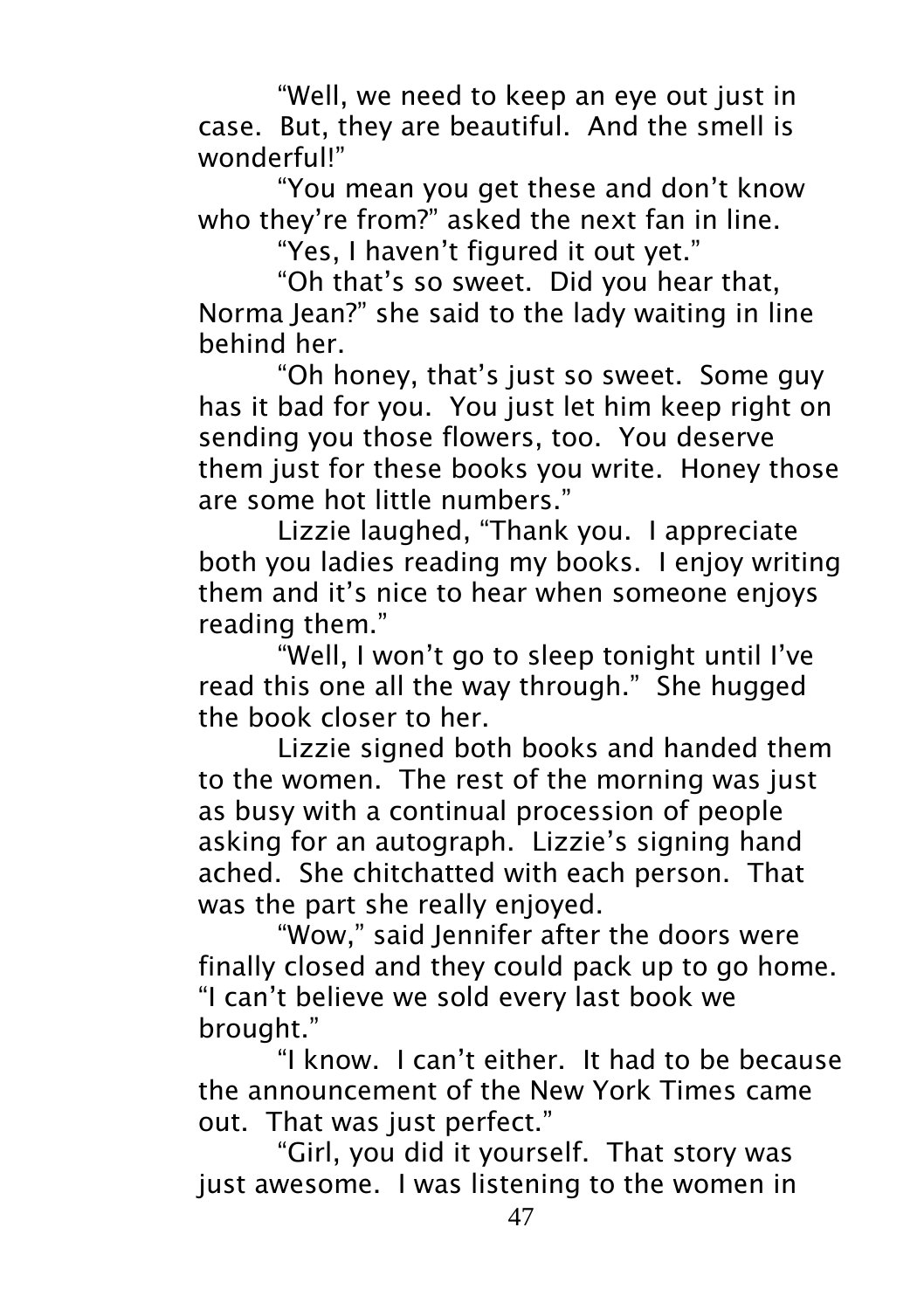line and they were all talking about it. You did good on that one. You did real good!"

"Thanks."

"Okay, now we have to get back to the lawyers office and tell those people you are not selling."

Lizzie's head snapped up from gathering her things.

"Yeah, that's for certain!" she said. "I'm not selling my bookstore. It took me long enough to get it and now that it's making money I'm not about to give it up. Wonder what makes these big companies think they can just waltz into a town and buy whatever they want, whether the people want to sell to them or not. We need the small mom and pop businesses. These huge conglomerates are not the answer."

"I couldn't agree with you more! I like the personalization of the small independent stores. But, I'm afraid it won't be too many more years until all the small stores are gone and that'll be a sad day."

"That it will, Jenn, that it will."

Two hours later the women sat in the conference room of Smith & Smith waiting for the people who had insisted on meeting her face-toface to talk about buying her little bookstore.

The conference room door opened and Mr. Smith stood aside as two men walked in.

Lizzie's breath caught in her throat at the sight of the third man.

"Ladies," said Mr. Smith, "this is Ms. Mann, Mr. Jones and Mr. Varrelli.

Nick's gaze landed on Lizzie.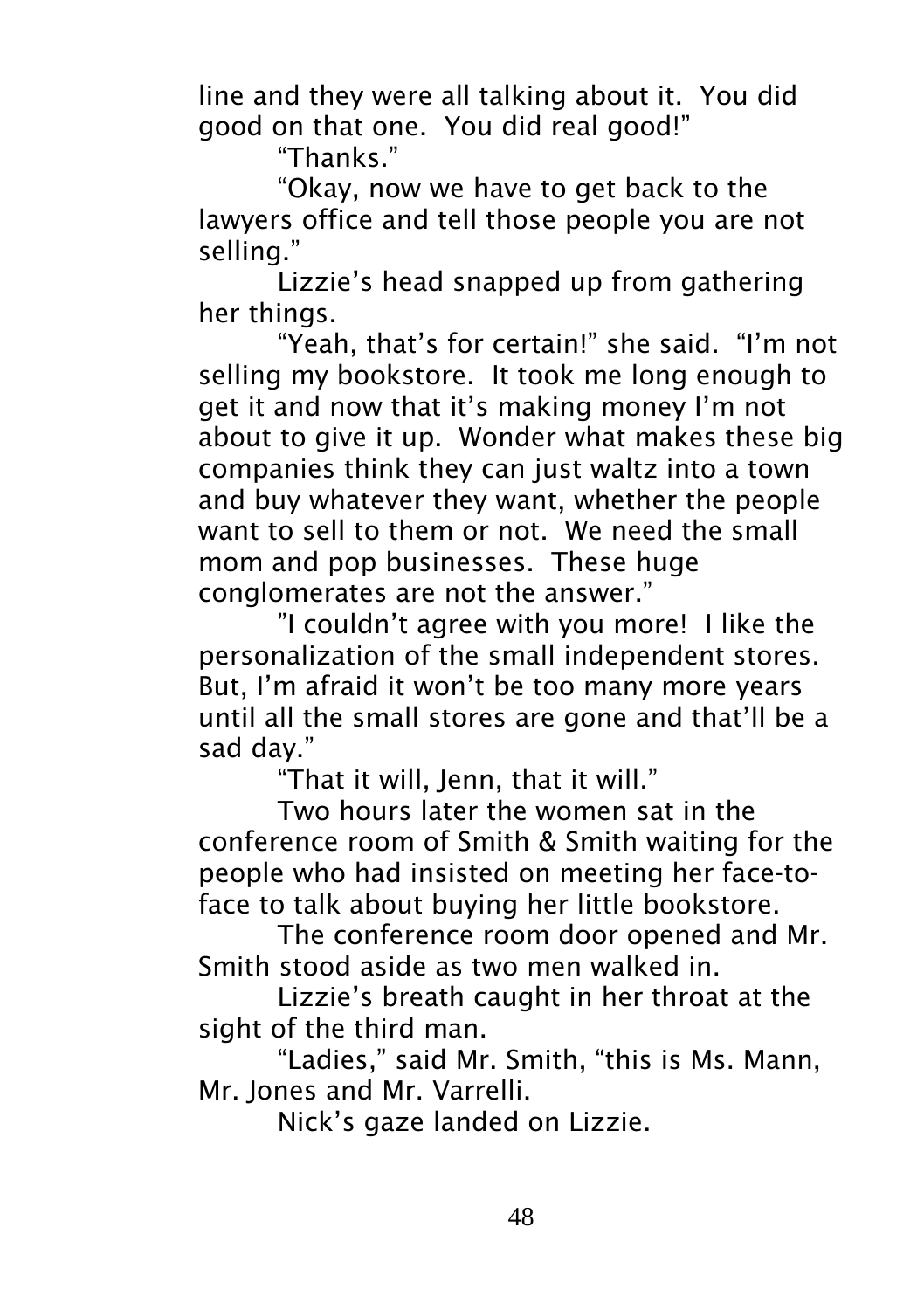Mr. Smith continued, "Mr. Varrelli is the gentleman hoping to buy your property, Ms. Malone."

Lizzie stood and motioned for Jennifer to follow.

"I don't know what kind of game you're trying to play here, Nick, but my business is not for sale. And bedding me does not make it for sale either. Did you really think that would help your case?" Lizzie said as she headed for the door with Jennifer following close behind.

"Lizzie --" Nick began.

"No, don't bother. My answer is no. The bookstore is not for sale and even if it were, I wouldn't be selling it to you. We're finished." Her stilettos clicked her anger as she marched down the hallway.

"Oh my gosh, Lizzie, is that the guy you were with?" asked Jennifer as they waited for the elevator.

"Yes, that's Nick. Now I know why he was sitting there reading my book. What a slime bucket!"

The elevator arrived and the doors opened just as Nick came out of the conference room.

"Lizzie wait," he called out.

"Go to hell," she yelled back as she stepped on the elevator and Jenn pushed the button closing the door.

Lizzie shook, her breath coming in fast gulps.

"I can't believe that guy," she said. "He must have thought it'd be easier for him to snatch my shop if he bedded me first. Typical male, always thinking with the little head instead of the big one! And that woman, that was the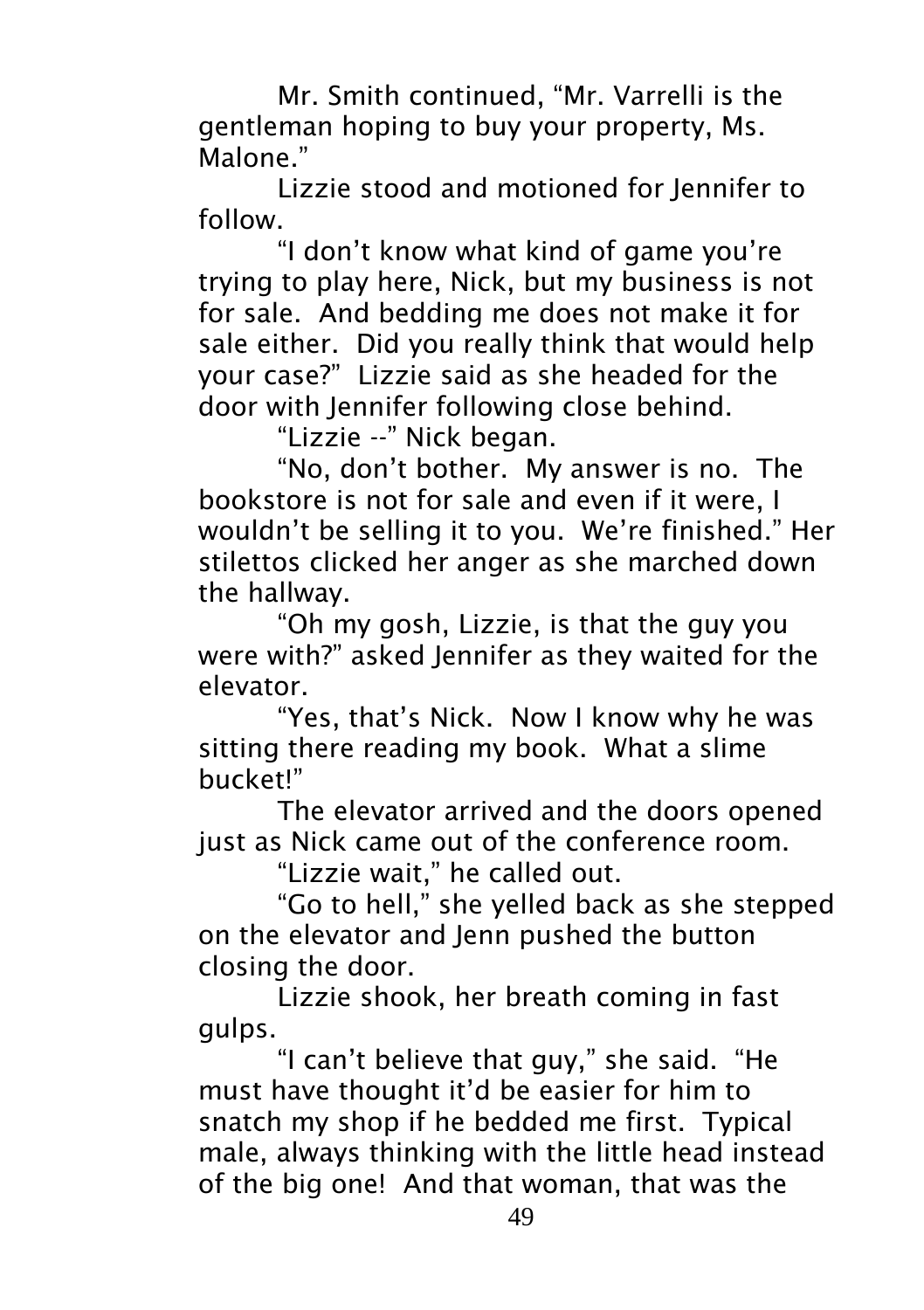woman I saw him with that day at the bookstore! The nerve!"

Lizzie paced back and forth as the elevator continued its journey down to the first floor. The door opened and Lizzie exited with Jennifer close behind.

"I can't believe he'd try something like that. I mean, hasn't he caught up with the women's movement? He obviously doesn't think I'm smart enough to see what he was trying to do. Yeah, like I'd be so enamored with his sexual prowess I wouldn't be able to say no to him. What an ass!"

"Men," said Jennifer, "you can't trust them any farther than you could throw them."

"You can say that again! Are you hungry? I'm famished."

"Yeah, me, too. It's been a long day."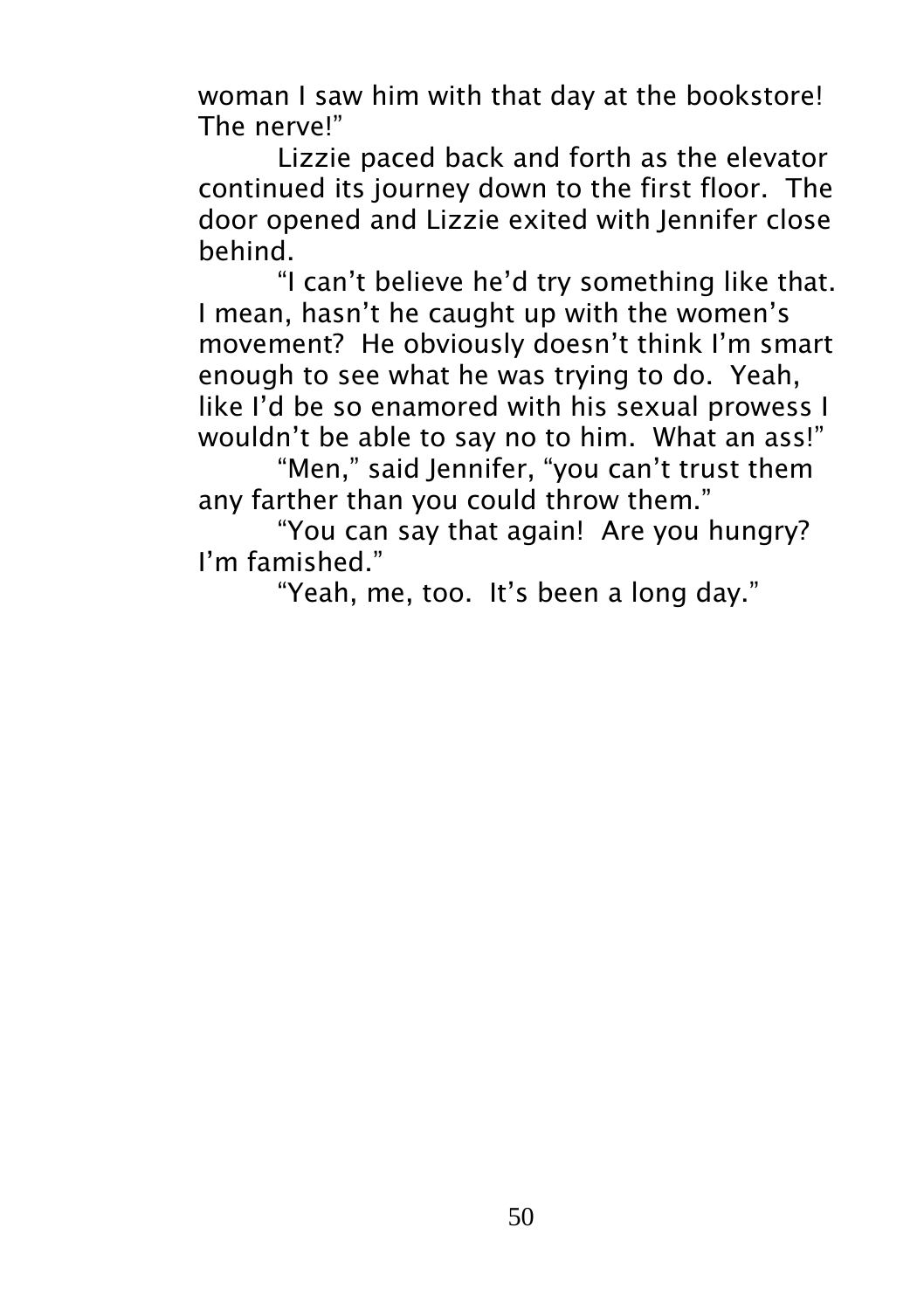# CHAPTER SEVEN

Lizzie watched as Jennifer bubbled over with excitement.

"You've got to be kidding me. Why on earth would they do that?"

"Well, they were looking for speakers who were on the New York Times Bestseller list and since you are in the top twenty-five they wanted to know if you would agree to be one."

"Well, now that's the most exciting news I've gotten. If you don't count the news of sellina out of books." Lizzie grinned at Jennifer.

"Well, they're both pretty good news if you ask me. I mean Dallas has a big romance chapter with lots of members." Jennifer laughed.

"So when are we scheduled to go. I know you've already taken care of that."

"You bet I have! I'm not going to let any moss grow under our feet. Didn't even hang up the phone until we had the date nailed down."

"Have I told you lately I'm so glad you took my offer of very little pay to do a lot of work?"

"Yes, I believe you do after every book signing. We're scheduled to go next month."

"Well, there's a lot to do between now and then so let's go home and get some rest and we can start out bright and early tomorrow morning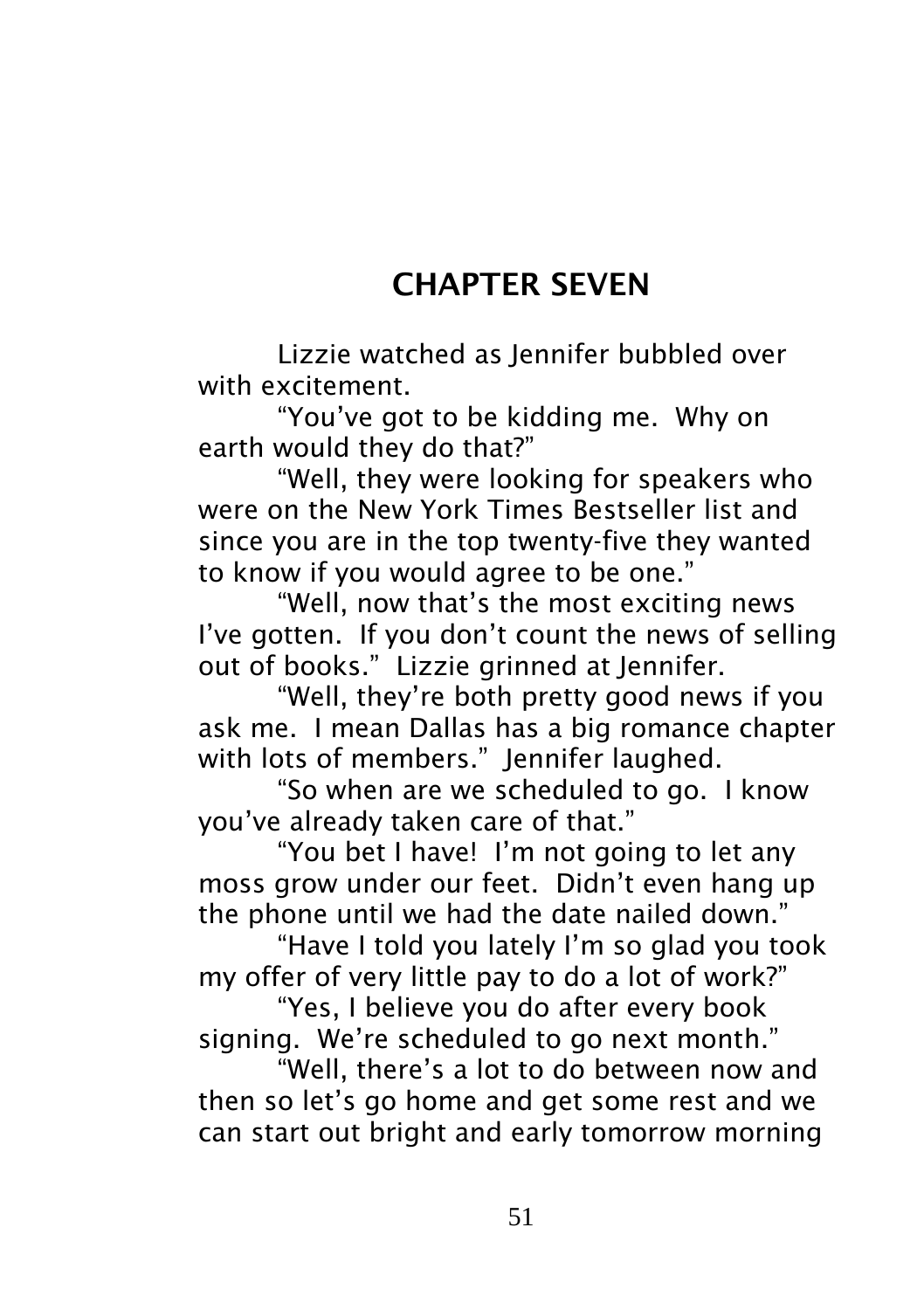planning the trip. We'll definitely need more books for one thing."

> "Yeah, I know! Isn't that just great?" "It definitely is!"

> > \*\*\*

"Once you become rich and famous, maybe we could have a winter house here," said Jennifer as she and Lizzie walked down the hallway toward the hotel's convention room. They had been met the night before by the romance chapter's welcoming committee and gotten squared away into their room and shown where they were to be that morning.

"We can put that at the top of the list. I love it here. There's just so much excitement going on."

"Okay, well, I'm going to talk with the president again and get everything squared away. You can go ahead and start setting up."

"I can handle that," said Lizzie.

An hour later, both women sat at the head of the convention table with the other guests and ready for the workshop to begin.

Lizzie saw the delivery boy first as he made his way to the registration desk. He spoke to the lady behind the desk who pointed him in Lizzie's direction. She knew before the man pointed toward her the flowers would be for her. A dozen red roses seemed to follow her wherever she was these days and now she knew who they were from.

The cards with each bouquet kept asking to talk to her so he could explain.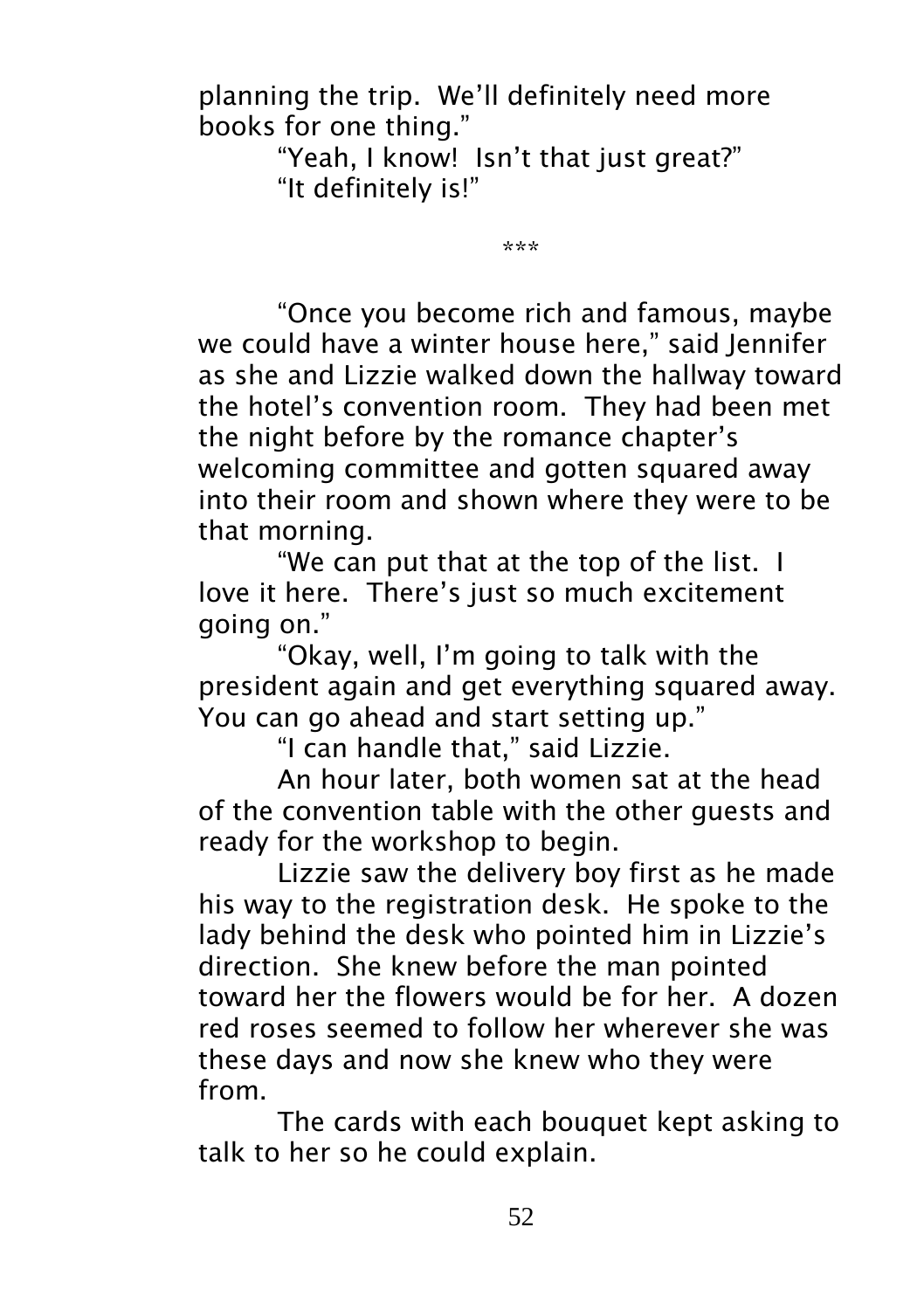Lizzie wanted so bad to see Nick but she knew he had used her not only as a one night stand as far as he was concerned but also to try to soften her up in order to take her bookstore away from her. She tried not to think about him but he was always there walking across the pages of her mind.

She could smell his scent everywhere. She could taste his lips on hers and she wanted him to make love to her again and again.

Sometimes she let her imagination remember and other times she remembered him walking into the conference room as though he already owned her store. She would have to keep trying to push him out of her thoughts as best she could. Besides, it wasn't her he wanted, it was her bookstore.

Lizzie spoke and answered questions from the audience throughout the morning. Her portion of the program would be over with at two and she was looking forward to it. It was hard being here with her mind so caught up with thoughts of Nick. She wanted to feel him making love to her and yet she was so furious with him at the same time. She just needed to get him out of her mind and she knew the only way to do that was to talk with him and settle this once and for all.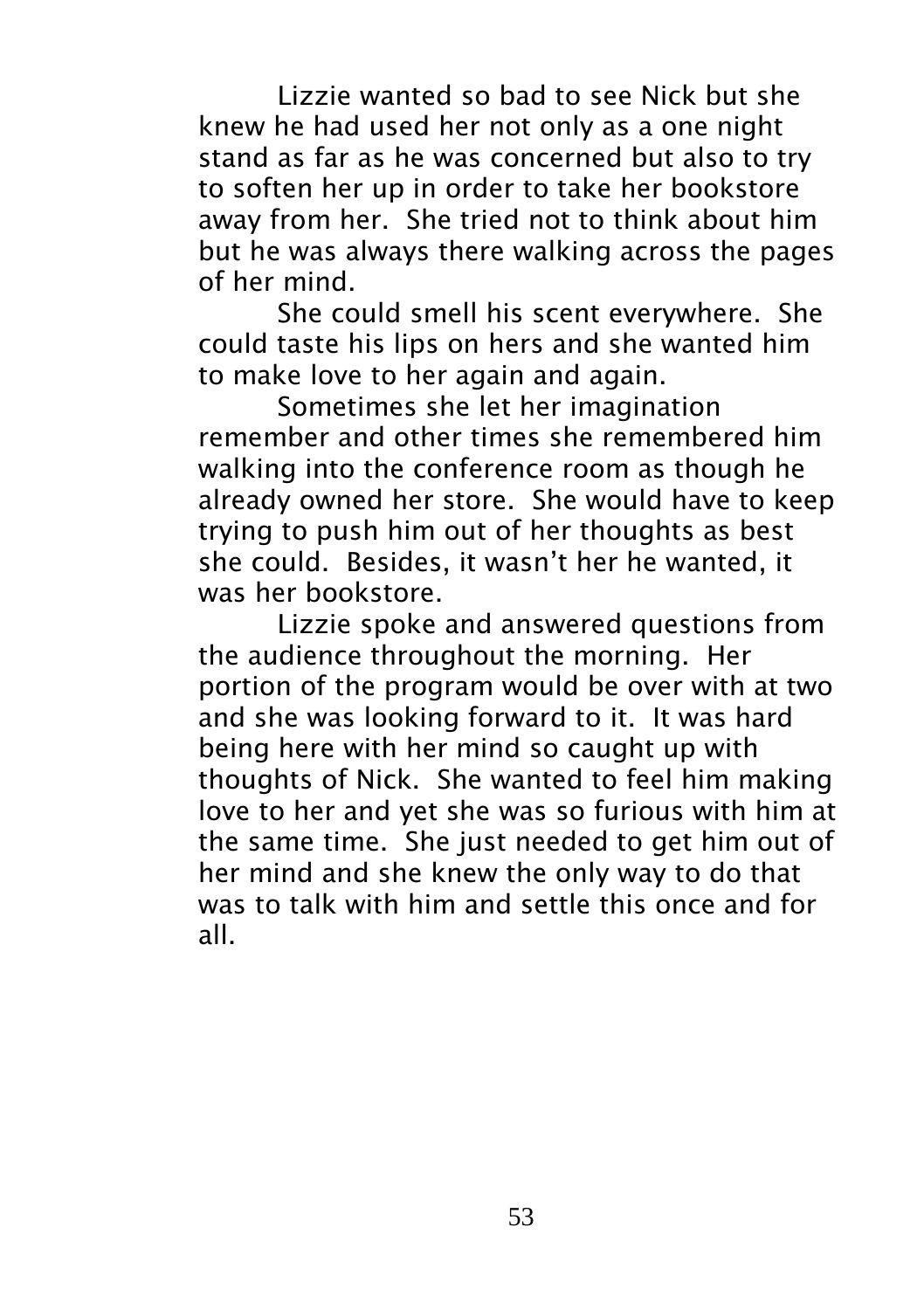## CHAPTER EIGHT

On the plane ride home, Lizzie promised to take Jennifer to the little Italian restaurant Nick had taken her to but she wasn't looking forward to it at all. It had come up in conversation while they waited for the plane to take off and now Jennifer really wanted to go and experience some of Mama Carlotta's wonderful Italian cooking.

From the outside, Mama Carlotta's looked the same. The building itself wasn't something most people would take a second look at.

"Are you sure this is the right place," asked Jennifer.

"Yes. I told you it was just a little hole in the wall place. I mean the outside doesn't look like much but it's the food inside that makes the place."

"Well, if it's anywhere close to being as good as you described, it'll be great."

"Trust me. It's good."

Lizzie opened the door and went inside with Jennifer following close behind.

"May I help you?" asked the hostess.

"Yes, we have reservations. Malone," said Lizzie.

"Ah, yes, there you are. Follow me please."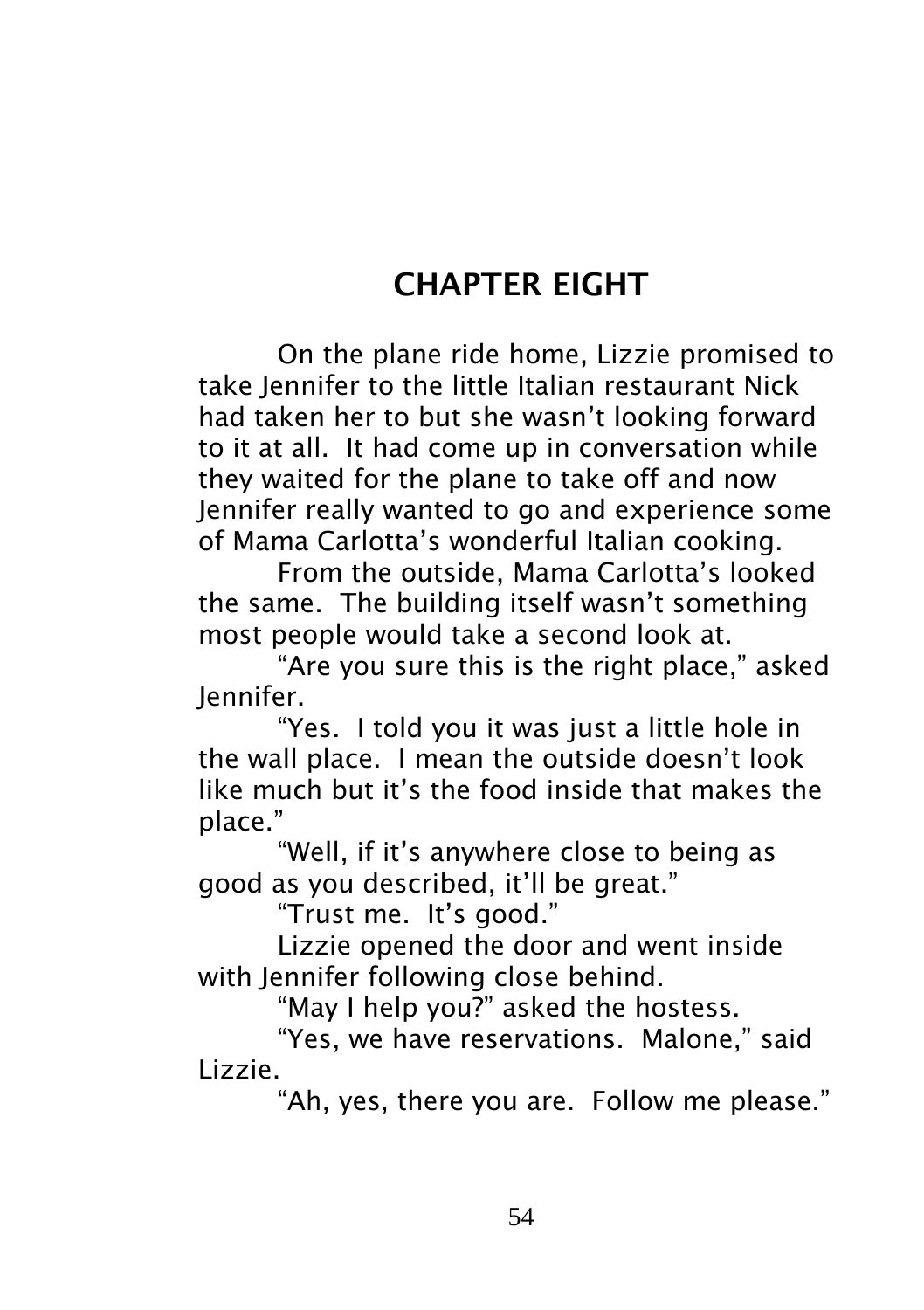Lizzie and Jennifer followed close behind as the hostess took them to a table in the center of the big dining area.

"Ladies," said the hostess as she indicated chairs for them.

Lizzie and Jennifer sat down opposite each other as a waiter appeared at their table.

"Good evening, ladies. My name is Alex and I'm going to be serving you this evening. May I start you out with a nice glass of wine."

"That would be wonderful," said Lizzie. "Would you like to share a bottle, Jen?"

"Sure, you pick."

"Okay, how about a White Zinfandel?"

"Sounds wonderful," said Jennifer.

"Then bring us a bottle of White Zinfandel, please."

"Good choice. The special tonight is Mama Carlotta's osso bucco. It's very delicious. I highly recommend it. I'll be right back with that Zinfandel."

The waiter turned and disappeared.

"That's the stuff I had when I was here," said Lizzie.

"Then I'm in luck. I'll have that"

"So will I. And if we can get it, her zabaglione for dessert!"

Moments later the waiter returned with the wine and poured a glass for each before he took their order and was gone again.

An hour later, as they finished the osso bucco, the waiter returned and began to clear the dishes.

"May I offer you beautiful ladies some dessert?" he asked.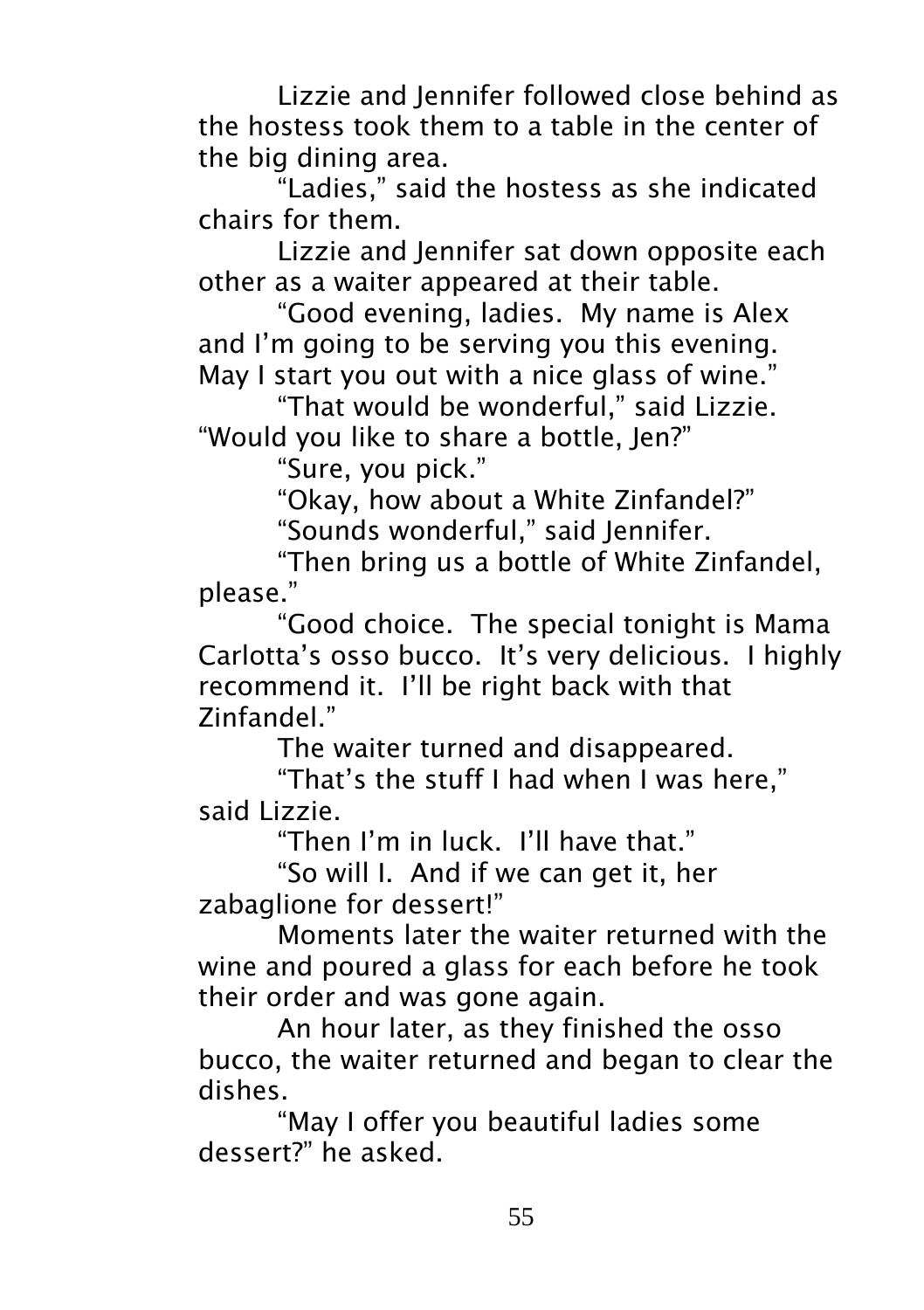"I don't know about you, Lizzie, but I'm just about stuffed."

"I am, too. Guess we'll skip dessert this time." Lizzie smiled up at the waiter.

"Alright, I'll just take these dishes and get your bill. I'll be right back."

"Thank you," said Lizzie.

"You know, I really hated for the Dallas trip to end. It was fun," said Jennifer.

"I know. I'm just so thrilled they asked me to speak."

"I was, too. They're nice people."

The waiter returned carrying a bottle of wine and two long-stemmed red roses.

"Ladies, your bill has been taken care of and these are compliments of a secret admirer."

He sat the bottle on the table and presented each lady with a rose.

"Who, where?" asked Lizzie as she glanced around the room.

"Oh, he said to give you this, too," said the waiter as he reached into his pocket and took out an envelope and handed it to Lizzie.

Lizzie took the envelope and ripped open the flap.

"I can just imagine who this is from," said Lizzie. "I don't know how he knows where I am all the time but this is just getting ridiculous."

She quickly scanned the note as tears began to form in the corners of her eyes.

"Well, who is it?" asked Jennifer.

"It's Nick, of course. I just don't know what to do."

"What does it say?"

"Says he didn't know I was the owner. But if I was agreeable to just talking and clearing up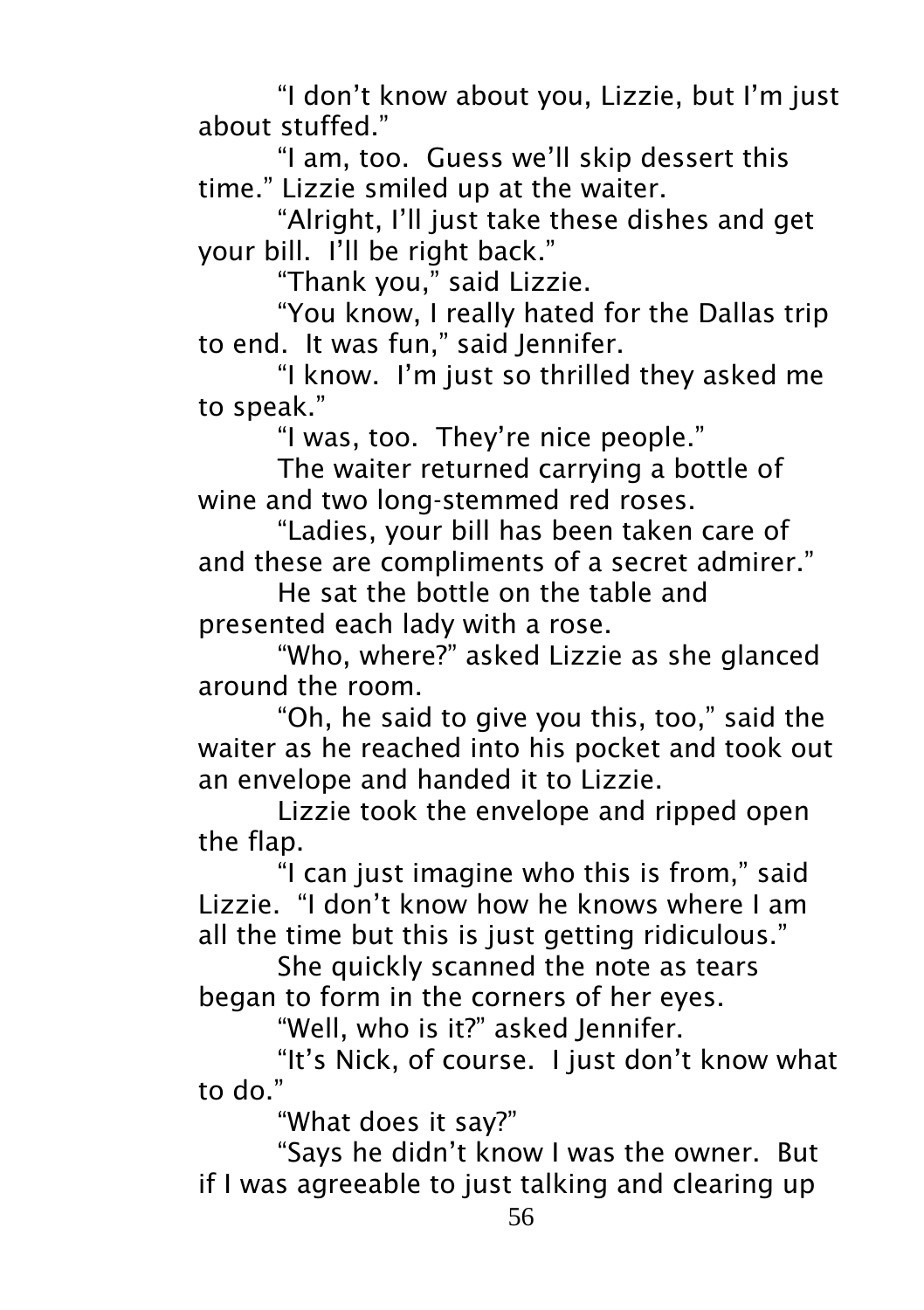this mess James is waiting outside. James is his driver. It was just a one night thing. I saw Nick the next morning there at the bookstore. Remember. You said I looked like I'd seen a ghost. Well, I had. I saw Nick with his next conquest or what I thought was his next conquest. It was that woman with him at Smith's office. Oh, Jenn, I'm so confused. I just don't know what to do."

"Well, go have some fun if that's what you want."

"You don't understand. It's not fun I want. Well, I do, but I want Nick. God help me, but I fell in love with that man the first time I saw him. He was sitting there reading one of my novels and I fell in love with him. God help me. I can't get him out of my mind. I never ever believed in love at first sight. At least not until I saw Nick. Then we had a whole night of mind blowing sex and that just added to it. I don't know what to do. Do I believe him? Do I trust him? I'm afraid I might be blowing the best thing I've ever known and yet it may turn out to be the worst thing that's ever happened to me, too. I don't know if my heart can handle the worst thing."

"Was it just a one night stand with him?"

"Listen, honey. This could be the last time you ever have to see this man. Or, it could be the proverbial first day of the rest of your life. Make it count. If you really do love him you owe it to yourself to let him explain if he can. And if he doesn't love you, there's nothing you can do about it but make the best of the situation. Make yourself some memories for the old folks' home. Go, go on now and screw the man like a rabbit if that's what you need. And when you're done, just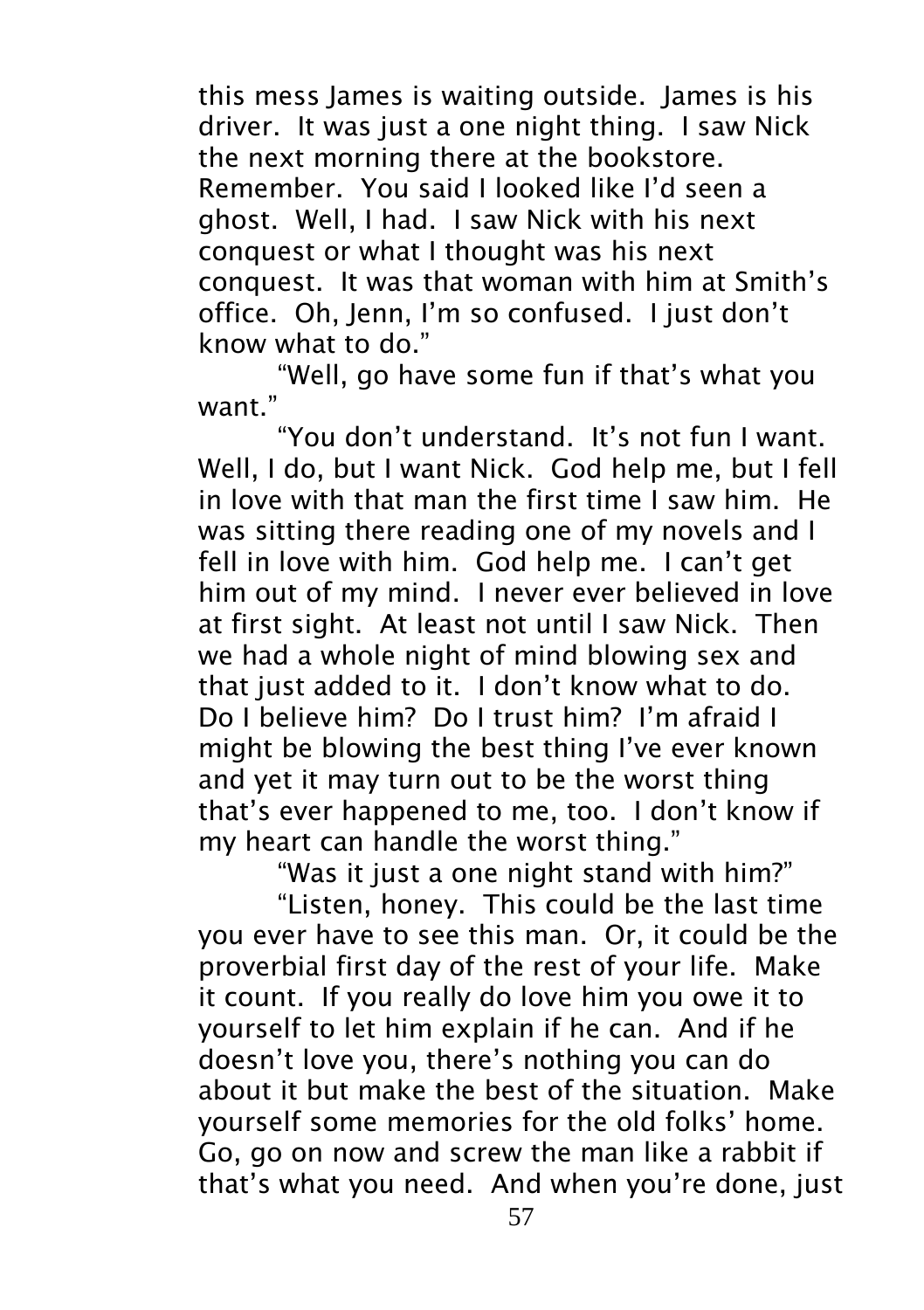come back home and you can get on with your life."

"I just don't –"

"Get out of here. Let the man explain. It might be a simple explanation. Who knows? If you like the explanation or not doesn't matter. Go have some sex. Maybe he won't be as good this time."

"Okay, then I'll go make some memories I can tell you about at the old folks' home and that'll keep us both entertained."

Lizzie stood up, grabbed the bottle of wine and handed it to Jennifer.

"Take this to keep you entertained until I get back home." Lizzie smiled.

"Get. I'll be fine." Jennifer laughed.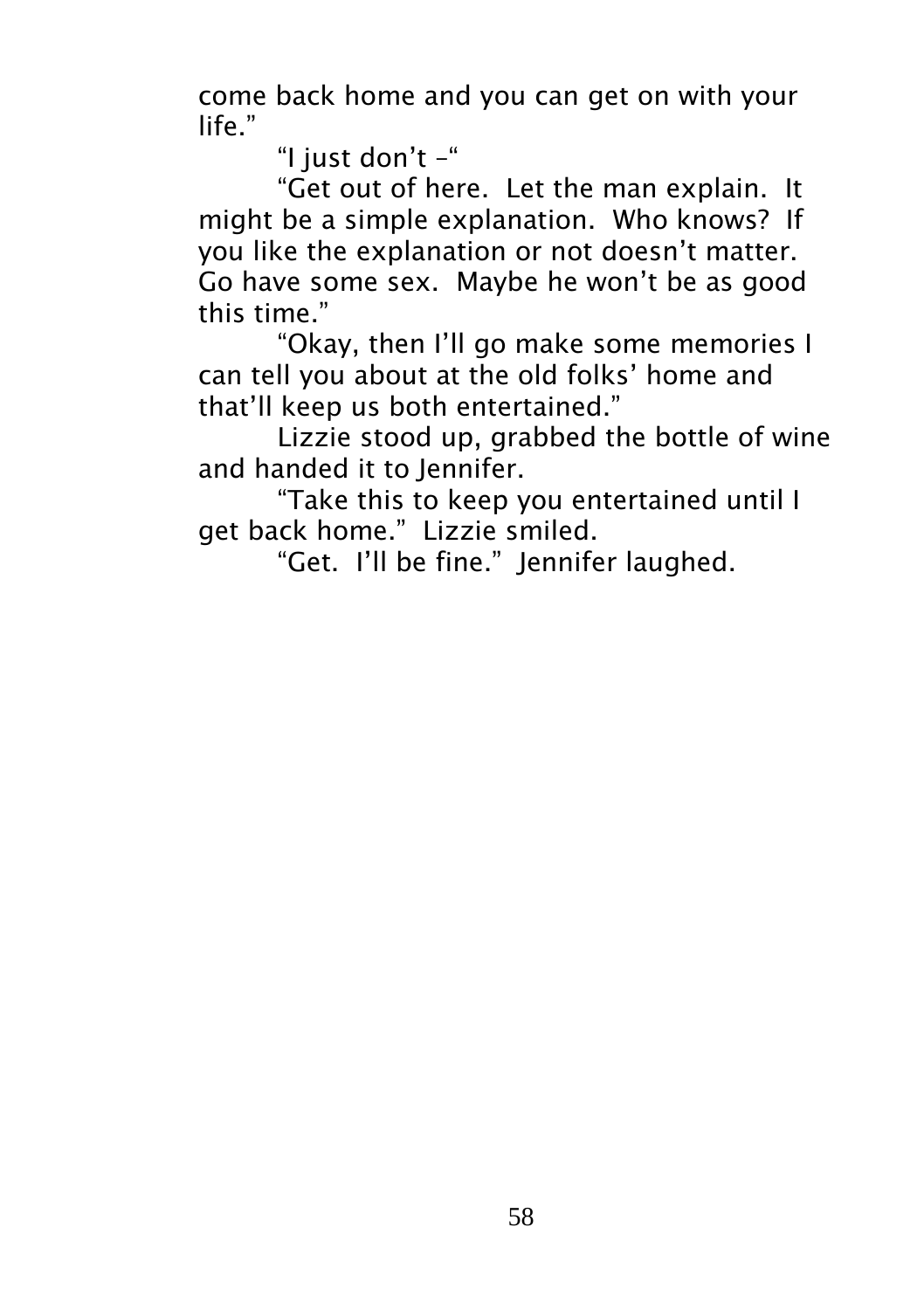### CHAPTER NINE

"Hello again," Nick said as he walked up to Lizzie and handed her another red rose as she exited the restaurant, and took her fingers lightly in his, bent down and kissed the back of her hand before engulfing it in both of his. "Your carriage awaits, m'lady," he said as he stepped aside and took her elbow. "Shall we?"

His cologne floated through the air and Lizzie took a deep breath and inhaled the sheer fragrance of him.

"I wasn't expecting you," said Lizzie. "The note said James was waiting."

"He is, and he'll take us wherever you want to go. I'm hoping you'd like to go back to my place."

"Could we just sit and talk first? You owe me an explanation."

"And I really want to explain," he said as he helped her into the limo. "How about a glass of wine?" he asked as he sat down beside her.

"I'd love one, thank you."

Nick opened the bottle pouring them both a glass.

"May I make a toast?"

"Certainly."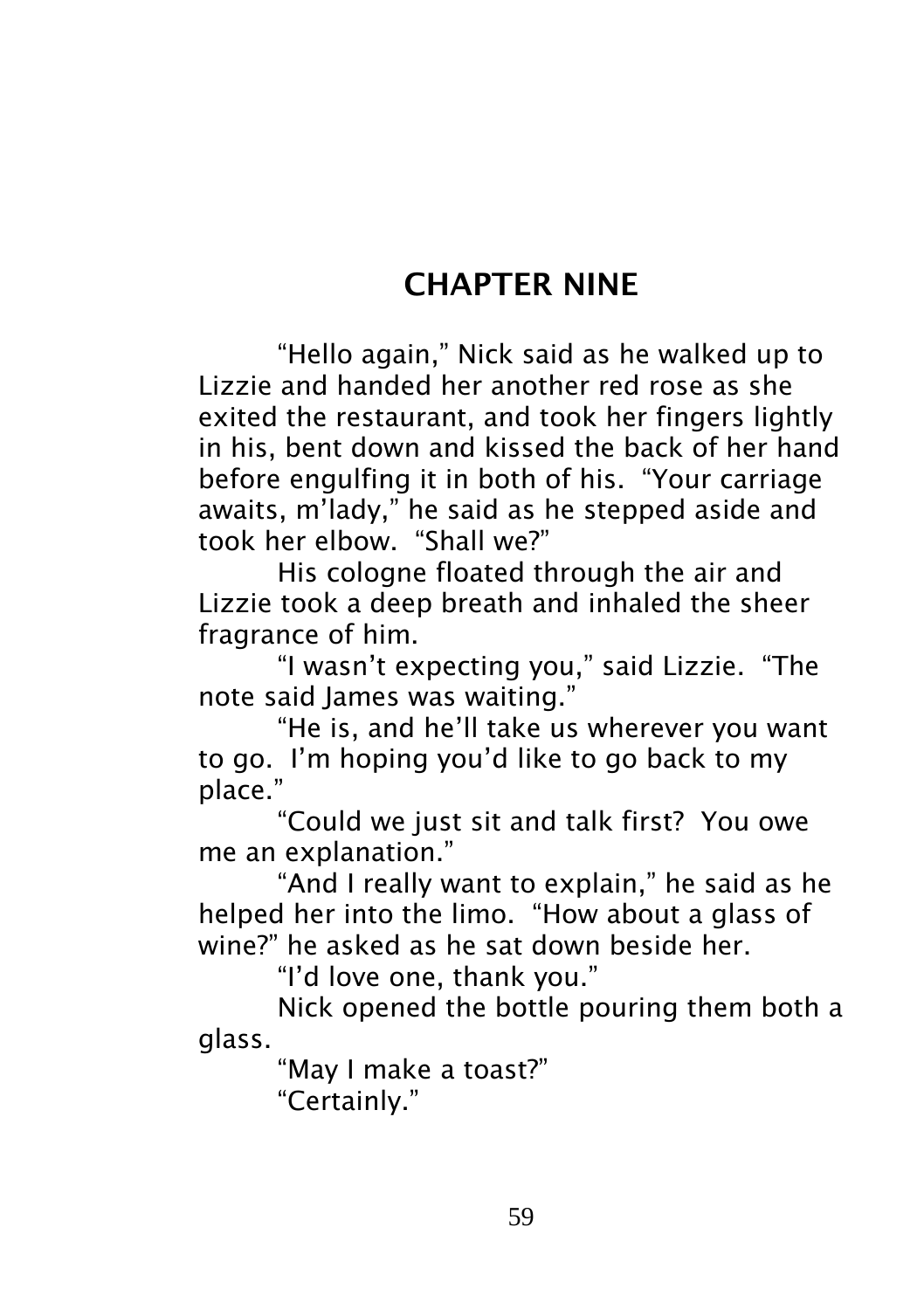"Again may I toast," he said as he held his glass toward Lizzie, "to the most beautiful woman I've ever met."

"Thank you, but I'm not sure I can actually believe that."

Nick laid his fingers against her cheek turning her face in his direction.

"I mean every word of it. Beautiful blue eyes, beautiful lady inside and out."

"Tell me, Nick, when did you decide to buy my bookstore? Before or after you seduced me?"

"Actually, I didn't know it was your bookstore."

"You didn't know it was mine?" she said as she tried to read the expression on his face.

"No. I happened to pass by it one day. It's a nice little mom and pop type bookstore and I knew with me building a chain bookstore it would probably run that little shop out of business. I really didn't want that. So I sent Ms. Mann, who is my real estate agent, to the bookstore to see if it was for sale."

"And?"

"Well, I picked her up that day and took her back to her office. She told me it wasn't for sale but that we might be able to persuade the owner into selling once we explained I was building the chain and how the business itself would eventually die a slow death. Lizzie, honestly, the first time I had any idea you were the owner was when I walked into that conference room and saw you sitting there."

"How can I believe you?"

"Anybody who knows me will tell you that Nico Varrelli is honest. I don't pull any punches, Lizzie. Trust me."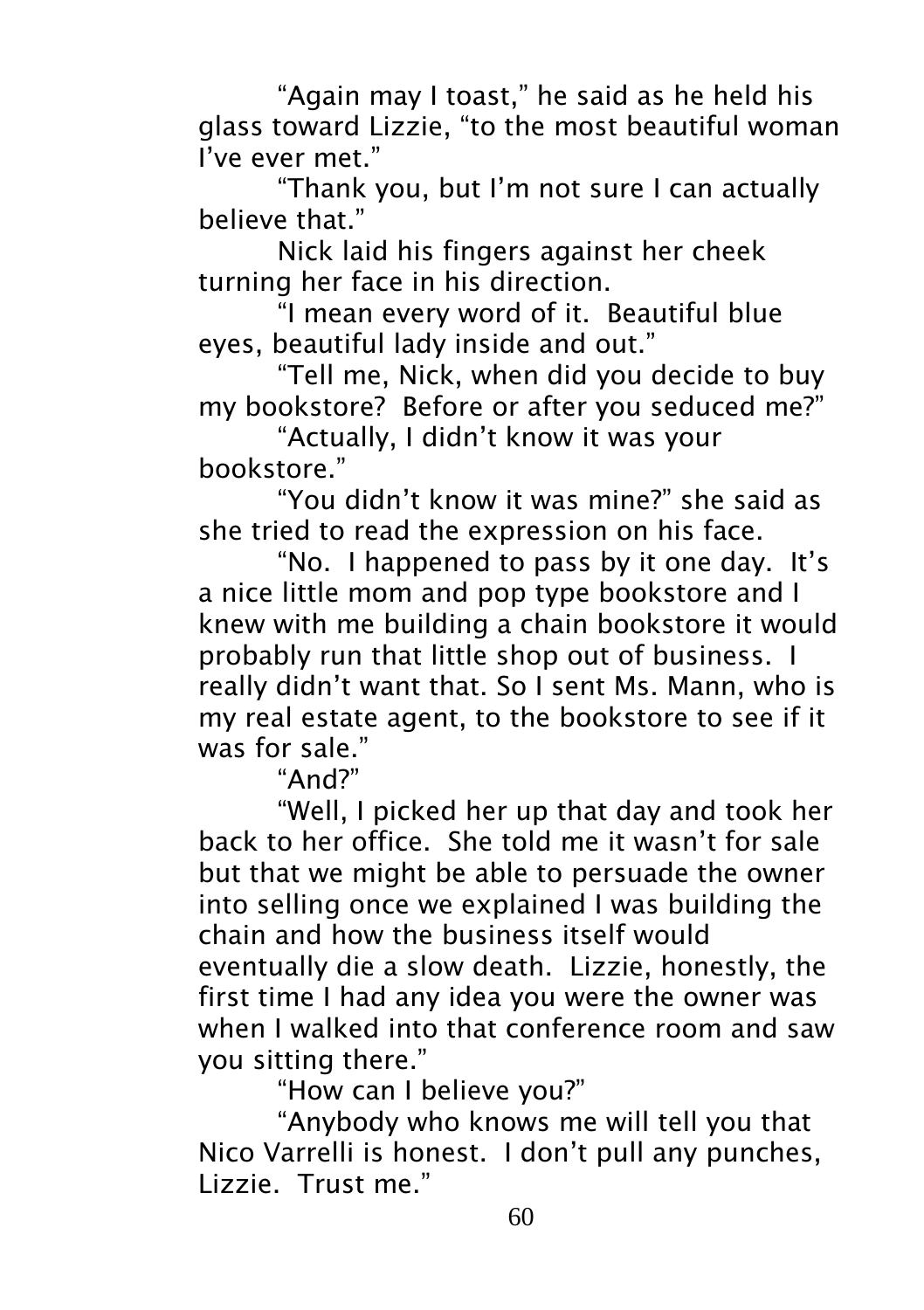Nick leaned in and placed a gentle kiss on her lips.

She wanted this man. He made her wet with desire. No other man had made her feel like this. He was tantalizing and exciting.

Again Nick's lips touched hers, soft at first, then demanding. He demanded entrance to her mouth and she opened freely to him.

Lizzie's heart beat faster, the blood coursing through her veins, her breathing seemed to stop as the sensations overtook her mind. He ignited a fire deep within her core which she knew only he could extinguish.

He kissed her neck, and she felt the heat of his lips as he kissed across her collarbone and up the other side of her neck, returning at last to her lips.

She needed this man. She would deal with her emotions tomorrow. One night with this man would never be enough.

She would go back home when the night was over. Her heart was in too much danger here. Nick came from money. She would never fit into his world. He bought and sold businesses like she bought books. She could make the memories tonight and remember them when she was old.

Twenty minutes later, the limo pulled to a stop and Lizzie heard the driver's door open and seconds later Nick's door.

Nick stepped outside the car and, moments later, opened her door as he extended his hand to help her out and she took it. Placing his hand at the small of her back, Nick led her to the door and guided her inside.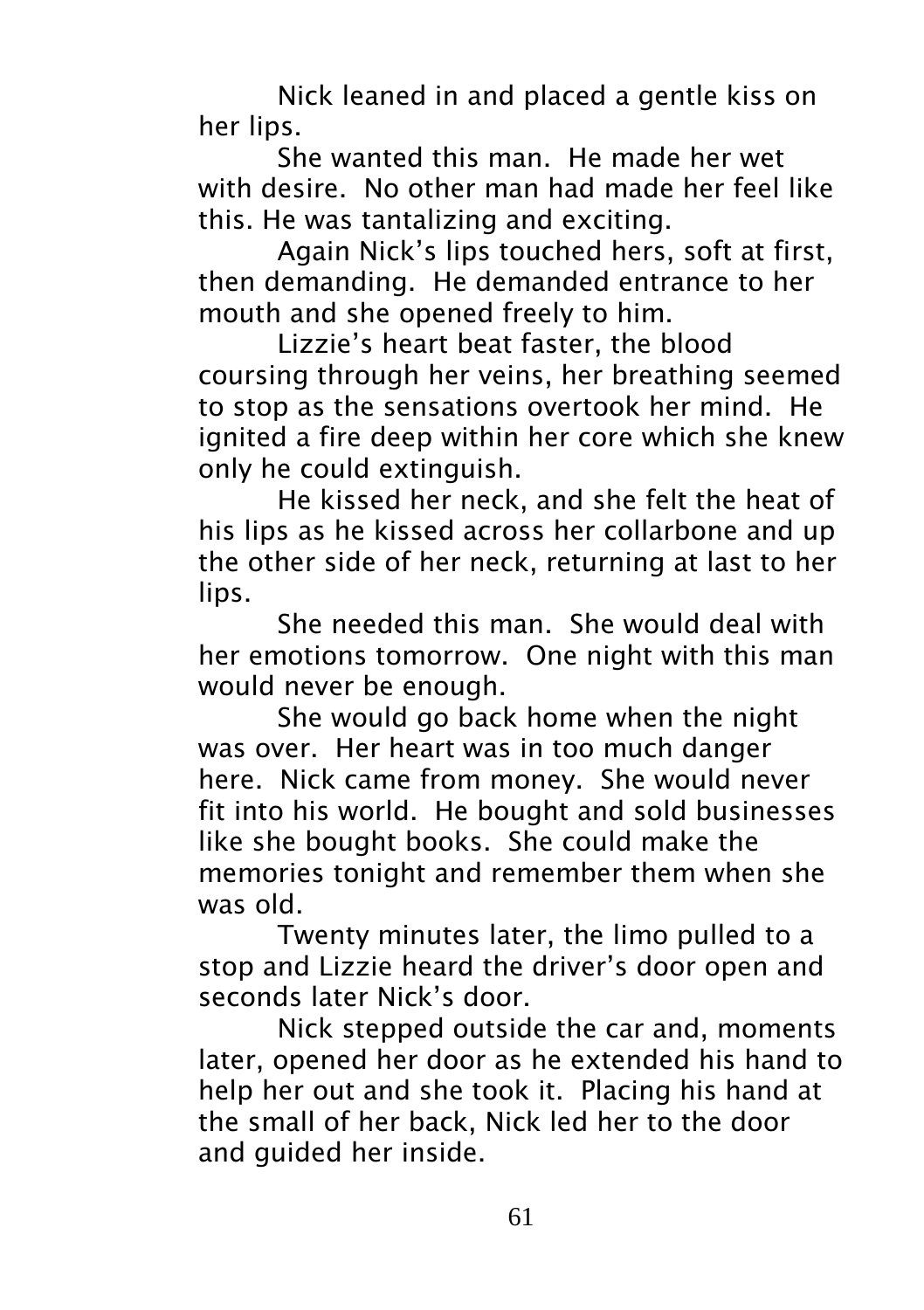"Welcome home, Mr. Varelli," came Celeste's voice. Soft music began to play. "Would you like a fire?"

"Yes, Celeste. Thank you," Nick replied. Lizzie recognized the soft music.

Taking her by the hand, Nick said, "Come with me," as he led her down the hallway.

"I'm sorry, Lizzie," he said about halfway down the hall, "I've wanted to make love to you again since that first night. I want you. I want you now. I've waited so long," he said as he pushed her softly against the wall, his hands holding hers and raising them above her head.

His lips found hers and she gave in to him. She felt his desire as he pressed himself against her. His lips slipped to her neck and the top of her breasts. Nick did things to her. Her skin tingled and she ached with desire. She could feel the moisture between her legs and she wanted to feel him there.

"I'll stop if you want me to, Lizzie, but God help me I don't want to."

"Don't stop, please, don't ever stop," she begged.

His hands plunged into her hair pulling her closer. His lips demanding as he ravaged her neck, her breasts, and his lips slid down her stomach. Reaching underneath her dress, he slid the soft wisp of silk down her legs and his tongue found the center of her.

Her orgasm hit and she moaned out in pleasure as wave after wave of sinful sensation overtook her. Sheer pleasure danced through her body as he kissed and licked. He made her feel so alive.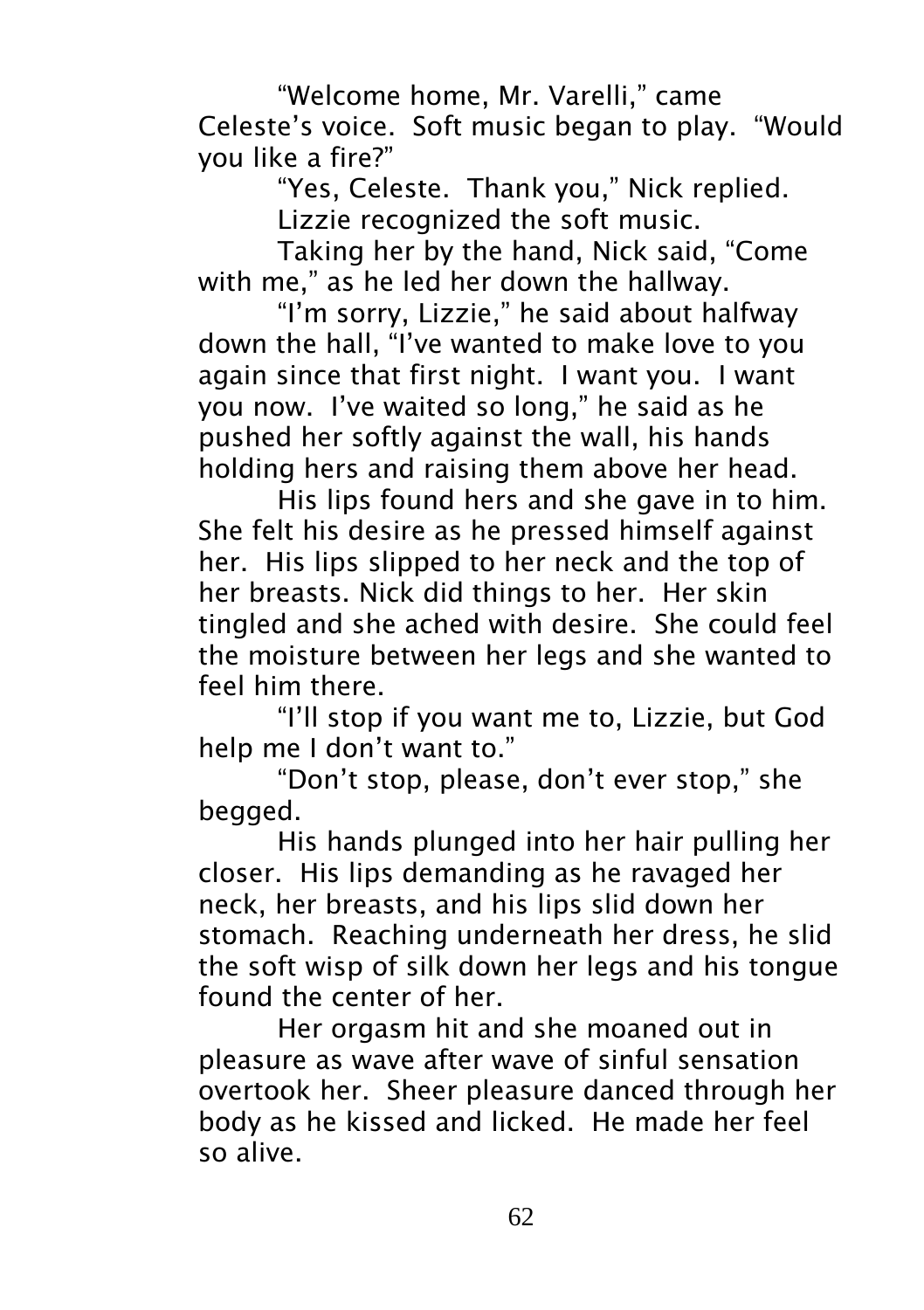She clutched at the strands of his hair and arched under his touch. Her senses heightened. Her breathing raced. Her knees weakened.

Quickly standing, Nick picked her up and carried her as he headed down the hallway. With one foot, he shoved the bedroom door open and moments later she lay across his bed. He removed her dress and bra and she lay naked to him.

Nick quickly shoved his jeans over his hips, letting them drop to the floor. Covering her body with his, he kissed her lips hard. She moaned as her desire hit her core. Her legs wrapped around him and her hands grabbed at his back. He drove her wild. She felt her nails dig into his back. She couldn't get enough of him. She wanted him closer. She wanted him to quench the thirst inside her.

He kissed the tops of her breasts and kneaded them with his hands. His touch ignited every fiber of her being.

Nick pulled away long enough to flip her over to her stomach and pull her backside up to him. In one swift move, he thrust into her as he grabbed her breasts in his hands. She felt her muscles tighten around him. She drew him in deeper. He slowly pulled back until the tip of his shaft remained at her opening. Again he thrust hard into her.

His breathing was harsh and uneven. Nick kissed his way up her back to her shoulders and gently bit into her hot flesh. He slid one hand around her and found her clit, kneading it with his fingers until she was at the edge of madness. She could hear her moans and a wave of pleasure overtook her as he drove her over the edge. She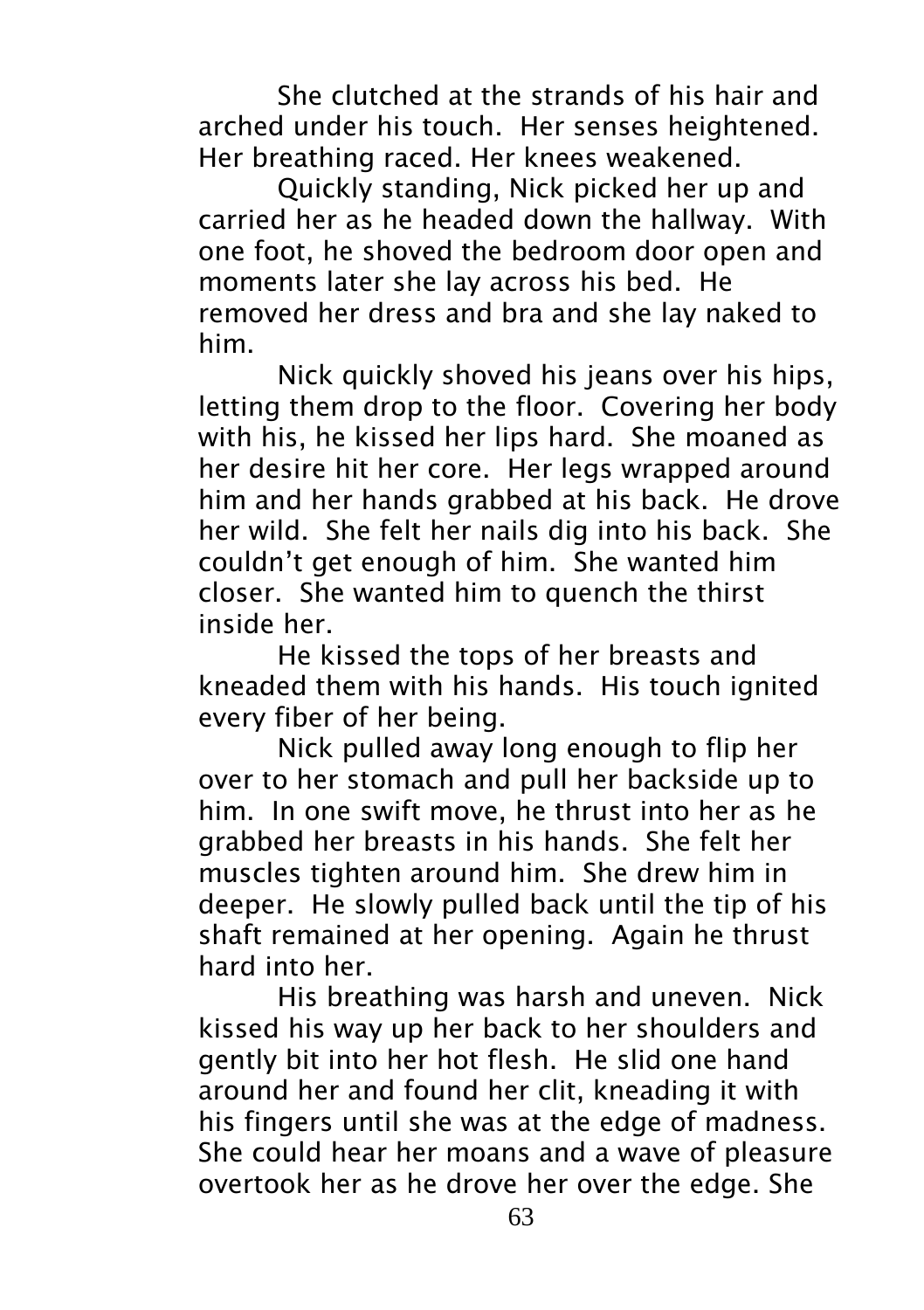pushed backwards toward him with each thrust he made until his pleasure erupted soothing her fire until she lay exhausted with him by her side.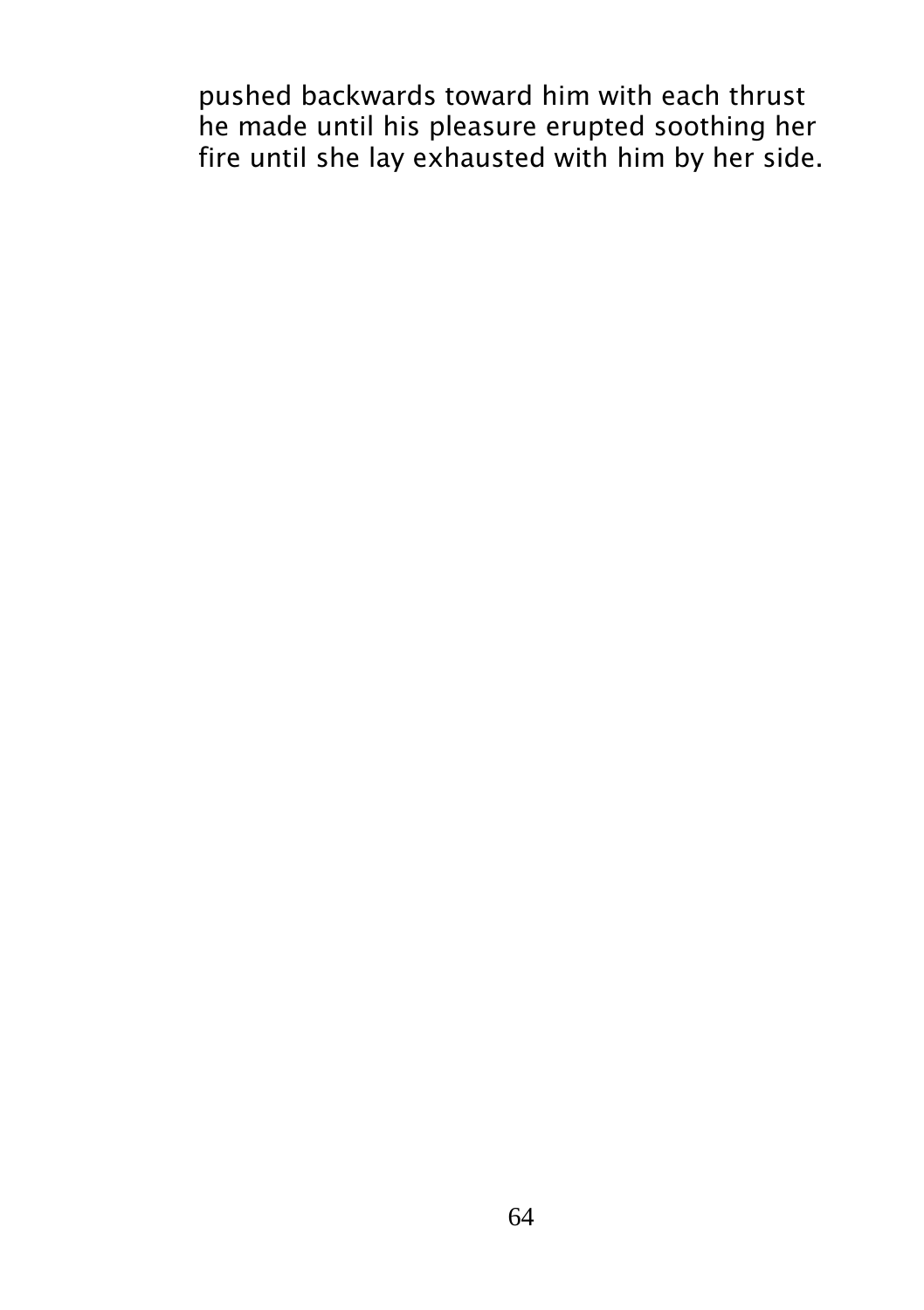### CHAPTER TEN

When Lizzie awoke, Nick was sound asleep next to her. She reached over and caressed his chest playing with the hair he grew there. She wanted more of this man and she knew he was willing to give to her. Sliding her hand down his stomach, she took hold of his silky shaft and watched as he opened one eye and grinned at her.

"Woman, you're insatiable and I love it." He threw the covers off them. "Climb on and ride to your heart's content, m'lady."

"Oh I intend to," Lizzie said as she threw one leg over his body and climbed on top.

She rubbed his nipples with her fingers and listened as his breath caught.

He groaned loudly, his breath coming in short bursts. It gave her pleasure knowing she could make him lose control like this.

She lowered herself onto his shaft and felt its hardness grow inside her.

His groans filled the air.

She raised and lowered herself in a slow rhythm, and she leaned over him with her breasts dangling just out of reach of his mouth. She enjoyed the sound of his breathing as it became more ragged. He reached up with his hands to take her breasts and she stopped him.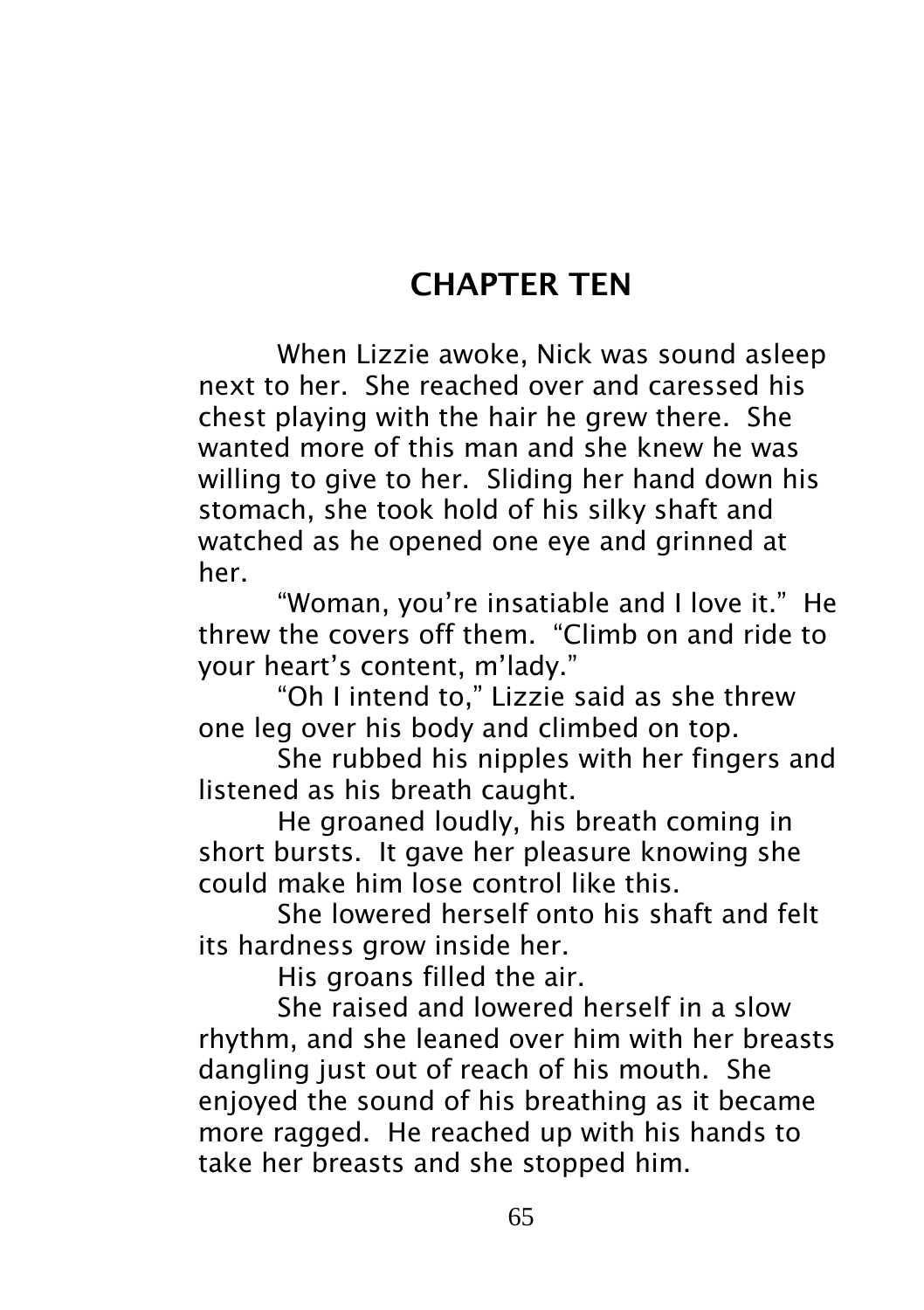"No, you can't have them yet," she said. "You can look at them but they're off limits."

"Oh woman, you're going to kill me now." She moved slowly at first, up and down, then faster as she felt his pleasure. With one hand she reached behind her and took his sack in her hand and lightly squeezed with each thrust. He bucked against her onslaught trying to shove himself deeper and deeper into her. She felt his moment of release and he flooded her core. She thrust again releasing her own pleasure as her muscles tightened and released around him pulling him into her being.

"Dang woman, you're going to wear me out in no time at all if you keep this up!" he said.

"I intend to wear you out completely," she said, smiling down at him.

"Wanna try the shower again?"

He pulled her down to him and placed a kiss on her lips.

"I'll race you," she said as she jumped off the bed and ran toward the shower.

"Oh no you don't," said Nick, as he followed close behind her. He quickly grabbed her and threw her over his shoulders, his hand spanked her butt cheek.

"That's not fair," she squealed. "Put me down, put me down."

He playfully slapped her butt cheek again.

"You've been a very bad girl. You need a good spanking first."

"No, no, I'll be good, I'll be good!" She laughed.

"I think that pretty little butt of yours needs a good spanking first."

"Oh, please don't. I'll be good. I promise."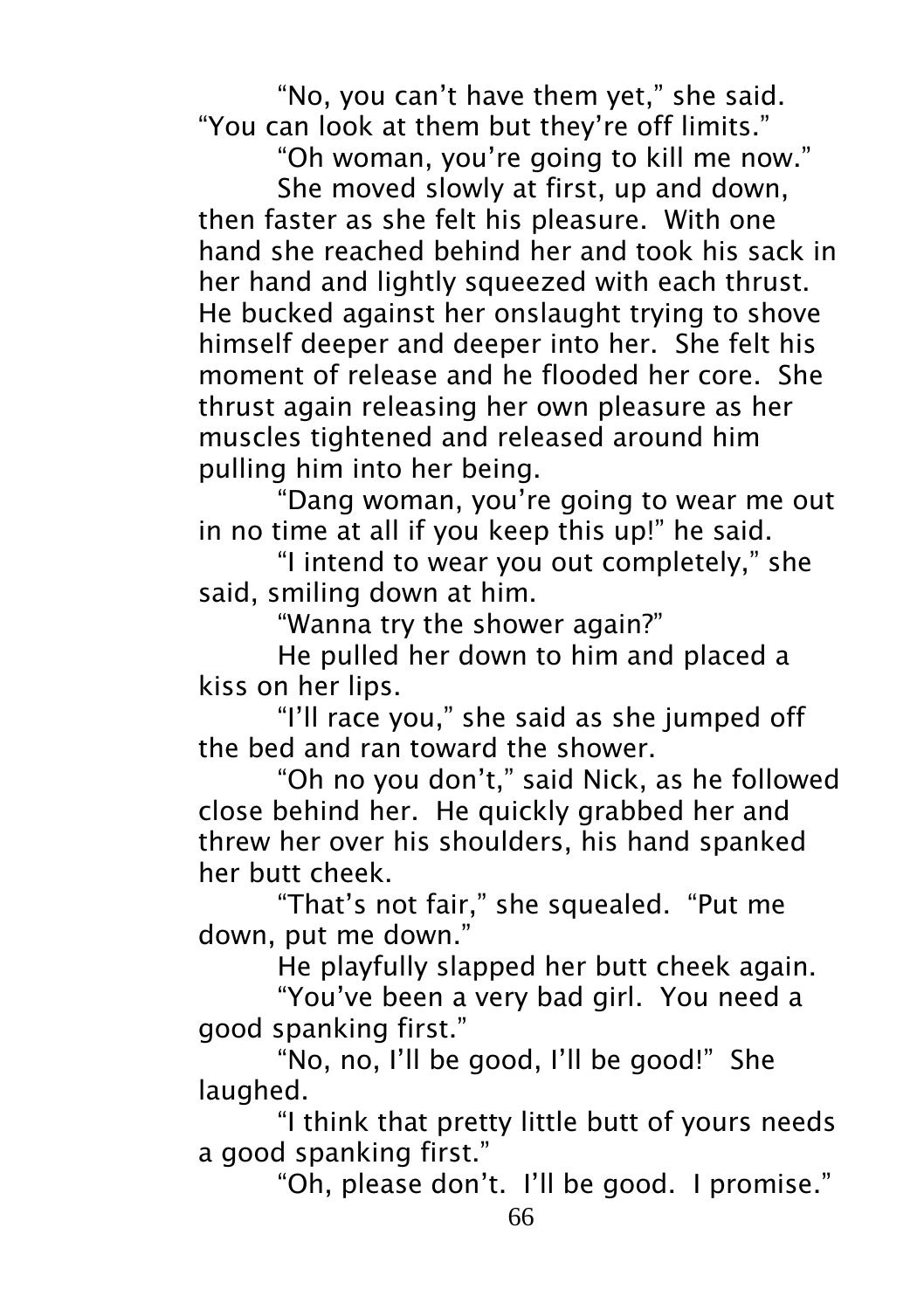"Well, I may let you slide by this time, we'll see," he said as he lowered her to the shower floor.

"Celeste, shower please."

The water came on at just the right temperature and Nick grabbed the soap.

"Oh heck with this," he said as he dropped it to the floor and picked her up and pressed her against the shower wall.

Lizzie tightened her legs around his waist as he lowered her onto his already hardening shaft. For a moment she hung there impaled on his hard shaft, her muscles tight around him. Slowly he pushed into her, pressing her against the wall even harder, heating her insides with each plunge. Lizzie clung to his neck wanting every inch of him. She kissed and nipped at his shoulders, her fingers scratching against his back. He pushed again and again into her. Her passion grew and lit a fire that only he could extinguish. Waves of pleasure began to roll over her, slowly at first and then faster until one wave hit against another and she cried out with pure pleasure.

He spilled himself inside her and she felt the wet, hotness of his juices flowing into her, soothing every hot, raw crevice. Her lungs gasped for air as her pleasure subsided.

"You are most definitely amazing, woman," he whispered into her ear.

Lowering her to the shower floor he stood with her wrapped in his arms.

"What time's your store open in the morning," he asked.

"Nine," Lizzie replied.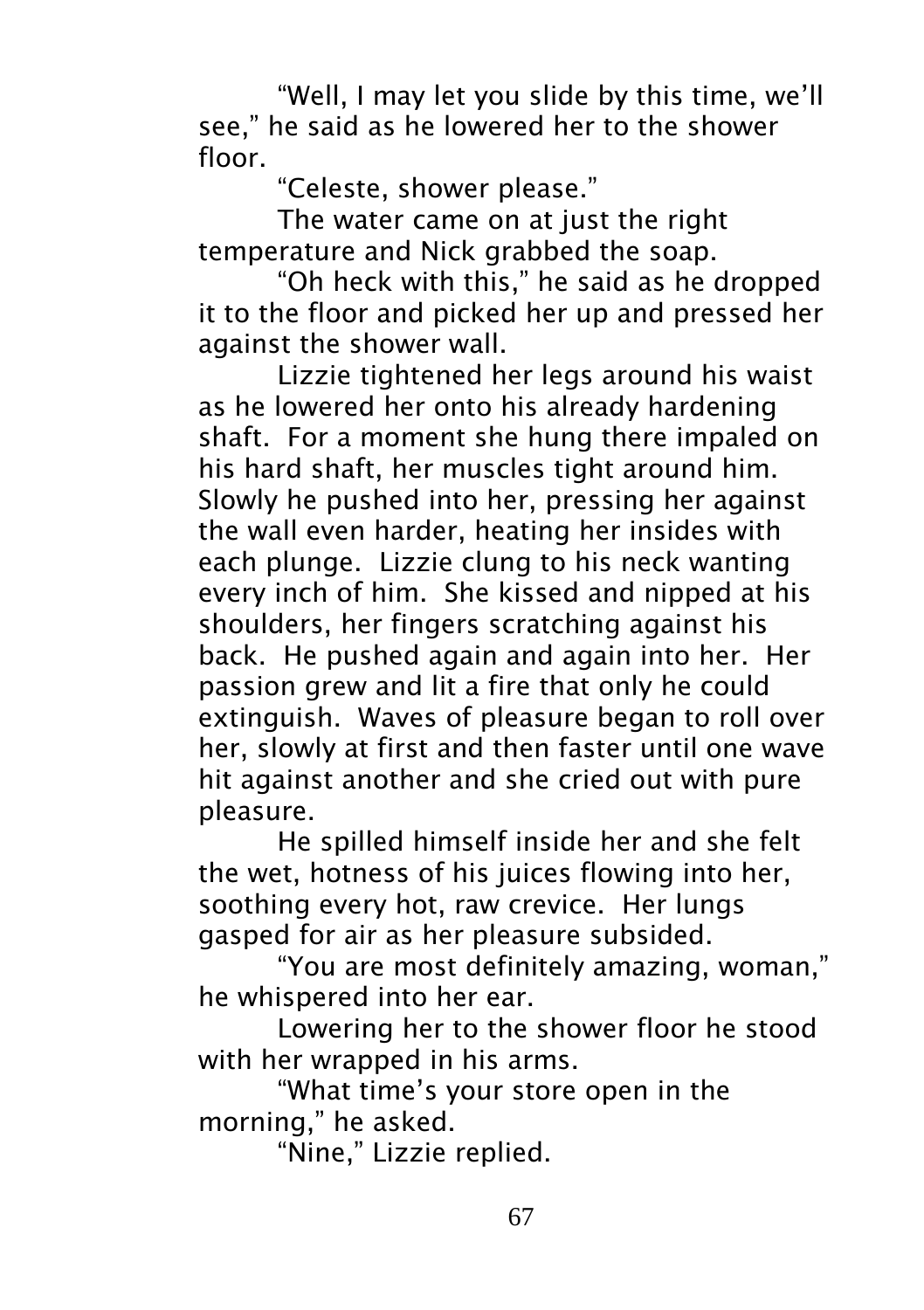"Seems like we've done this before," he said as he bent down and kissed the top of her head. "I really want you to stay."

"And I'd really like to but I can't," she replied. "Lizzie and I have a plane to catch. We have a readers and writers convention we're going to and our plane leaves at eight in the morning. One of the girls is running the store for us while we're gone."

"How long will you be gone?"

"Just the weekend."

"Listen, how about this. You stay with me tonight. James will take you and Jennifer to the airport in the morning. You can call Jennifer and let her know we'll pick her up."

"But there's no need for that. Really, I just need to go home and Jenn and I can drive ourselves. There's no need to make James get up and take us."

"Don't worry about James. He's up early every morning. Lizzie, I really need you to stay the night with me, please."

"When you put it that way, what's a girl to do?" She smiled.

Morning would come early and leaving Nick would be the hardest thing she'd ever have to do.

Nothing felt quite like this. Nick was her soul mate. It was cruel the way life had given her something she could never really have. It was as though she had known him her entire life. He seemed so familiar and yet at the same time she knew very little about him. It was as though they had been long lost friends separated for a time and yet who had picked up where they left off.

Nick's lips touched hers, soft at first, then demanding. He wanted entrance to her mouth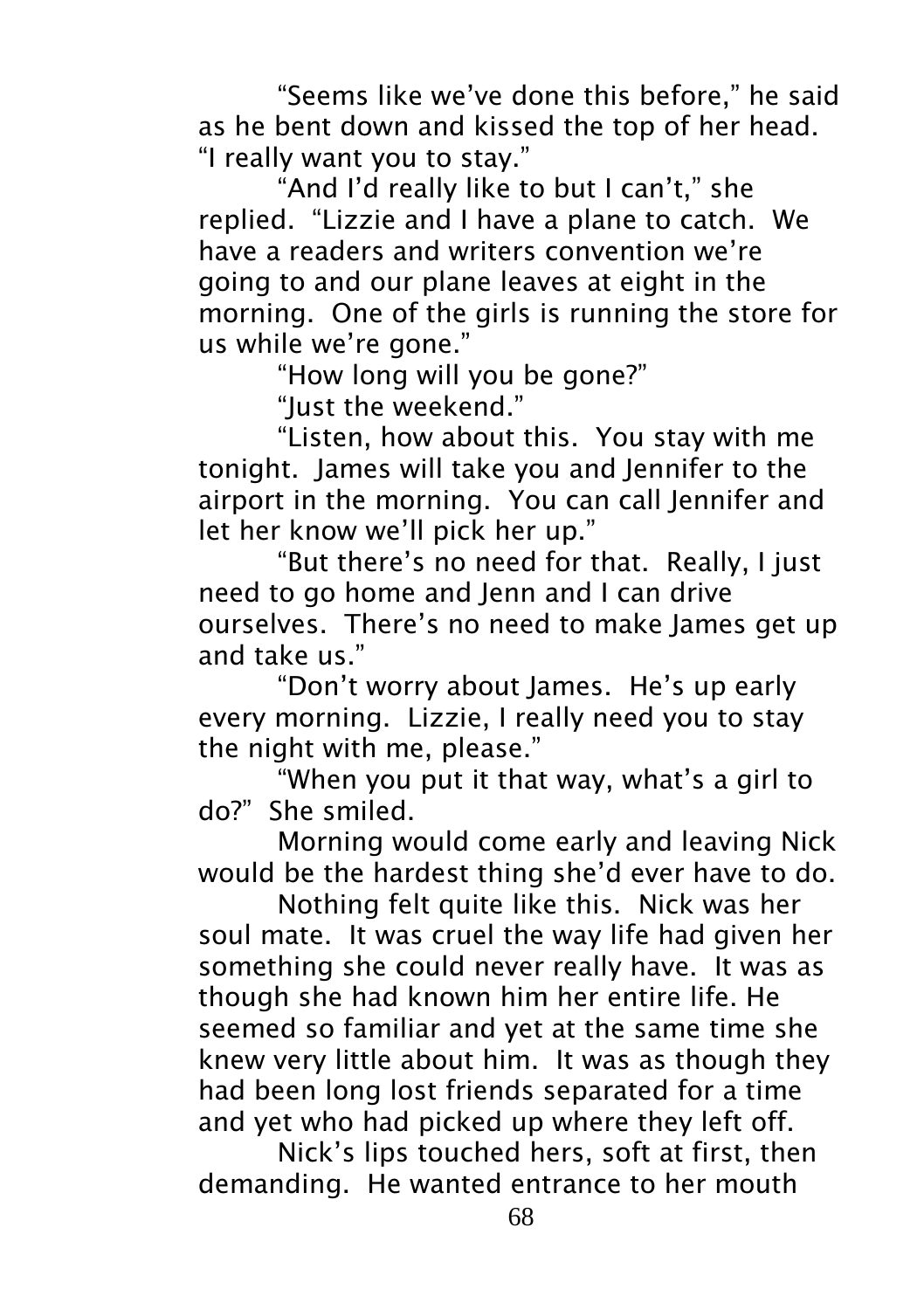and she allowed him in. Nick finally pulled back ending the kiss.

"Let me get you dried off," he said as he reached for a towel.

Wrapping her in it he rubbed her body briskly. The towel rubbing against her nipples made them harden. Nick bent down and suckled one into his mouth, nipping at first one and then the other.

"I'm never going to get dry this way."

"Wet or dry, doesn't matter to me. I'm going to make love to you all night long. You can sleep tomorrow."

"That sounds good to me," she said as she put her arms around his neck.

Moments later she was on the bed lost in the sensations Nick gave her.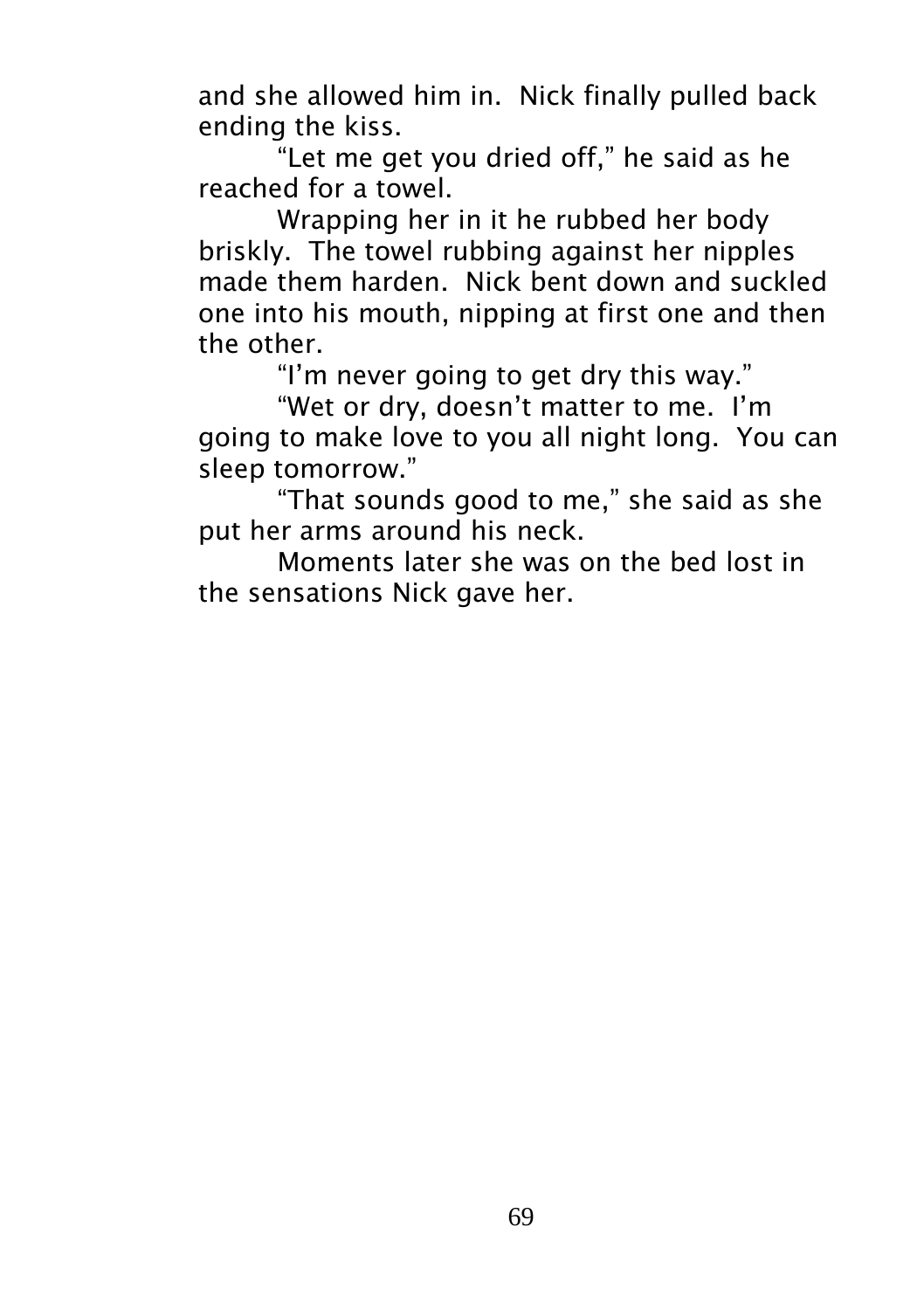## CHAPTER ELEVEN

Morning arrived early and Lizzie sat in the limo while Nick went to get Jennifer. James took her bags and placed them in the trunk while Nick helped Jennifer into the limo.

"Good morning," said Lizzie as Jennifer got in.

"Hey yourself. Nice wheels," she said with a smile.

Nick crawled in beside Lizzie.

"Jenn I'm not sure you've actually been introduced. This is Nico Varrelli."

Nick reached out and took Jennifer's hand and kissed the back of it.

"It's very nice meeting you," said Jennifer

"The pleasure is all mine," said Nick. "I'd offer you ladies a glass of wine but it's a little early."

"Way too early for me," laughed Jennifer. "By the way, the food at Mama Carlotta's is just to die for."

"I'm glad you enjoyed it. Maybe you two ladies will allow me to take you there again sometime."

"That would be nice," said Jennifer.

"So where is this convention you ladies are off to?" he asked looking at Lizzie.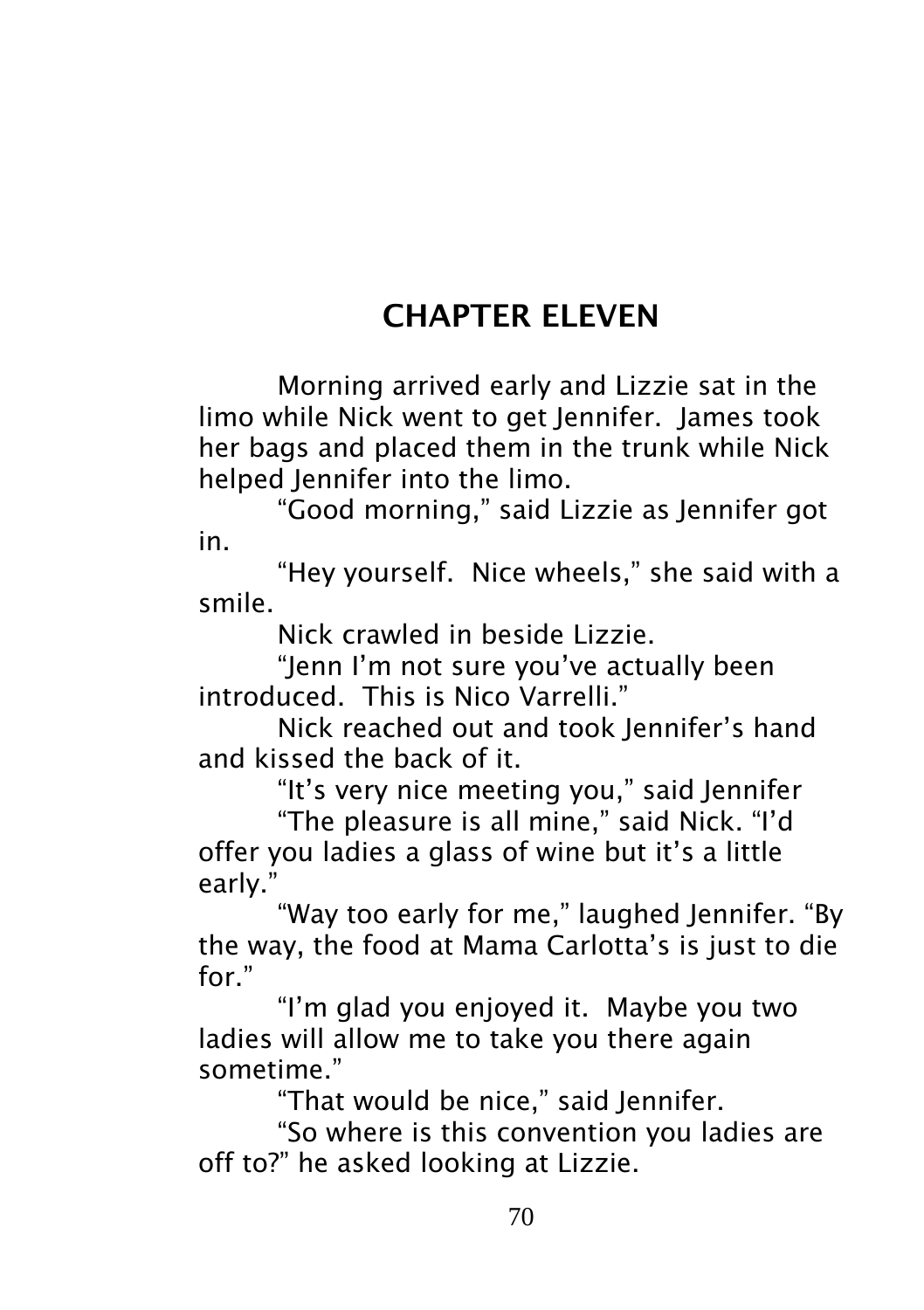"San Antonio," she replied.

"That's a fun city. Did you schedule in some sightseeing while you're there?"

"Actually, we did."

"That's always a fun thing to do."

A few minutes later they pulled into the unloading zone at the airport. James took the bags from the trunk and handed them over to the porter and Nick walked with Lizzie and Jennifer as far as the security checkpoint.

"Well, this looks like as far as I can go with you ladies. Jennifer, it was indeed a pleasure meeting you," he said as he offered his hand.

Taking his hand in hers, she replied, "It was a pleasure meeting you, too.

Jennifer stepped into the line as Nick turned to Lizzie.

"I don't know what to say to you," he said as he put his arms around her and pulled her close.

"I guess goodbye will have to do."

Nick leaned down and kissed her lips. Finally, he pulled away.

" $Go$ "

Lizzie smiled at him and turned and walked into the line.

Jennifer stood waiting for her on the other side of the security checkpoint.

"Well, guess that's that," said Lizzie when she got through the checkpoint and caught up to Jennifer.

"What do you mean, that's that?"

"Well, I probably won't see him again unless we just happen to run into each other some place. I mean, I've accepted the fact that this is just a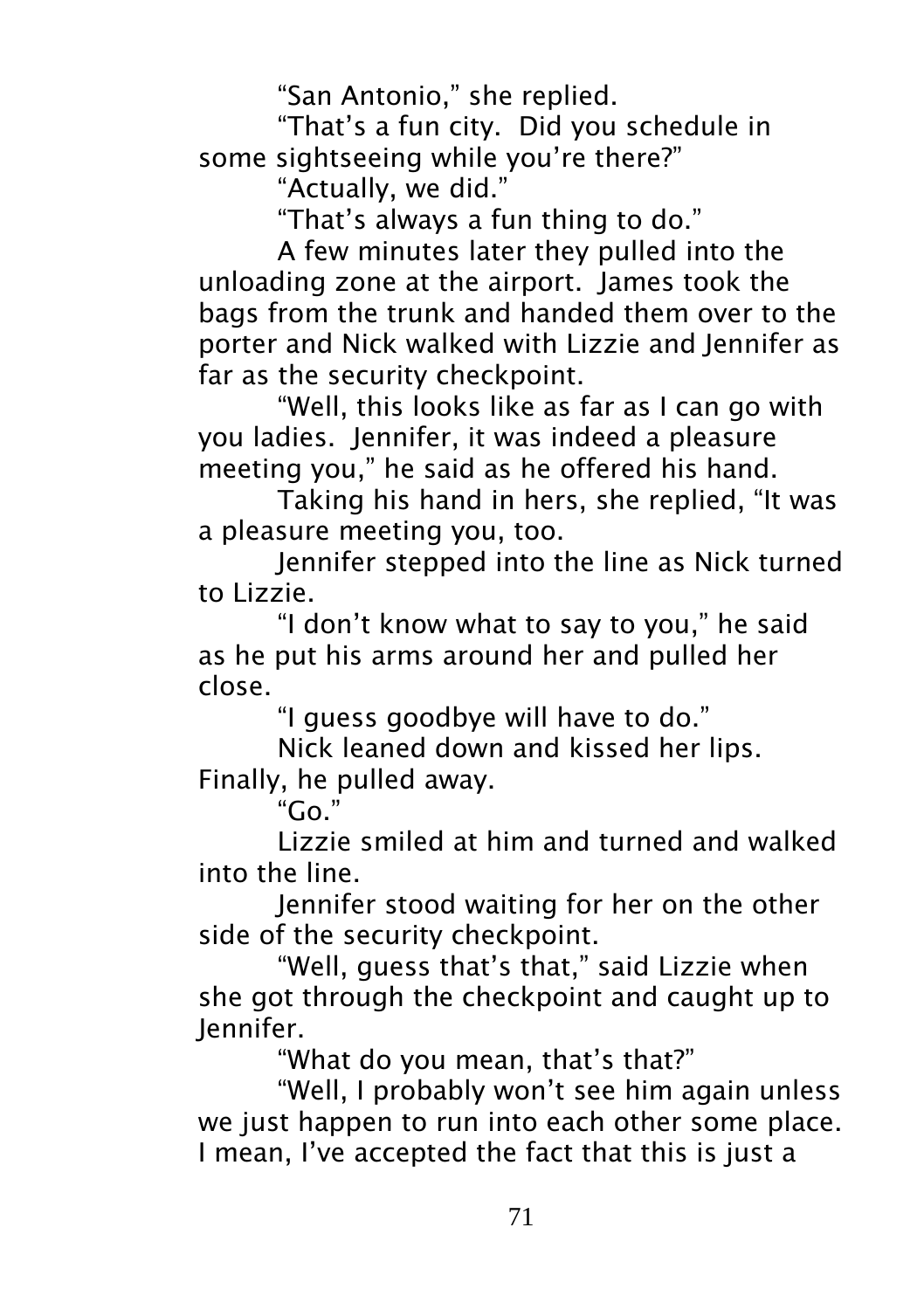one-night stand kind of thing. I mean, he drives around in a limo for gosh sakes."

"Man, he looked as though he didn't want to turn loose of you."

"Well, he did and that's that."

Lizzie took a seat in the Southwest Airlines waiting area. The flight didn't leave for another thirty minutes but it wouldn't be long before they would start boarding.

"Would you like something to drink?" asked Jennifer.

"Thanks, but I don't think so."

"Okay, we'll just sit here then. It shouldn't be too long before we can board and then we'll be on our way. This should be a great conference."

Lizzie shook her head in acknowledgment but she couldn't fight back the tears any longer.

"Oh, honey," said Jennifer, "come here. You can cry on my shoulder."

Lizzie leaned into her trying to control her sobbing.

"Flight 1654 now boarding," came the female voice over the intercom.

"Come on, Lizzie, that's us. Let's get you settled onto the plane and maybe you can get some sleep and you'll feel better when you wake up."

"Okay," Lizzie said, her voice trembling.

Walking toward the boarding gate, they got in line behind those allowed to board first.

"Hold that plane, hold that plane," came a voice yelling from down the hall coming from the security checkpoint. "Hold up, hold up."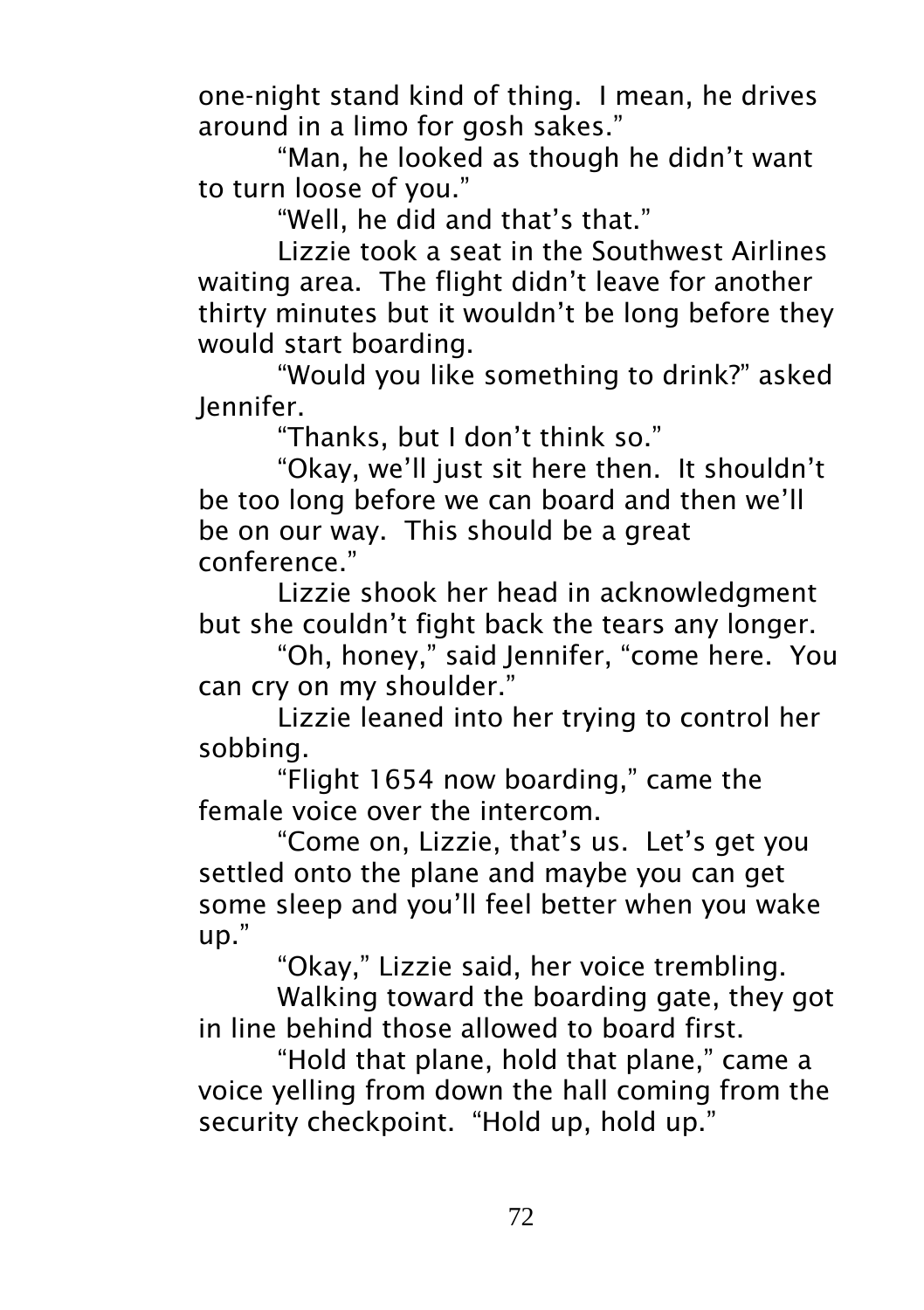"Wonder what's going on?" said Jennifer as she stood looking in the direction of the commotion.

People stood aside as a man ran through the crowd trying to dodge people as he ran.

> "Lizzie, honey, did you forget something?" "No, why?"

"Oh my gosh," said Jennifer. "I think you better look at this honey."

"What?" asked Lizzie as she turned to glance in the direction Jennifer was pointing.

"Isn't that Nick?" asked Jennifer.

"Where? Where?"

"There," said Jennifer.

"Oh my gosh," said Lizzie as she jumped up and started running in Nick's direction.

The crowd moved aside as the two ran toward each other.

As Nick reached Lizzie, he threw his arms around her and pulled her close.

"Lizzie, I can't let you go, I can't," he said as he held her tighter. "Not without telling you I love you."

"I thought –"

"Never mind what you thought," he said as he dropped down on one knee. "I've carried this around with me since you left the first time. It was my grandmother's. Lizzie Malone, will you marry me?"

The crowd in the airport had gathered around them and now they burst into applause and cat calls.

"Go ahead, girlie," yelled one old man, "give him an answer. I gotta get home sometime today." He laughed.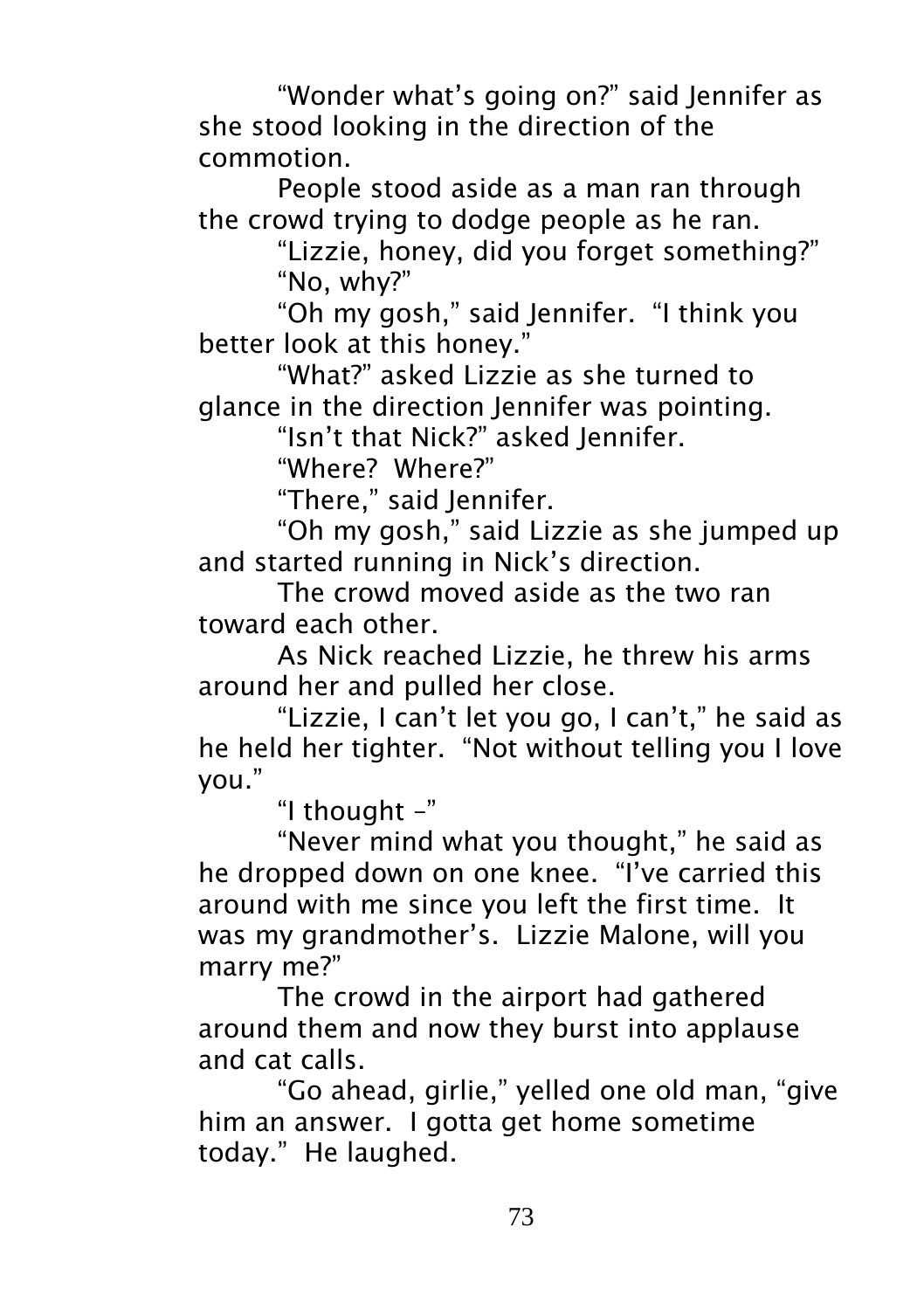"Ladies and gentlemen," came the voice over the intercom, "Flight 1654 has been delayed for just a few moments while one of our passengers answers a proposal. As soon as she makes up her mind, I'll let you know her decision."

"Oh my gosh, yes, yes, yes! I will most definitely marry you," she said as Nick stood to his feet and she threw her arms around his neck, kissing him full on the lips.

"And ladies and gentlemen," came the voice, "I believe you have an answer. And it seems that would be a yes! And thank you for flying Southwest."

The crowd applauded.

"Sorry to interrupt, ladies and gentlemen, but we do have to get this plane in the air. All those flying Southwest Flight 1654 we are now boarding."

"Go sweetheart, you have a flight to catch and when you get back here, I'll be waiting. I love you, honey, and that's all that matters."

"I love you, Nick."

"I hate to break this up you two, but Lizzie we've got to get on that plane," said Jennifer.

"Okay," Lizzie said as she quickly placed another kiss on Nick's lips and then rushed to catch up with Jennifer and boarded the plane only seconds before the door closed behind her.

\*\*\*

The day was beautiful and Lizzie was more than a little nervous. She and Jennifer had planned every part of the wedding with Nick's help and now the big day had arrived.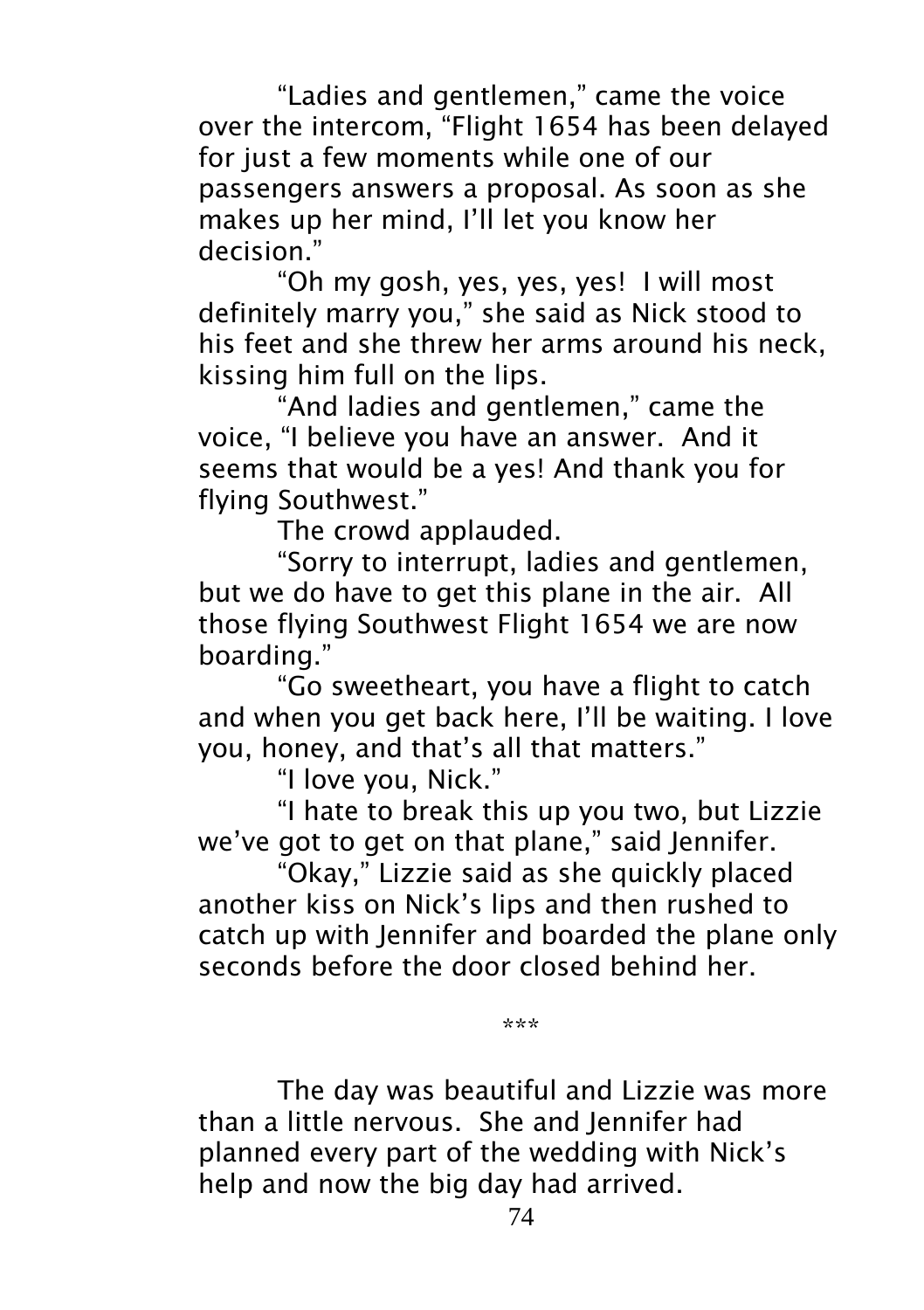They were actually getting married at the little sidewalk café where they had met. There would be a few close family and friends in attendance. Then, Nick had set up a huge reception at one of his hotels for all his business acquaintances and the rest of the world.

"Here," said Jennifer, "don't forget the shoes. You can't walk down the aisle in flip flops."

"I know, but they may be a little more comfortable than stilettos."

"Yeah, but they don't have the same effect on the male libido, if you get my drift."

"I don't think I need to worry about that." Lizzie laughed.

"Oh, there goes the music. Time to get this show on the road," said Jennifer. "Give me a few minutes head start then you're on."

Jennifer stepped out of the café's ladies room and walked slowly amongst the tables and out the door to the outside café where the rest of the bridal party was already lined up. She took her place as Maid of Honor and turned to watch as Lizzie appeared in the doorway.

April held the café door. She grinned at Lizzie and whispered, "Thank you. I just can't thank you enough!"

"Well, you'll have to thank Nick. All you have to do is make us both proud of you."

"You two are the best and you make a beautiful bride."

"Thank you, now I guess I've kept Nick waiting long enough."

"Yes, go."

Lizzie stepped outside and continued the wedding march. She saw Nick standing with the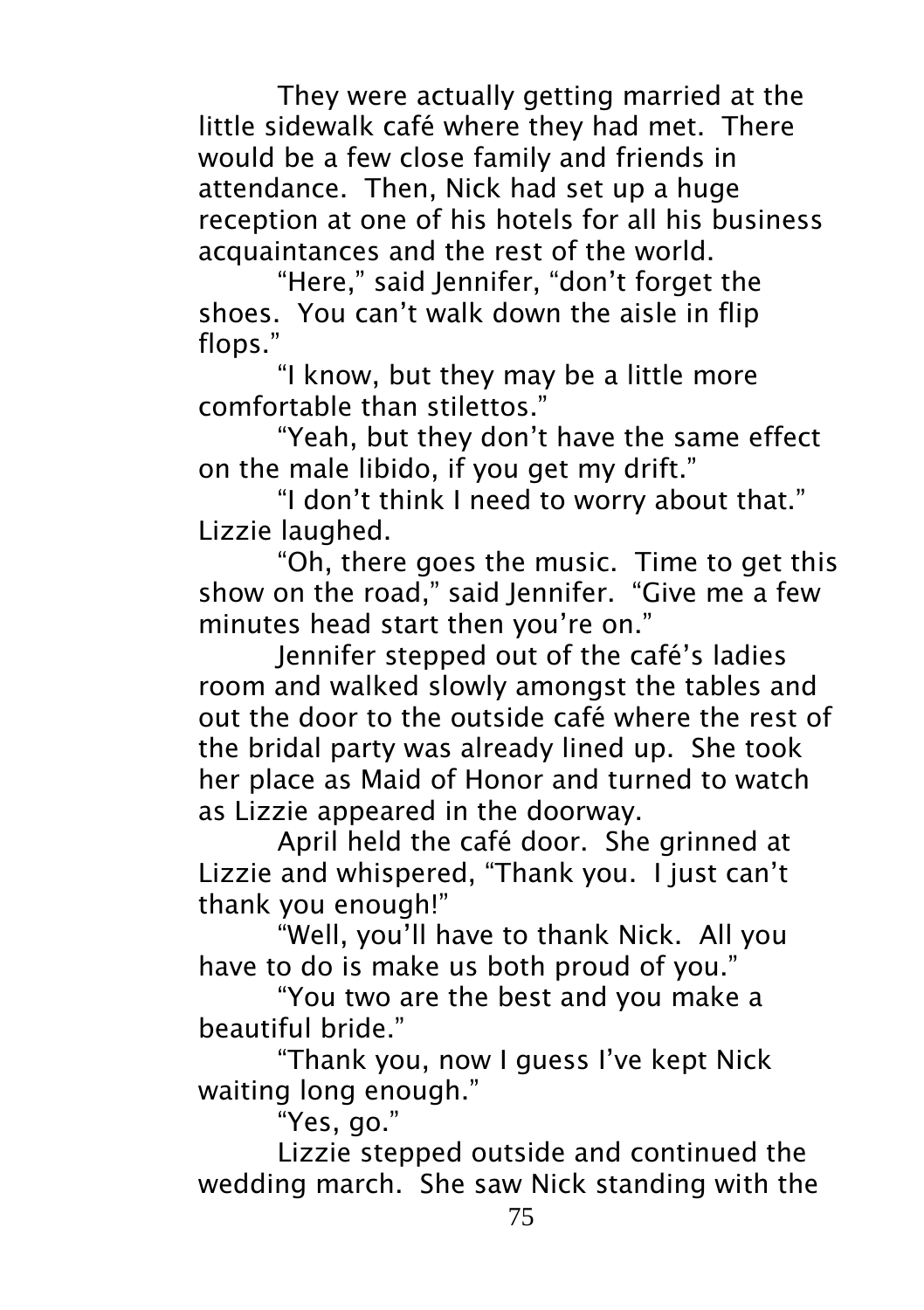rest of the wedding party waiting for her. She wanted to rip the clothes off him and make love right there but she knew there'd be plenty of time for that later on.

Lizzie was so proud of Nick and his idea of paying it forward. He'd been blessed with family who had taught him well and he now owned a few hotels and other businesses including the café. He liked treating his employees well and they in turn were loyal employees.

The thing she really liked was the wedding present he had given her. He'd made a toast to her at the rehearsal dinner and then handed her a set of keys.

"The keys," he said, "goes along with something every writer should have."

She had absolutely no idea what he could have been talking about but he reached into his pocket and took out a folded up piece of paper and handed it to her. It took a minute for what she was reading to actually soak in but the moment she realized she was now the sole owner of the new chain bookstore, too, she screamed and cried altogether. She'd thrown her arms around Nick's neck and he'd hugged her tight. So tight she could feel him harden against her.

"We're going to have to stay like this for a minute or two while I think of something else besides putting that item as deep inside you as I can," he whispered.

"Well, maybe we can just go upstairs and do something about that," she'd whispered back.

Now, today, reaching the rest of the wedding party, she took Nick's hand and in a few moments she became Mrs. Nico Varrelli of the wine country Varrelli's.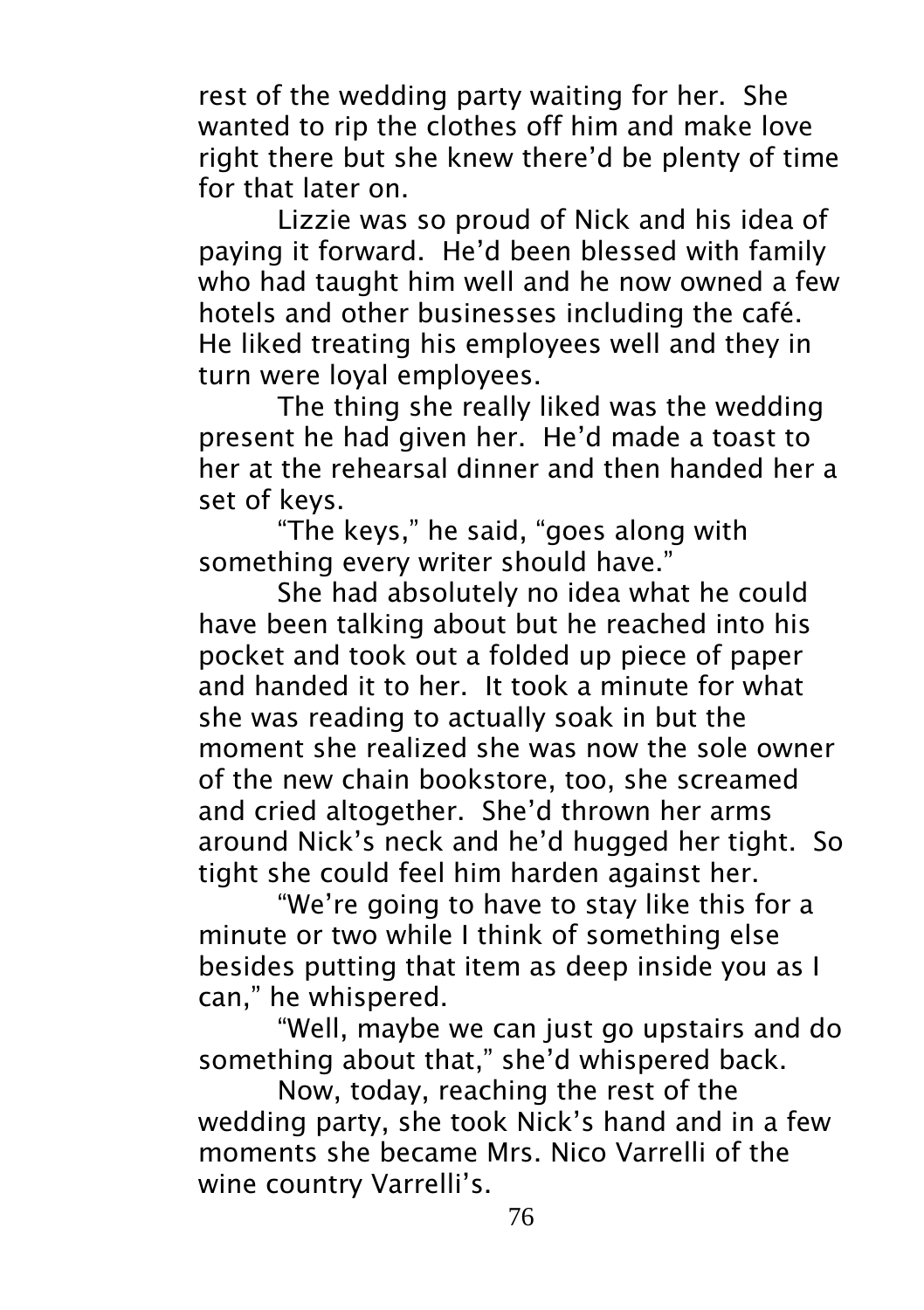## A HUGE THANK YOU!

I would like to thank you to each and every one of you who purchased my books over the years.

You picked one up, bought it and are right now sitting in your favorite place about to begin reading a story I created for your reading pleasure. So, yes, thank you from the bottom of my heart!

It is my hope, once you start reading this story, you absolutely cannot put it down until you reach "The End."

But really, I just appreciate the fact you've spent your hard-earned dollars purchasing one of my books. I appreciate you, my readers, whether this is the first book of mine you've purchased or your fourth or fifth.

So, yes, a gigantic thank you. I hope you enjoy it reading as much as I enjoyed writing it for you!

*Love,*

### *Maggie*

P.S. I hope to meet you all in person someday!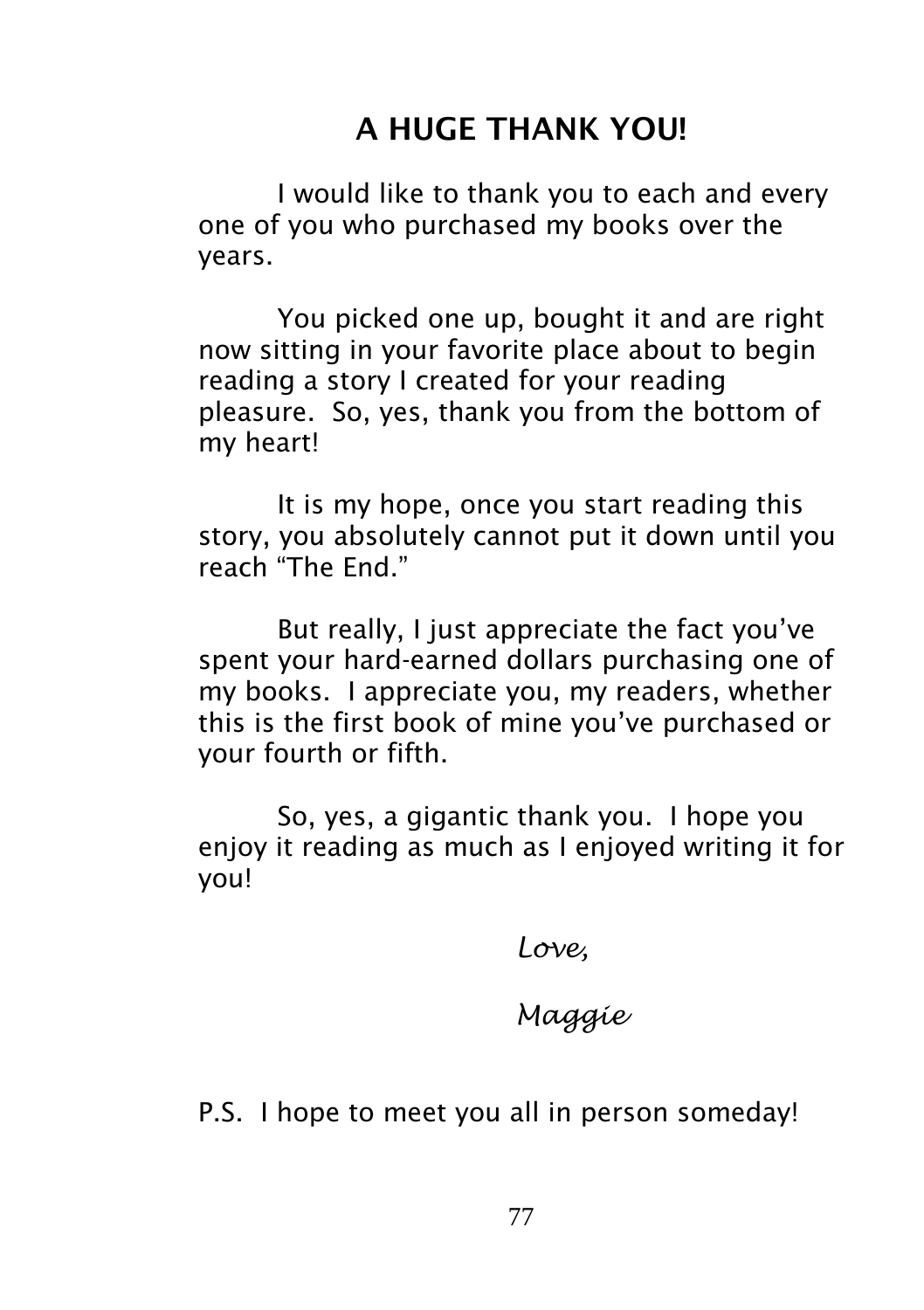# BIOGRAPHY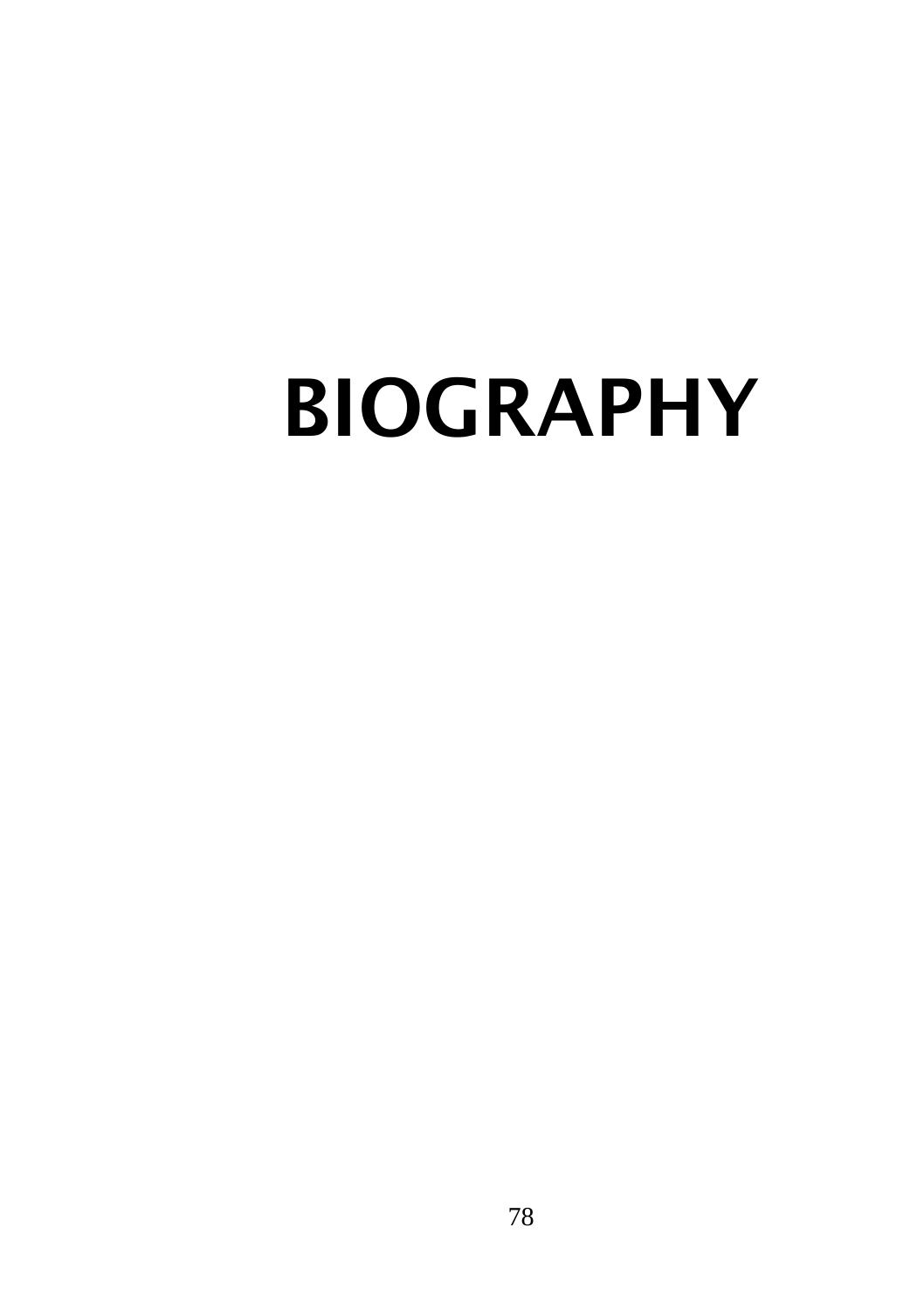## MAGNOLIA "MAGGIE" RIVERS

A Southern girl born and bred, I began writing as a child, and sold my first piece of writing at the age of twenty-one.

Growing up, I spent as much of my time with books as I could. I still love that first smell of a book as you open its pages and the wonderful feel of it in your hands. Like most writers, my house is filled with books I've read countless times. I could open my own library!

I collect stilettos of all kinds and have them sitting on every available space in my office. They tend to show up in a lot of my novels as does my micro-mini teacup Chihuahua named "Mouse". Believe me though, she's no mouse. I should have named her "Killer" instead!

I write hot, sexy, sizzling romances where the hero is just what my heroine needs. He's strong and confident with broad shoulders, six-pack abs and a pleasure trail that just won't quit. His face is more rugged than handsome, but he has a heart of gold hidden underneath all his protective armor.

Contact Maggie at:

P.O. Box 4601 Des Moines, IA 50305

Or by email at [maggie@maggierivers.com](mailto:maggie@maggierivers.com)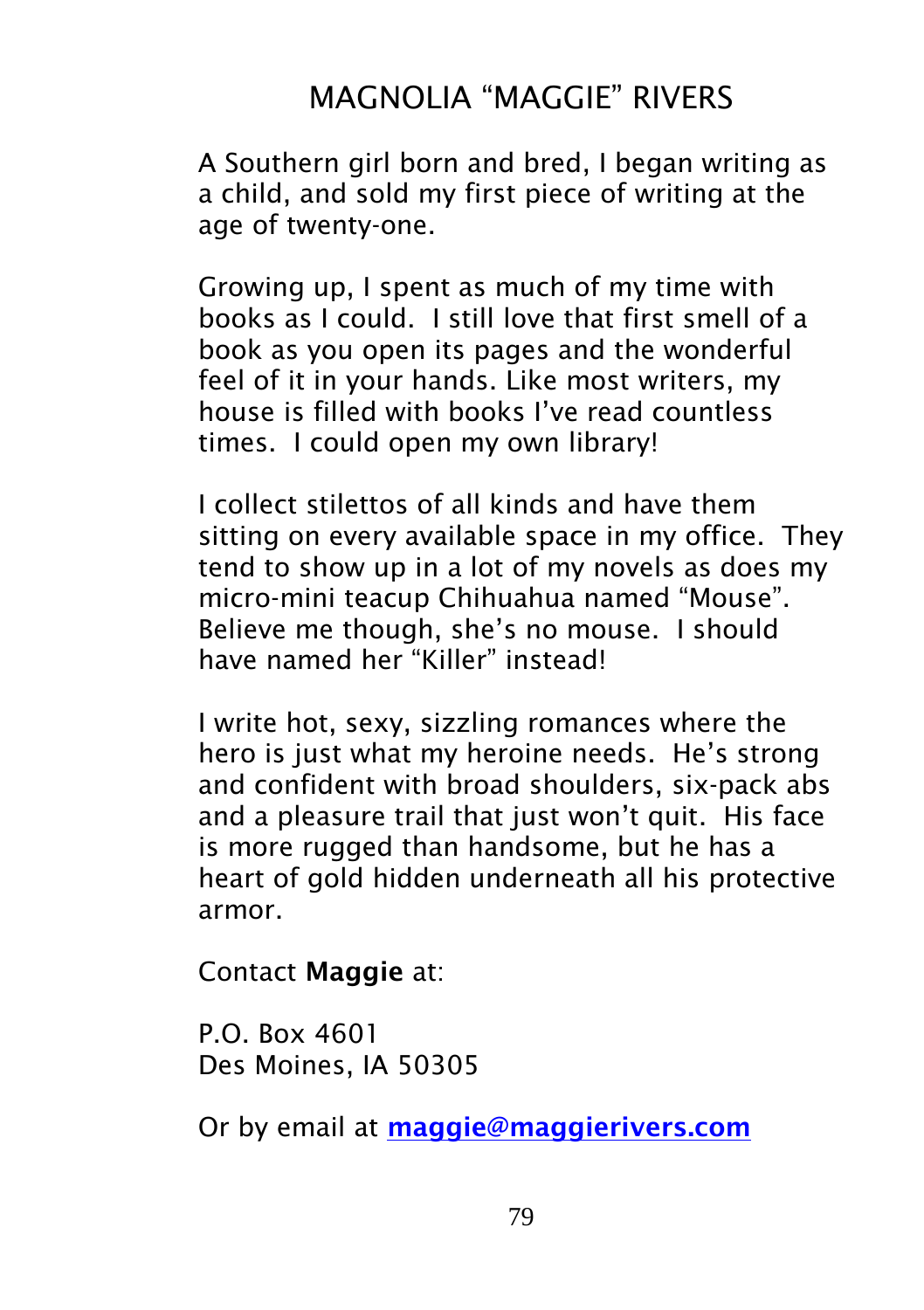Visit Maggie's website at: [http://www.maggierivers.com](http://www.maggierivers.com/)

Chat with us on Facebook: <https://www.facebook.com/maggierivers-author/>

To order a personally autographed copy of any of Maggie's books contact Maggie through any of the above.

If you'd like Maggie to come to your town for a book signing, a book club meeting, a festival or any other event you might be planning, just call (515-299-5100) or email for details.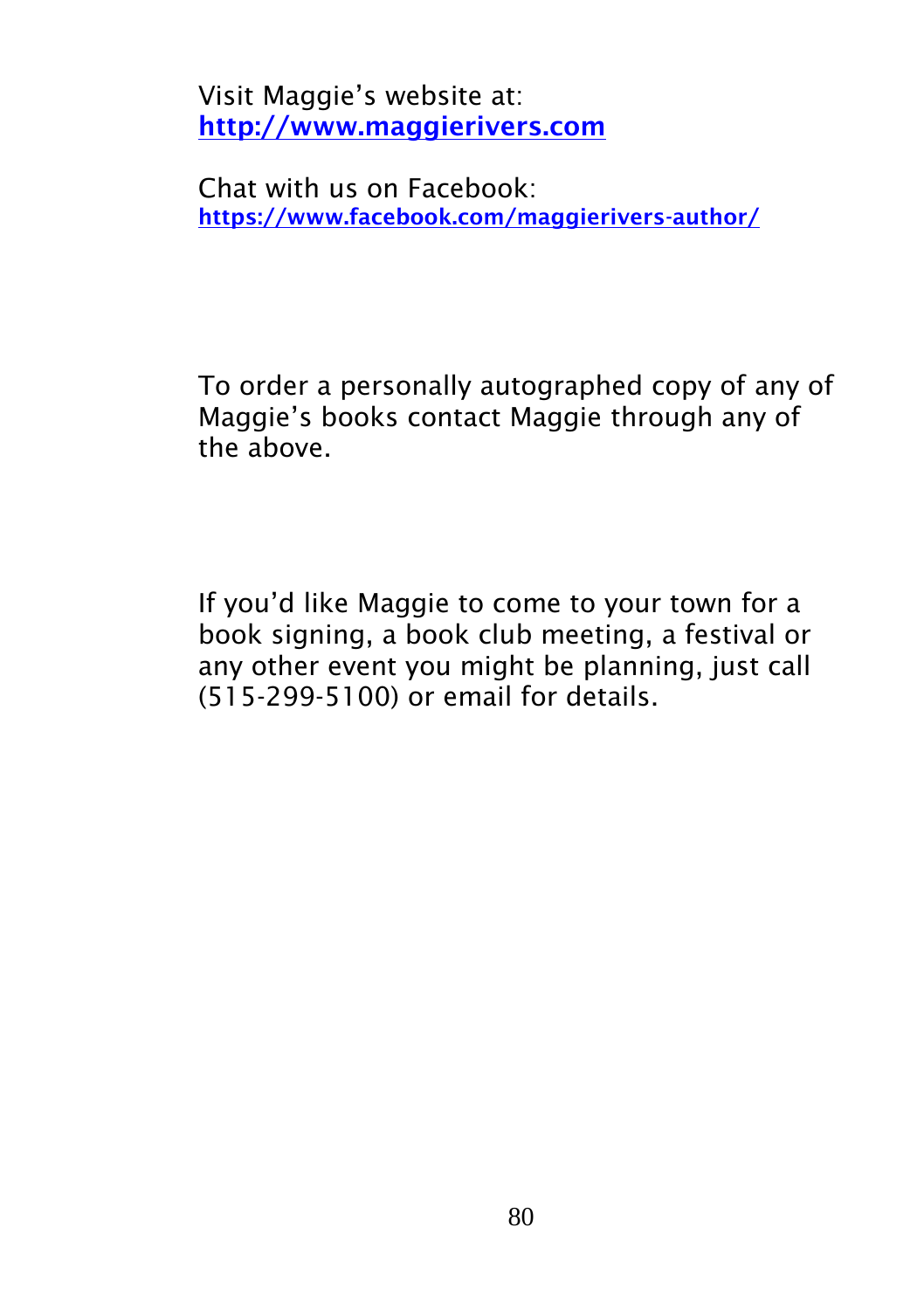## **Help Maggie Make the Best Seller Lists!**

Just how can you help Maggie Rivers make the best seller lists without going bankrupt yourself? Here are a few suggestions.

#### 1. **Post reviews to major retail sites**.

One of the best and easiest things you can do after purchasing a novel is to leave a review. Not just one but many on different sites. The reviews on Goodreads are seen by the super-passionate-uberbook-fans which is fantastic but your average everyday online book shopper heads to a place to actually "buy" the book like Amazon or B&N. So when you leave a review on Amazon or B&N, you are increasing the book's chance of being bought by those shoppers. By leaving reviews on as many sites as you can find, you increase the book's *'you may also like'* algorithms. Those algorithms consider a book's popularity when making suggestions to potential consumers. Therefore, the more reviews a book has simply gives more potential for exposure. Also, what is more enticing to you: a book with three reviews or the book with three-hundred? So help your team by posting reviews on numerous sites.

#### **2. Tell others about the book.**

Mention the books to everyone—friends, family, your social media. Word-of-mouth is huge and just talking about a title you loved can have a ripple effect. Someone picks it up because you were so enthusiastic about it. It's said that each person knows 250 people. You tell your 250, they tell their 250 who then tell their 250. And so on and so forth!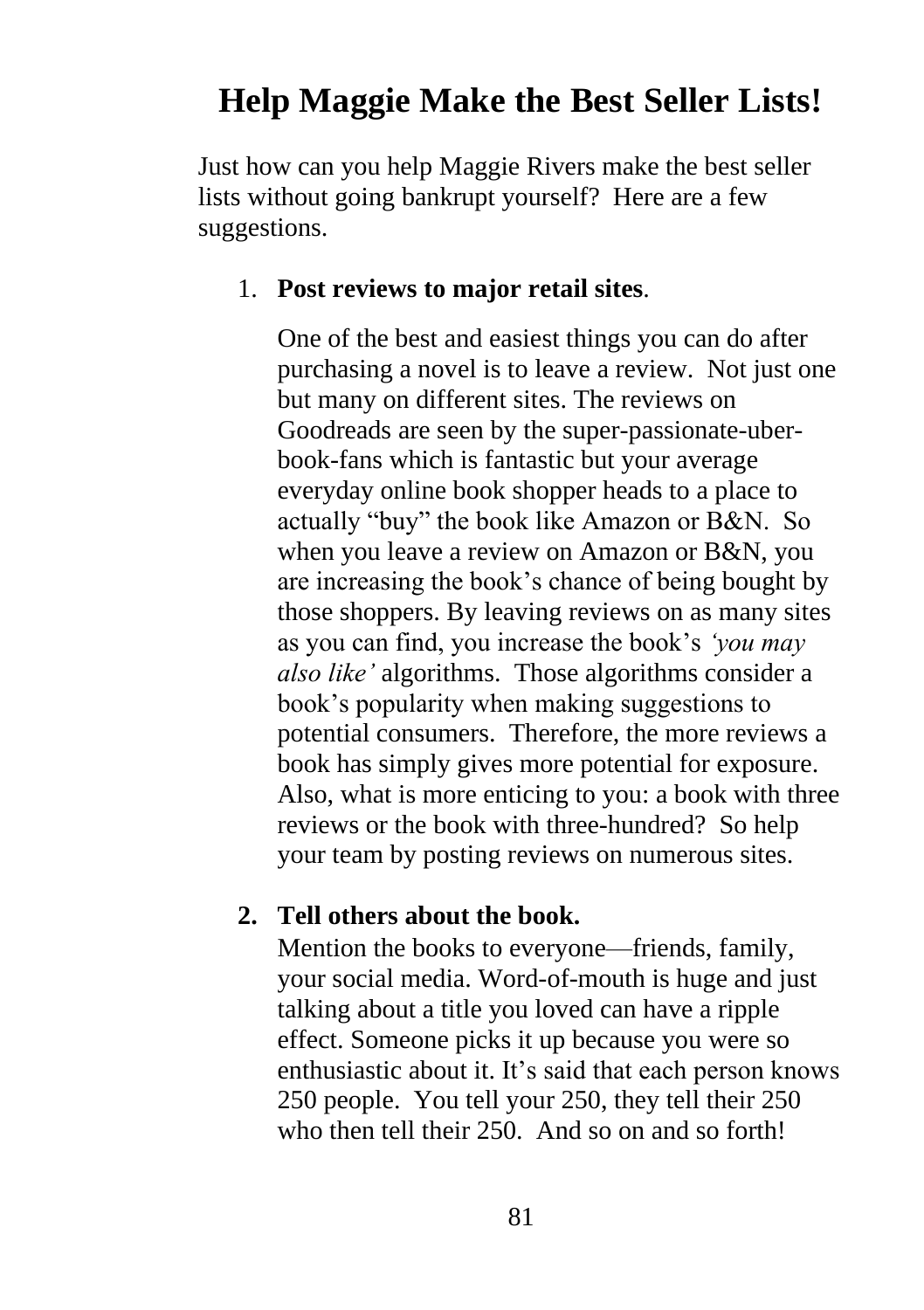#### **3. Gift the book.**

Books make wonderful gifts and you have the opportunity to have them autographed which makes them extra special! Keep several copies on hand to give for a birthday/holiday or just an "I thought of you." Authors are always grateful for extra sales!

#### 4. **Donate a copy**.

What do you do with your copy once it's read? If it's not something you intend to read again donate it to your local library or women's shelter. Leave a copy at your doctor's/dentist's office. If you loved the book so much you can't part with it (which we certainly hope is the case with our books), then consider buying a second copy specifically for your library. Either way ensures new readers will continue to find the title! If they like it, they'll head out to find more books by that same author.

#### **5. Read the book in public.**

Or at least pretend you are. Take a physical copy and flaunt it in public places—the coffee shop, the park, the bus ride to/from work. Book lovers notice what other folks read, and someone might purchase a copy because they saw you.

#### 6. **Recommend the title to booksellers.**

Knowing readers are interested in a title puts it on a bookseller's radar. They might order a few copies.

#### **7. Place it on library hold.**

When you don't see a book on your library's shelves, put a hold on the title through their catalog system. They'll get a copy and let you know when it arrives!

#### **8. Place copies on your car's dashboard.**